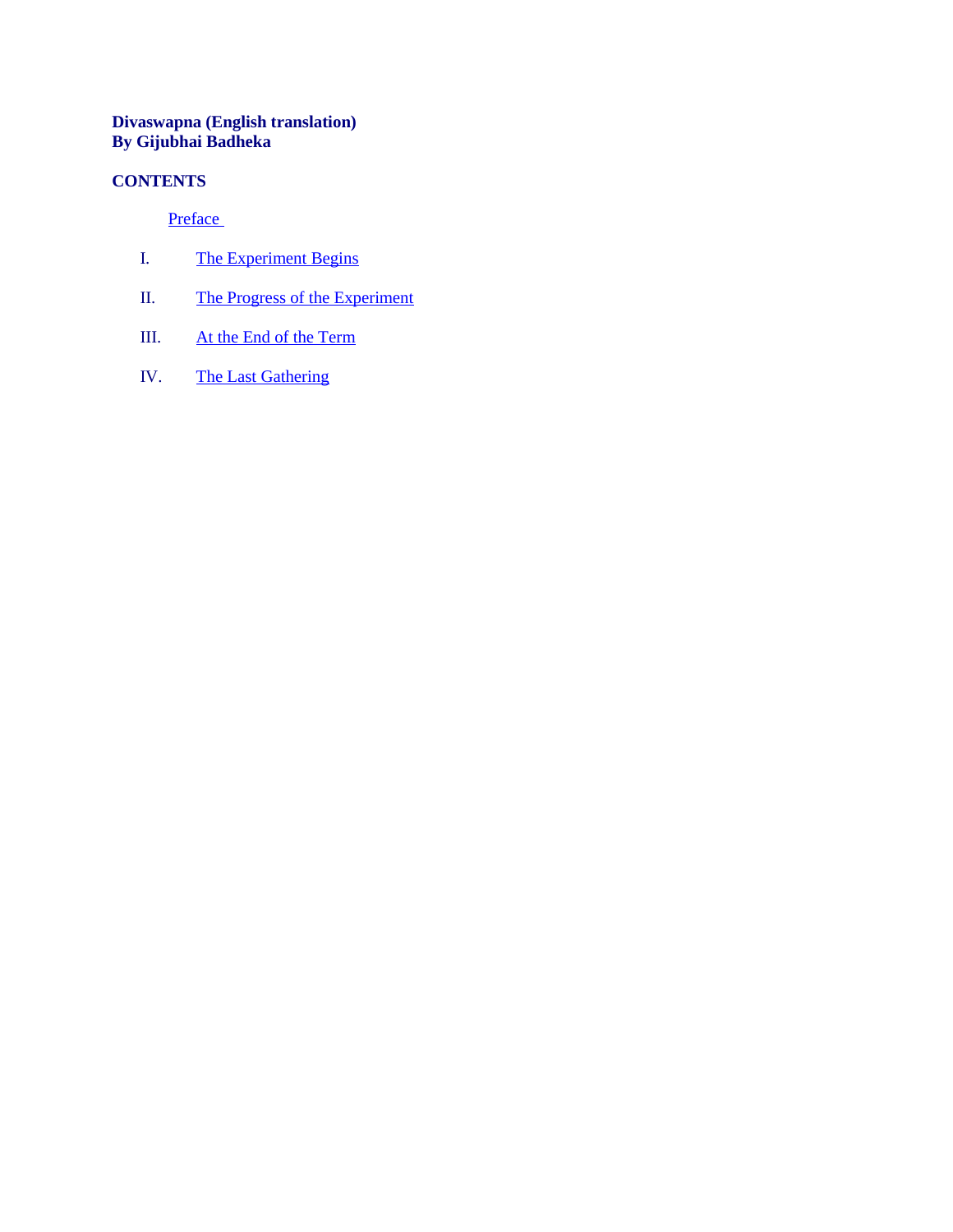## <span id="page-1-0"></span>**PREFACE**

About one hundred and fifty years ago the colonial State forced the Indian teacher of young children to accept a life of powerlessness and inertia. Our teachers continue to live such a life. Meanwhile, the expansion of the school system has sent education to every corner of the country. Millions of children now have no option but to endure the indifference of the teacher.

 Of course, there could hardly be a teacher who wants to train children to live in isolation from the world around them. But the school culture we have in our country demands that the thousand and one things of children's interest ranging from insects to stars-be considered irrelevant to classroom study. An average teacher works on the assumption that his job is to teach from the textbook and to prepare children for the examination: He does not perceive that it is a part of his responsibility to develop the child's curiosity. Nor does the school provide conditions in which the teacher could fulfil the responsibility.

 This situation is optimum for the re-publication and dissemination of *Diuasuapna*, written by Gujarat's famous educationist and teacher, Gijubhai Badheka (1885-1939). This book was first published in Gujarati in 1932. The same year, Kashinath Trivedi, the well-known educationist of Madhya Pradesh, took the initiative to publish *Diuasuapna* in Hindi. Trivediji had learnt from Gandhi that right action requires untiring patience for its success. His dream of seeing Gijubhai's writings on education widely disseminated has come a little closer to fulfillment today. But the dream of bringing about a change in education can materialise only after a prolonged struggle along the line in which Gandhi, Tagore, and Gijubhai had moved. The educational theory propounded by all three of them emphasizes the child's need for an atmosphere of independence and self-reliance. Gijubhai gave 'this idea an institutional basis by establishing his Bal Mandir in 1920, and in his writings he identified the different facets of the idea. *Divasuapna* is the imaginary story of a teacher who rejects the orthodox culture of education. He remains enthusiastic towards children and continues to experiment while consciously neglecting the traditions of teaching and prescribed textbooks. The theoretical background of his experiments lies in Montessori, but his preparation and implementation are thoroughly local.

 As a reader of *Diuasvapna* one is blown off in a gust of joy and curiosity, leaving behind the sadness born out of one's knowledge of India's colorless, dust-wrapped primary schools. One starts to paint the picture of a future in which the talent imprisoned in the nation's schools will break forth and children will enjoy the pleasure of taking stock of the world around the classroom with their teacher.

## **KRISHNA KUMAR**

Delhi July 20,1989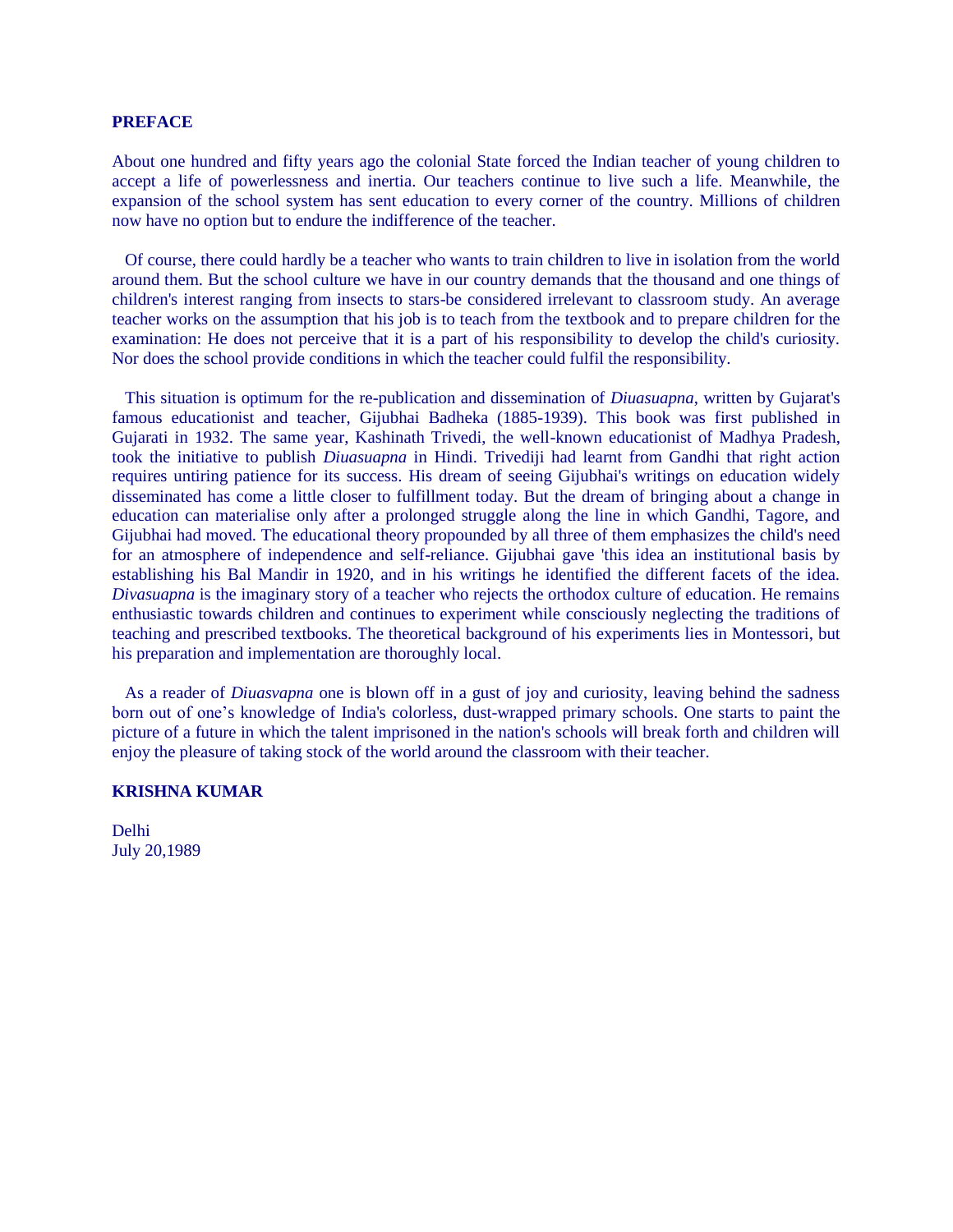## <span id="page-2-0"></span>**THE EXPERIMENT BEGINS**

I had read and thought about it a great deal, but I had no practical experience. It seemed to me that I should have some first hand practical experience. Only then, I thought, would my ideas get shape and form; only then would they mature. And only then would I realise how far my views were correct and how far they were only hollow speculations.

I approached the Head of the Education Department and requested him to give me a primary school class for my experiment.

The Education Officer laughed, "Forget it," he said. "You won't be able to do it. Teaching children and at the primary school level is no joke. It is an uphill task. You are a thinker and a writer. It is easy to dash off an article, sitting at a comfortable table and chair; it's quite easy to imagine yourself teaching. But it's extremely difficult to put your ideas into practice and to carry the experiment through."

"That's exactly why I want to have first hand experience," I said. "I want to base my conclusions on reality."

In the end the Education Officer agreed.

"All right," he said. "If you are so keen, by all means try it out for one year. I'll arrange for you to take a class of standard four in a primary school. Here's a copy of the syllabus. These are the textbooks. Here is a copy of departmental rules regarding leave and other ancillary matters."

I looked wistfully at the papers. I picked up the syllabus and put it in my pocket. As I began tying up the textbooks into a bundle, the Education Officer said, "Look here! You may conduct whatever experiment you like; but please bear in mind that there will be examinations at the end of the academic year. Your work will be evaluated by the outcome at these examinations."

"Agreed," I answered readily and then added, "I have one request to make. I would like you alone to be the examiner and evaluate my performance. You are permitting me to conduct the experiment. I would naturally like to show my work to you directly. I feel that only you would be able to understand the reasons for my success or failure, whatever they may be." The Education Officer smiled as he gave his assent, and I left his office.

I went through the entire syllabus; I was convinced some changes could be made for the better. I also went through the textbooks. It was easy to see what was good and what wasn't. I figured out the changes that could be made. I could visualize the whole outline of tile plan of work from the first day to the last. I took into account the number of days that would be taken up by examinations, results, etc. The whole plan seemed to be ready; so many days of work; the manner in which it was to be done; the outcome. I was so engrossed in my thoughts that I did not realise it was two hours past midnight. I prepared my notes for the next day. It was three in the morning when I went to bed.

The next day found me all enthusiastic, full of self-confidence and sense of urgency. A quick bath and breakfast and I reached School Number Three in good time. The school gates were not open. The headmaster had not come. The school peon had gone to his house to collect the school keys. The children were arriving and were running about on the road.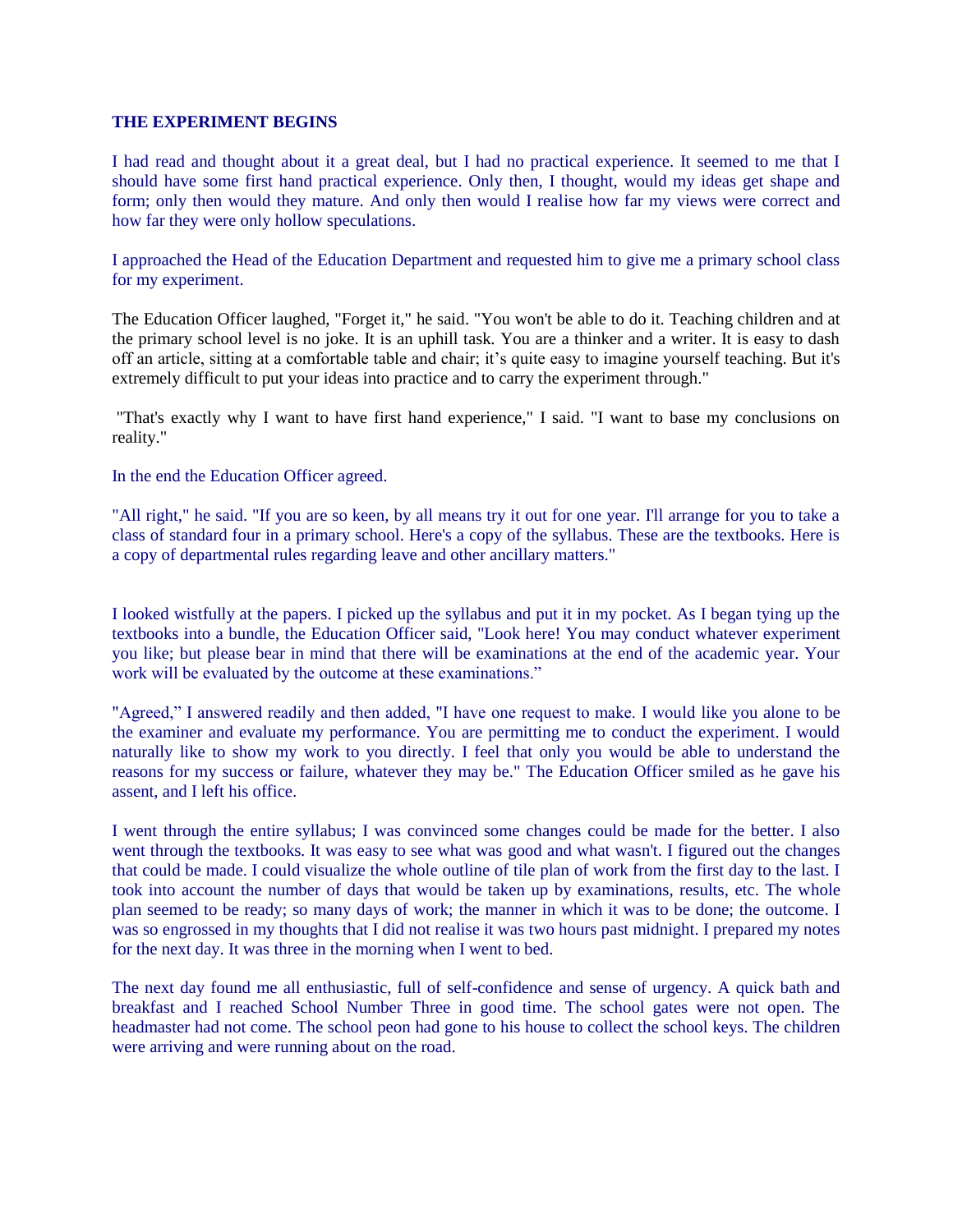I waited eagerly for the school to begin; I was eager to take my class and start my work, eager to put my new plan into practice, eager to bring about peace and order in the class, eager to make classroom teaching interesting and win over my pupils. I felt my pulse throbbing.

The bell rang. The boys entered their classes. The headmaster took me to my class and introduced me to the pupils.

"Listen boys!" he said. "Henceforth, Mr. Laxmiram here, will be your class teacher. You must obey his orders and no pranks and mischief, I warn you!"

I looked at the children who were to be my charges for the next twelve months. I could see some of them smiling; some winking at each other; a few nodded stiffly. One or two stared at me in mock wonder; the rest stood looking totally unconcerned.

I looked on. "These are the children I have to teach; this strange mischievous lot!" I thought to myself. I was a little unnerved, but I recovered. "Nothing to worry," I told myself. "I will take them on by and by."

I took out from my pocket the notes I had prepared the previous night, and glanced at the list of activities I had made:

First, a game of silence; next, checking up of classroom cleanliness to be followed by a chorus song; and lastly, some conversation with pupils.

I told my pupils, "Come on, let us play the game of silence. When I say 'Om Shanti!' every one of you will be absolutely quiet. I will then close the door. It will be dark in the classroom. Since we shall all be quiet, we shall hear the sounds outside and around us. It will be a great fun. You will be able to hear flies buzzing around and even your own breathing. After that I will sing a song. You will just listen,"

I finished speaking and then started the game. 'Om Shanti!' I said. But the boys continued to talk and to push one another. 'Om Shanti!' I repeated again and again but it had no effect. I became a little uneasy. I couldn't shout at them to shut up and behave.

I could not beat them into obedience. So I went on with the game. I closed the shutters of the windows and the door. It was now dark in the classroom. The students started their own game. Some started making a low humming noise; some started making catcalls; some started stamping their feet. One fellow clapped and soon the others joined him; another laughed and the whole class followed, suit. I was abashed. I turned pale. I opened all the shutters and went out of the classroom for a while, when I reentered, the whole class had become boisterous. The children were calling out 'Om Shanti!' to one another in mock imitation of my words. Some were closing the shutters of the windows.

"My notes have turned out to be impracticable," I thought. "It was easy to prepare notes at home and imagine teaching; in practice it is a tough task. It is absurd to talk of the game of silence at this stage to a group of children who have all along been brought up in an atmosphere of noise and disorder. I shall now begin afresh from where I went wrong. It was good in a way that I slipped up at the very first step. Tomorrow I will try a new approach."

"Boys," I said, "we won't have class anymore today. We shall meet tomorrow. You can have the day off today."

At the words 'day off' the boys rushed out of the class shouting 'holiday'. They ran out, jumping and making such a noise that the teachers and pupils of other classes wondered what the matter was. The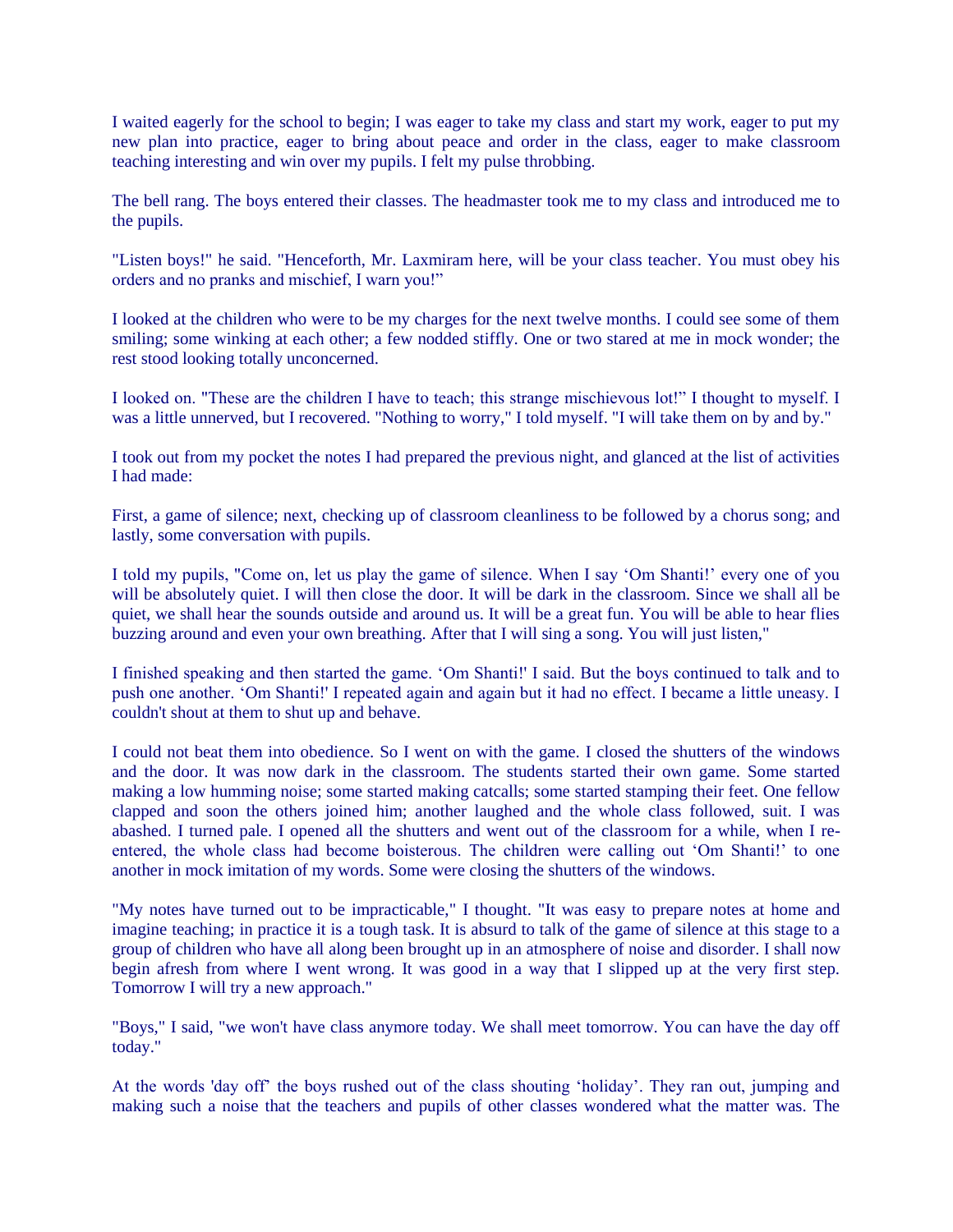headmaster came out of his room and accosted me! "How dare you let the pupils off! There are still two hours to go," he said, frowning. He was very angry.

"They were not in a receptive mood today," I said. "They were disturbed. I could see that during the game of silence."

"You can't let the pupils off without permission," said the headmaster sternly. "If the pupils of the class are let off, those in other classes would be disturbed and won't study. Such experiments can't e allowed." Then he added a little scornfully, "Forget your fads about receptive moods and the like. The game of silence may be good for Montessori schools. Here in primary schools a sharp slap would make all the students quiet. I would advise you to teach the pupils as the other teachers do, so that you can show some good results at the annual examinations. As it is you have lost one day and made a fool of yourself!"

I felt sorry for the headmaster. "Sir!" I said, "Everyone has been resorting to beating while teaching and the obvious results of this method are that the children have become uncouth, rude, restless and disturbed. During their four years of education here the boys have, as I have marked, learnt only this: to shout and hiss at the teachers and to clap and stamp! They don't like school. See how happily they ran off as soon as they were told it was a day off for them!" The headmaster could not deny the truth of this. "Is that so?" he said. "Well, we'll see what you do about it."

I returned home a little dejected.

"It seems the task is quite difficult," I said to myself as I sat down. "In fact it's going to be a really tough test. Well-no matter! I am not going to give up. I should have known one doesn't play the game of silence in this manner. In Montessori schools a lot of preparatory work is done before the game is taken up. I was a fool to take it up on my very first day! I should have got to know my pupils and established rapport with them. Only then would they listen to me and follow my instructions. These boys do not like the school and they want holidays! It is no easy task to work with them."

I prepared a plan of work for the next day and went to bed. I passed the night dreaming of the day's happenings and the next days work.

Next day I was at school when the gates opened. The boys crowded around me. "Sir," they cried! "Why not have a holiday today also? Please, Sir, a day off today also."

"All right," I said. "I will let you off today; not for the whole day but only for two hours. However, you will first listen to a story that I am going to tell you. We shall discuss other matters afterwards."

I began my story: "Once there was a king. He had seven queens. Each queen had a prince and a princess . . ."

The boys sat down around me to hear the story. There was some commotion and shoving. So I said, "Boys, this is not right. Sit around in an orderly manner." That brought about some order. They said, "Sir, please continue the story. What happened next?"

I smiled and picked up the thread. "Each of the seven princesses had a palace other own. There were, in the garden of each palace, seven trees of pearls . . ."

The boys listened with rapt attention. The whole class was quiet; not a sound or a movement anywhere. The absolute silence surprised the headmaster and he came to the class to find what the matter was. He asked me, "Are you telling a story?"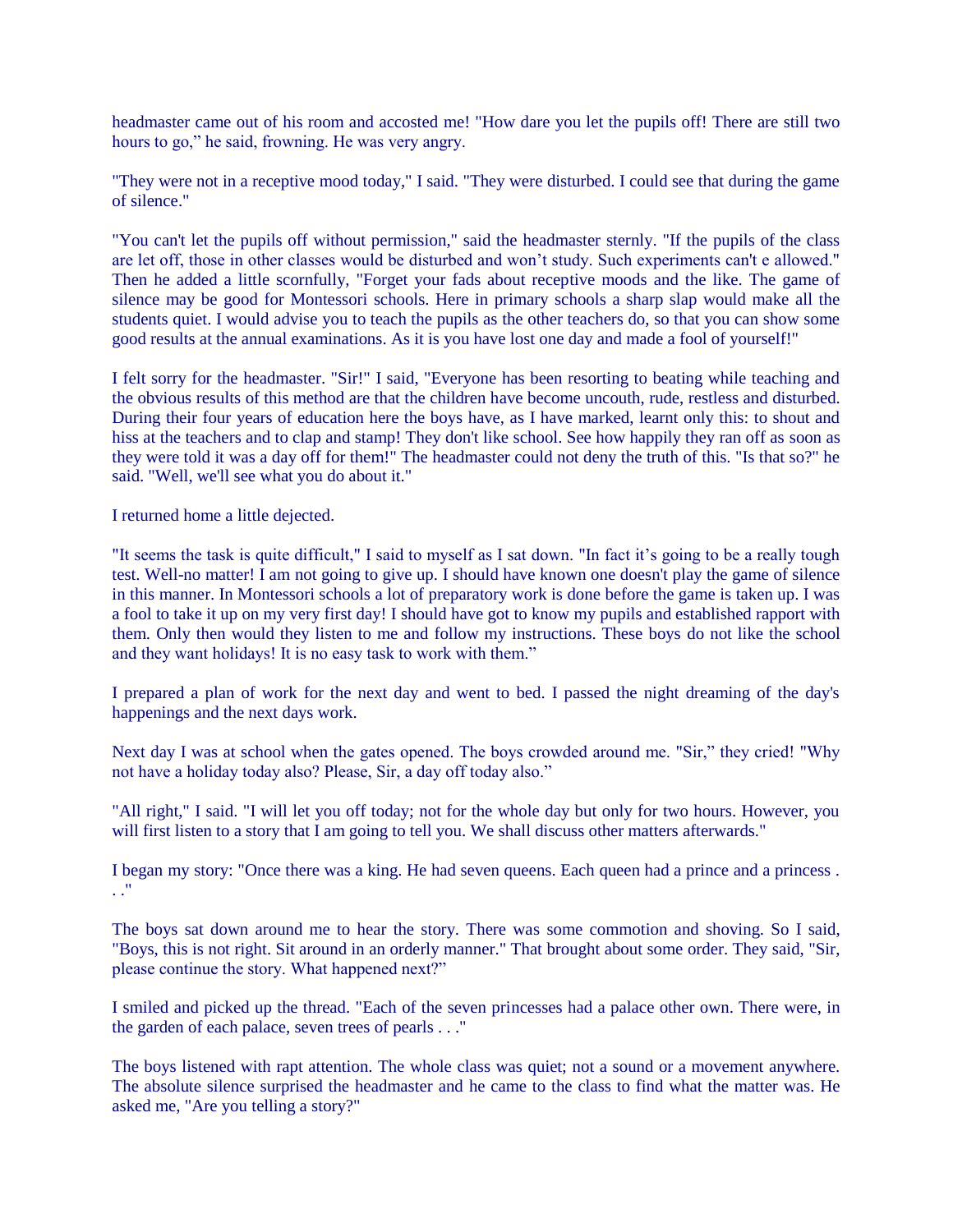"Yes," I said, "a story, and a new kind of game of silence."

The headmaster turned back. I continued with the story. There was some noise in the neighbouring class. I drew the pupils' attention to it. "See how this noise disturbs us!" All the boys agreed.

Halfway through the story I stopped. "Tell me," I said to my pupils, "if you want a holiday. We shall stop here now. If not, we may continue with the story."

"Please continue the story; we don't want the day off," they answered-everyone of them.

"Very well. In that case we shall proceed with the story. But first let us talk together for a while. Then we shall have the story right up to the end of the day."

A boy interrupted, "Keep the talk for tomorrow. Today let us have only the story so that we hear it to the very end."

"The story is long enough to continue for four days," I said.

"Oh!" they exclaimed. "So long! That's very interesting!"

I took out the class register and wrote down the names of the pupils. After entering all the names I marked their attendance. It was all quick and orderly.

"Look here," I said. "Every day we shall have the roll call first and then the story."

I resumed my story and went on right up to the last bell. School for the day was over. But the children wanted to stay after school hours to hear the story.

But! "Enough for the day," I said. "We can continue the story tomorrow. However we must decide first. Do you want a day off tomorrow or the story?"

"Story!" the whole class shouted in unison. As the boys went out of the classroom, the word 'story' reverberated in the corridors.

"Thank God!" I said. "I have salvaged the day. A story seems to work a miracle! That is certainly true."

The next day, as I entered the class, the boys crowded round me, all smiling and begging me to begin with the story.

"'The roll call first," I reminded them. "And then some conversation and then the story." I took out a piece of chalk from my pocket and drew a large circle on the floor. "Sit around this circle everyday." As I spoke I sat down myself.

"This way," I said. "This is where I shall sit to tell you the story."

The boys sat down. I marked the attendance and then I began to tell the story. They were in a good receptive mood and they listened as if in a trance. At one state I stopped and asked, "Do you like the story?"

"Oh yes," they chorused. "We do - very much."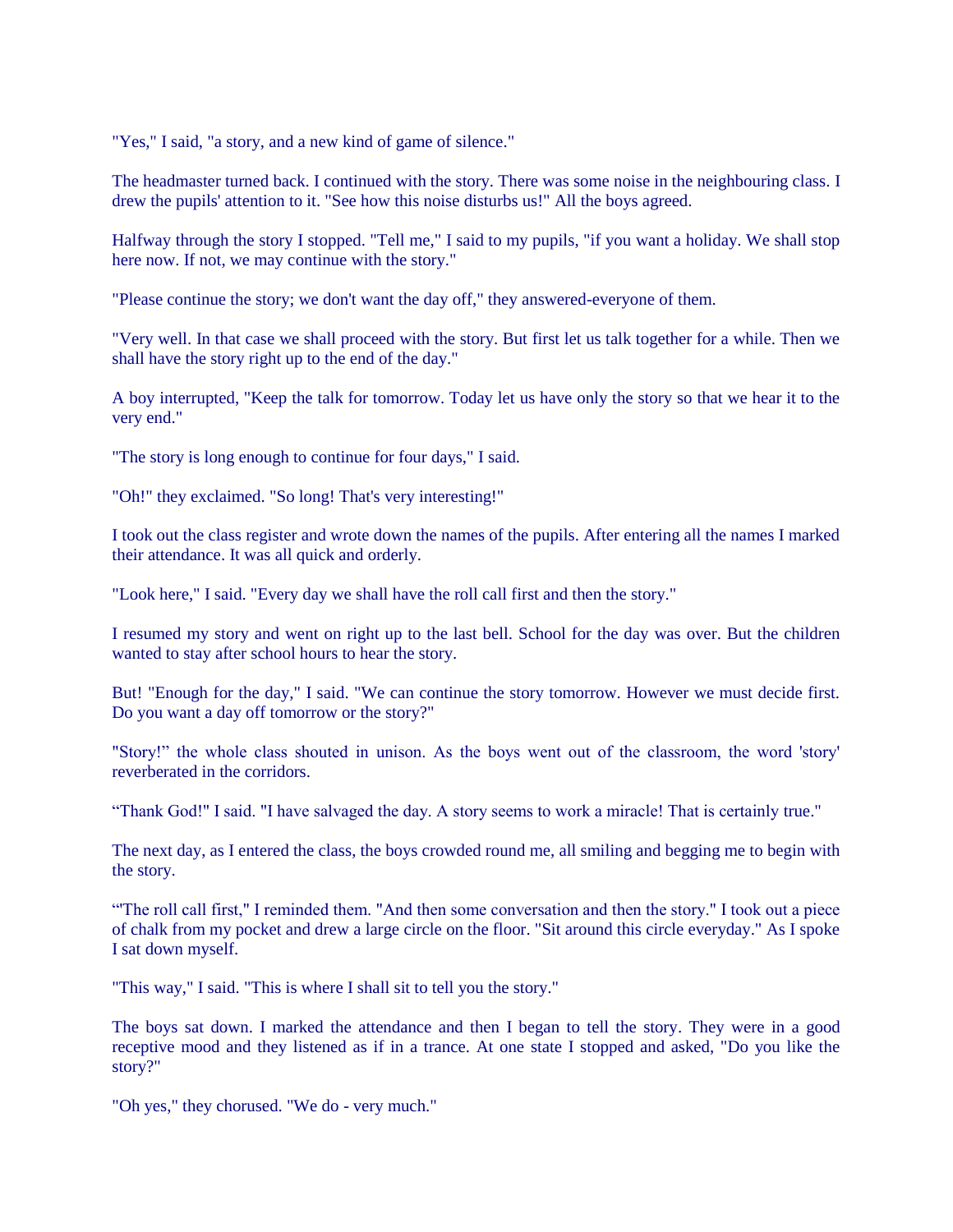"You like to listen to a story," I went on. "Would you like to read one?"

"Yes," they cried, "we would like to read as well. But where are the story-books that we can read."

"Suppose I get you the story-books; would you read them?"

"Oh, sure."

"But you should also tell us stories," put in one clever lad. "Our reading stories wouldn't be enough."

"All right," I said, and resumed my story telling.

The bell rang. All the boys crowded around me.

Some looked at me with affection. Some tried to touch my hand. Some just stood as if in a spell.

"Out," I said, "the school is over. Now be off! " "No, we won't," shouted a few. "We are ready to sit till late m the evening if you continue the story."

I sent them away. Other teachers came to me. One said, "You have worked wonders! Our boys also want stories. They don't pay attention to the classroom teaching. They keep begging for permission to come to your class to hear your story; or else they want us to tell them a story."

"Then tell them a story," I said.

"But who knows story-telling? We don't know a single suitable story."

I smiled.

The next day was a Sunday. I went to the Education Officer.

"Mr. Laxmiram," he said. "The headmaster reports that you have been telling stories to the class all the while."

"It is true. Story-telling is the current programme."

"But then when are you going to begin your experiment? How would you be able to complete the prescribed course of studies?"

"The experiment is already on, Sir! It is my personal experience that the story is a wonderful magic pill that helps to establish rapport between the pupils and the teachers. Those very boys who were not prepared to listen to me on the first day and who had unnerved me with shouts and catcalls, have become quiet since I started telling them a story. They now have a sort of affection for me. They listen to me and sit as I ask them to. I don't have to shout at them to keep them quiet. And they don't leave the school even after it is over!"

"All right, I get your point. Now when do you propose to begin your new methods of teaching?"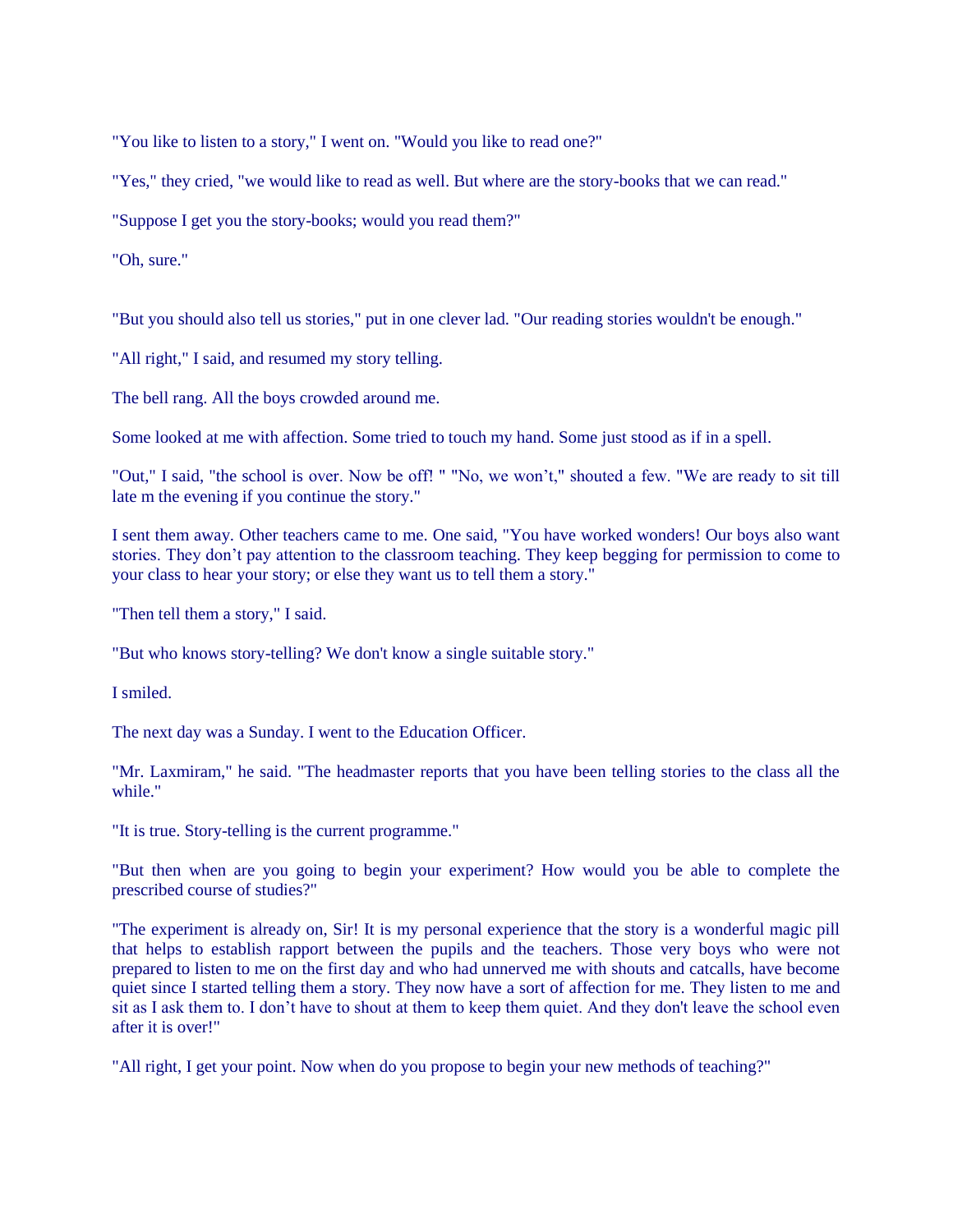"Well, Sir! This itself is the new method of teaching. I am teaching them orderly behaviour through story sessions. They are being motivated. I am exposing them to literature and linguistic skills. This will be followed by the teaching of other subjects."

"See that you do not spend the whole year just telling stories," said the Education Officer.

The pupils were sitting in a circle as usual for the story session. I went to the blackboard and wrote on it:

Today's programme:

| $\ddot{i}$ | Roll Call    |
|------------|--------------|
| $\rm ii)$  | Conversation |
| iii)       | <b>Story</b> |

After the roll call I began talking to them.

"Come on boys. Let me look at your nails. Each one of you stand up and hold out your hands for me to see."

Their nails were overgrown and full of dirt. "And now," I went on. "Please take off your caps." The caps were dirty and tattered.

The boys looked at their caps.

"Now check your buttons," I continued. " Are they all right?"

They looked at their clothes. Only a few of them had all the buttons.

"That will do for now," I said. "We are getting late for the story."

I began the story. A boy stood up.

"Sir, what about the story-books that you were going to get for us?"

"I shall get them in a day or two," I said. "Those who are interested in reading story-books, please raise your hands."

All hands went up.

"Now please tell me the names of the story-books that you have read."

A couple of boys had read two or three stories. These were students of standard four. But none of them had read anything outside the textbook!

"Do you read any magazines?" I asked.

"We read *Bal Mitra*," two of them said.

"All right," I said. "We shall get story-books. You will read them. We'll have enough books for you to read to your heart's content."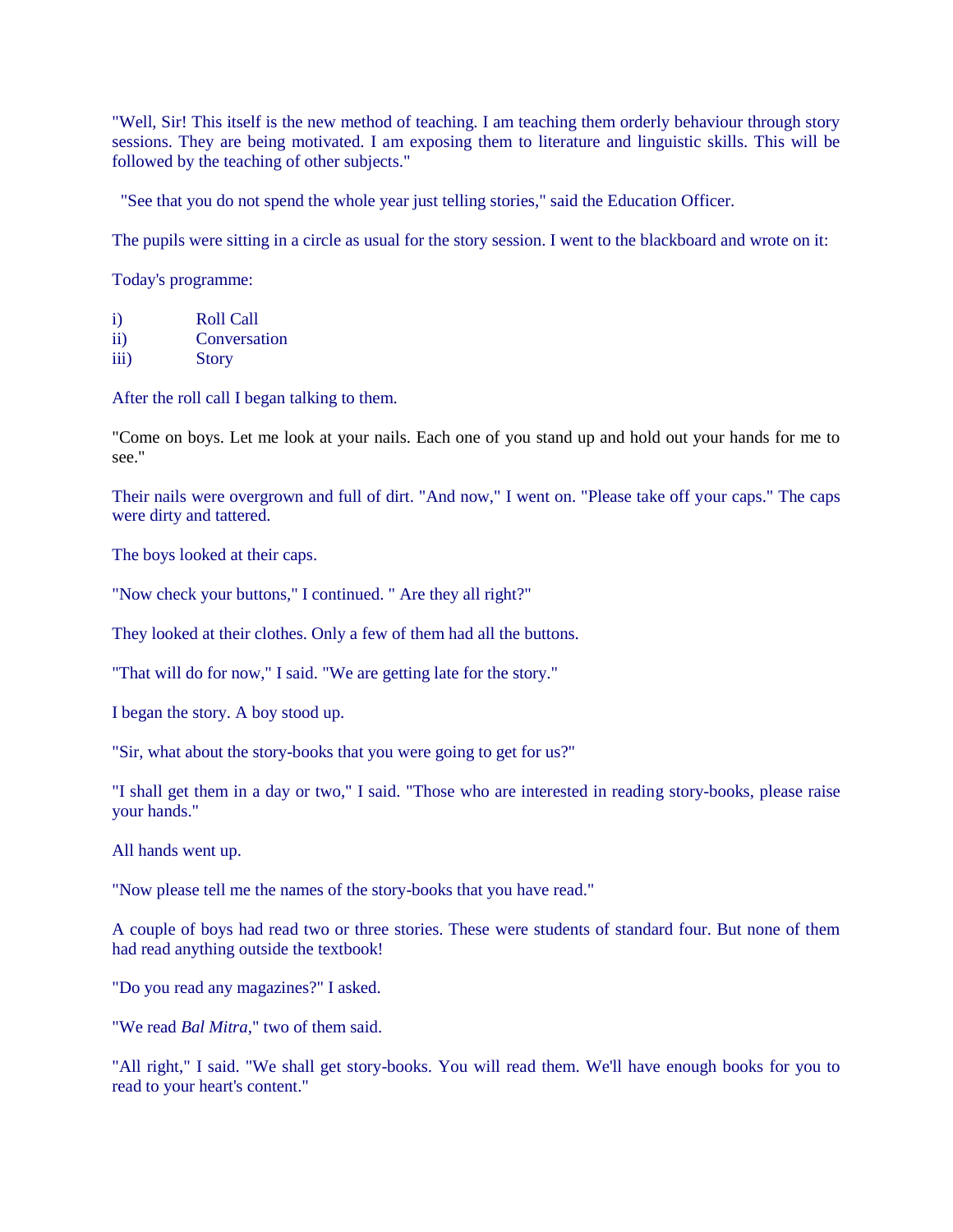That seemed to please them immensely.

I continued the story. At the end of the day the bell rang and school was over. I told the boys: "One more thing before you go. Remain in your seats and listen." Then I told them to get their nails clipped. "Do it yourself if you can," I said, "or may be, you could ask your parents to help you or you could get them clipped by a barber."

One boy said, "I will cut my nails right now. I'll bite them off with my teeth."

"No, no," I said. "You must use either a nail-cutter or a pair of scissors." Addressing the whole class again, I said, "Shall we have a little fun?"

They were intrigued, and I went on: "I suggest you come to school without your caps. Why wear dirty caps? And what is the use of a cap?"

They began to laugh. "One can't come to school bareheaded," they told me. "The headmaster would get angry."

"If I come bareheaded tomorrow will you also do the same?" I asked.

They were doubtful.

"What if our parents do not permit us?"

"Tell them the cap is a useless burden and besides, these caps are tattered and dirty. It's better not to wear anything rather than wear a dirty cap, isn't it? Another thing: get the missing buttons sewn on. Clothes without buttons look shabby."

That made them thinks as they went home.

The headmaster sent for me. "Mr. Laxmiram," he said, "you are creating problems. Why do you indulge in such fads? Clip nails and get buttons sewn on, indeed! Why don't you stick to your new methods of teaching, which is what you have come here for? Clipping nails and sewing buttons are parents' jobs - not the schools. Why should we bother about it? And mind you! The boys can't be allowed to come to schools bareheaded. It is indecent. Permission from the Education Department is needed."

I said, "Sir, this really is the new approach and these are the new methods in education. What else can be the first lesson for boys who are slovenly and disorderly? Except neatness and cleanliness and order? The children were themselves ashamed when I drew their attention to their slovenliness. They know that one shouldn't remain so dirty. I am sure many will try to keep clean and tidy, if they are taught how to. As for the caps, I shall refer the matter to the Education Officer. If he does not permit it, the proposed change will, of course, be cancelled."

After dinner that evening, I went to see the Education Officer.

"What brings you here at this time?" he asked.

"Sir, I have a request to make."

"Yes?"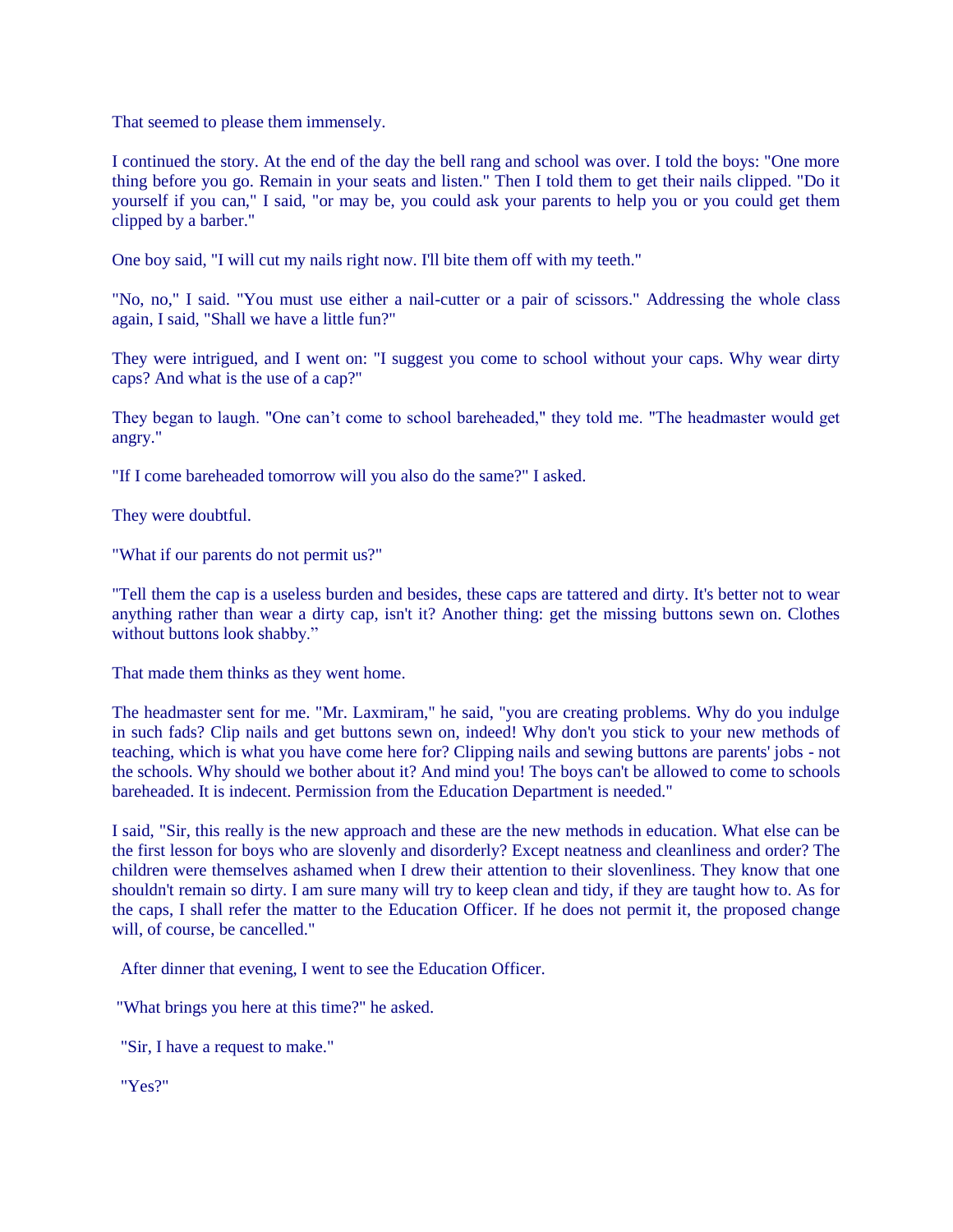"Can the boys and I come to school bareheaded?"

"Why?"

"Their caps are very dirty. These are all sorts of caps. What is wrong if they don't wear caps when they come to school? Wouldn't it be better if they don't have this burden on their heads at this young age?"

"People will find it strange and ridiculous," he said. "I feel we need not interfere with their social customs in our present experiment. We should restrict ourselves to finding out what improvements we can make in teaching within the four walls of the school. Cut out this cap business."

I felt this was a shortsighted view. All the same I saw no point in insisting on my view. I thought it might be unwise to antagonize the Education Officer and the parents at this stage. I modified my request. "Would it be objectionable if the pupils worked bareheaded in the classroom?"

"Not in the least," he said. "You may make any change that you want in the classroom. If people get used to that in course of time, I will not insist on their wearing caps."

"Another thing, Sir!" I said. "I want to start a library in my class. Can. I get a grant for it?"

"How can you get a special grant for it? Your experiment is, in a way, a matter between you and me. The school is to be run within the provisions made in the budget. You must manage your requirements within the small amount that may be the share of your class from the budgeted amount."

"What do I do then?"

"Drop the idea for the moment."

"I have another plan," I said. " I can take recourse to it if you approve. Every pupil has to buy text-bookstext-books for language, notes on these text-books, a text-book for history and so on."

"Well?"

"I suggest that the pupils be asked not to buy the text-books. Instead, we collect from them an amount equal to the cost of these textbooks; and from the amount so collected we buy good interesting books. This would help to build up a library."

"And how would you teach without text-books?"

"I have thought about it. I depend on my method of teaching in this respect. I shall be able to convince you better about this when I put it into practice."

"That may be so. It is your experiment and you are responsible for the results. But I must warn you. You must ensure that the pupils do not suffer in the end. I am with you, no doubt, but am a little apprehensive about the outcome."

"Please let me try. Sir!" I said. "God willing, our effort will bear fruit."

"All right. But what will you do with your library at the end of the year? You will distribute the books among the boys, won't you?"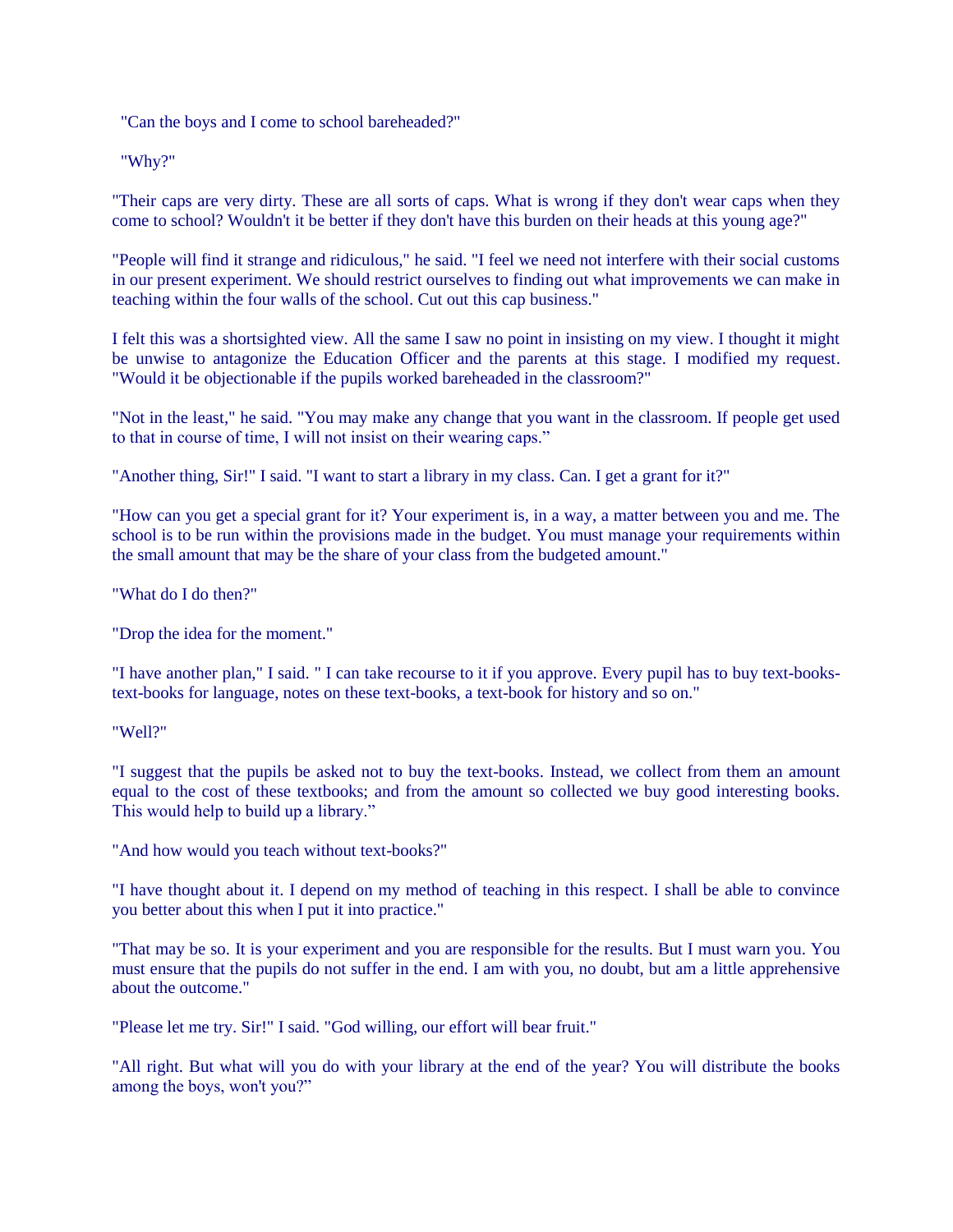"Yes. In a way the books would belong to the whole class and the class must get them back. But I think I can persuade the parents not to insist on taking the books away, but leave them for the class library. It will then be the nucleus for a permanent class library. Every year more and more books will be added to the library."

"Who knows whether the parents will accept such an arrangement? The idea is good, however. Give it a try. But all said and done, I am not yet clear in my mind as to how you will teach without text-books!"

"I have my plans, Sir."

I took his leave and came home.

Next day, school began as usual. I had thought that the pupils would perhaps come bareheaded. But I was wrong. I learnt that the parents had refused to let them go to school bareheaded. Their comment was: "How can you go to school bareheaded. Your teacher seems to be crazy!"

I inspected their nails. Hardly any one had clipped them. They had various domestic problems to cite as reasons for not doing so. Who the hell had time to sew on buttons any way? One mother sent word: "Mr. Teacher, if you are here to teach, please teach; that's all. Why do you indulge in all these fads? Do you think we have nothing else to do but clip nails and sew buttons, and do this and that! Our children will be what they are. We don't have time even for death. How do you expect us to do your bidding?"

I was astounded! I had expected the boys to be clean and tidy. Instead, I had got this message! "Well, all right," I said to myself. "I won't get anywhere in this way. I'll have to seek the parents' cooperation on the one hand and instil in the pupils a liking for neatness and cleanliness on the other,"

I did not continue the conversation any longer. I began telling the story and finished it.

"Another story now," the boys demanded.

"We shall take up a new story tomorrow," I said. "Today we shall play games for a while."

"Play games?" The boys were surprised.

"Yes, we shall play games. Which games can you play?"

"Many," they answered, "but how can we play games here?"

"Why not?"

"This is a school. Nobody plays games here. Have you ever seen any one playing games here?"

"May be, but we can play. I will play with you. Come on." Some boys just stood there as if immobilised. Some ran out to play with joyous shouts. Soon however, there was shouting all around. Pupils in other classes turned to look. Teachers stared at us. The headmaster came running out and reprimanded me.

"Look here!" he said. "You can't play games here so close to the other classes. If you want to play, go to the playground over there. You are disturbing other classes here."

I took the boys to the playground. The boys began running about like wild horses, shouting, "Games! We play games'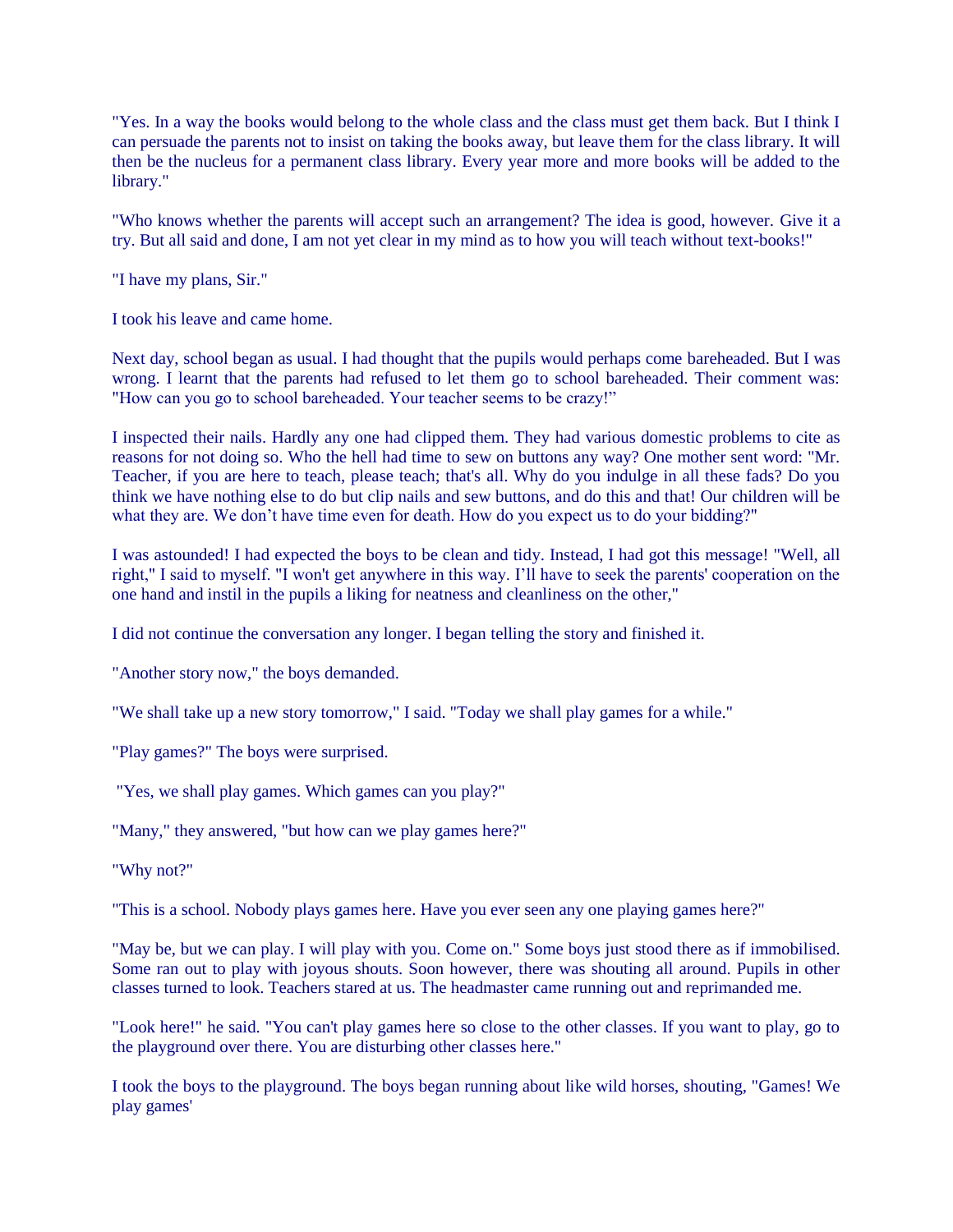"Which games do we play?" I asked them.

One boy said, "Kho Kho." "No," said another, "We play Kabaddi"

"No," shouted the third, "We play catch-as-catch-can."

"We will not play if you decide upon that game," said a fourth.

"Then we will play without you."

"Look here," I said. "We have come here to play. If you are going to quarrel, we just go back to our class."

"No, we want to play," the boys became a little wary.

"Come then, we play Kho Kho today. Two of you come forward as captains and select your teams."

The selection of teams took quite some time. Many wanted to be captains. Ultimately I had to select two boys as captains and the teams were selected by them. We started the game.

And what a game! These were disorderly, noisy street urchins! Not one of them could be quiet while playing. Everyone shouted and quite unnecessarily.

"Oh, come on lollipop, catch me." "Ever caught anyone baby?" "Hey mind that side." "I told you he would escape from there." "You fool, we lost because of you."

And it went on like that.

I asked myself, "Is this a playground or a fish market? Is this a game of Kho Kho or a game of shouts and noise?"

When the game was over, a boy from the winning team began to tease the defeated team. "We won! You couldn't score over us despite your efforts. Though you had a good captain, we licked you."

His opponent was annoyed. "Yes we lost. Now what do you have to say?"

The former continued with his teasing. "You lost, you good for-nothing! We defeated you. Hurrah!"

The latter was livid with rage. "If you say one word more, I will smash your head with this stone."

The former persisted, "Ever done that baby? I will say a hundred times we defeated you. We licked you!"

The latter lost his temper. He picked up a stone and hurled it at the former. The stone hit him on the head and he began to bleed. I was stunned! Things were going very badly, indeed. I took out my handkerchief and bandaged the boy's wound.

I called up the boys and told them, "From tomorrow we won't play games."

"But why should you punish us all when it was only those two boys who quarrelled?"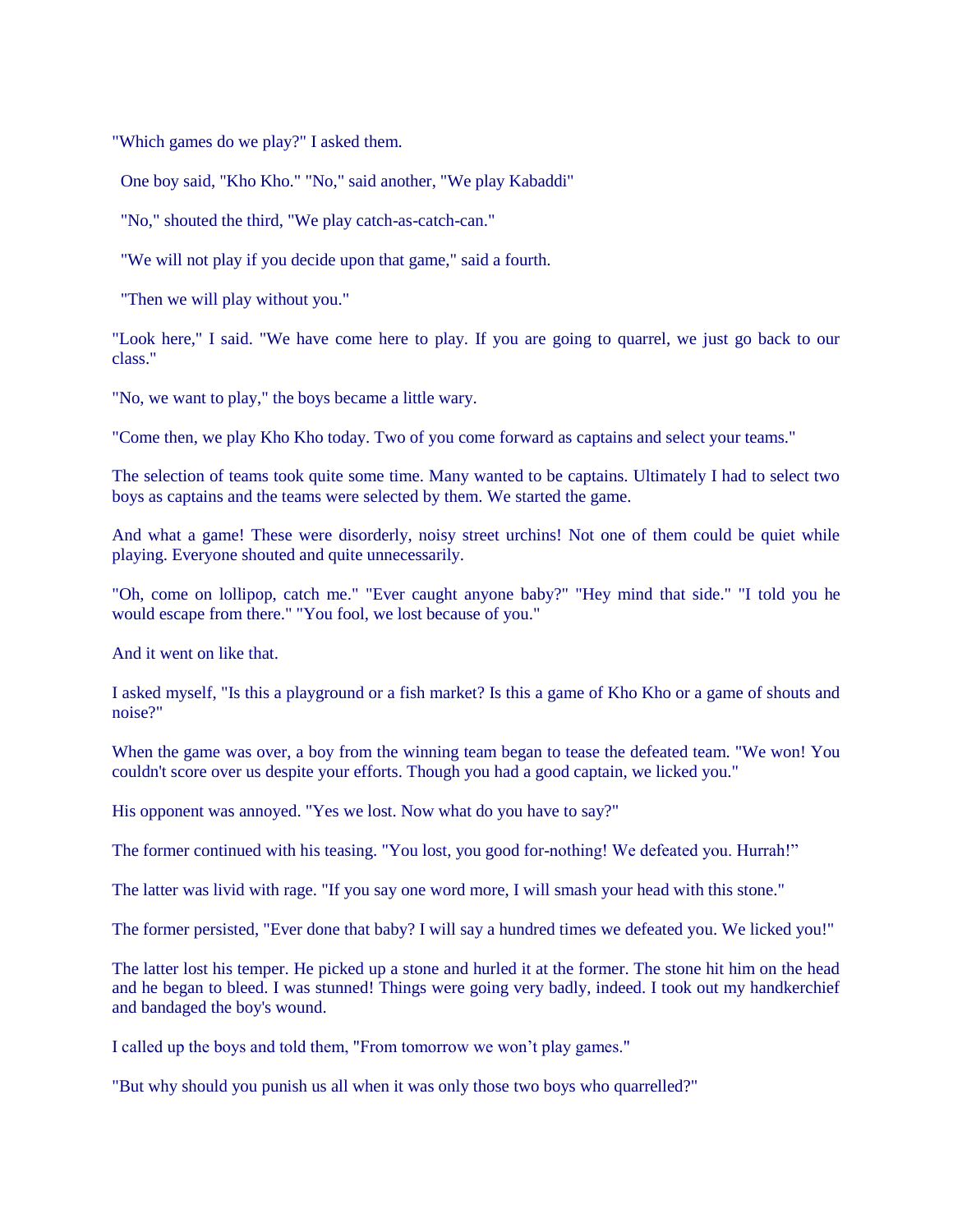"We play games only if you agree to abide by two conditions I name."

"Agreed," they chorused.

"First, no one speaks while playing games. The one who speaks is out."

"Agreed."

"Secondly, no quarrels about winning or losing. It may be one team losing today and another team losing tomorrow. That shouldn't be made an issue. We play for the sake of playing, for running about and to have a good time. We don't pick quarrels and break heads over winning and losing a game."

"We agree," they said again.

We came back to the school, the injured boy with us. The children from other classes came over to look. One boy said a little sarcastically, "So, how was the game, eh?"

"They seem to have played Holi," another remarked.

When the school broke up for the day, the other teachers and the headmaster met. One teacher asked me, tongue-in-cheek, "So, you played war games?"

Another teacher said, "Mr. Laxmiram, why do you fool about with games? These are children from all sorts of families! They must be confined to the four walls of the school and subjected to memorising and cramming. They would break one another's heads if they are let loose. Don't you see what happens in the streets every day?"

"I knew," said the headmaster, "that something untoward was going to happen. Well, this gentleman needs a lesson otherwise he won't be quiet, Games! And in the school? Nonsense!"

"Sir!" I answered. "Games are real education. Great powers are born on the playground. Games mean character-building."

"That's why there was this fighting and a head was broken. Isn't it?" the headmaster retorted.

While we were talking, the father of the injured boy arrived. He was in a great rage. "I don't want this kind of education," he roared. "See, he has a broken head! Where is the headmaster? Who beat my son?"

I said, "Well, sir, the boys had gone out to play games. There was some quarrel and he got hurt."

"But who told him to go and play games?" the father asked. "Are the schools meant for studying or for playing? All through the day they play in the streets. I will send my boy to school only if you are going to teach."

I couldn't say anything. The headmaster intervened.

"Sir, this teacher is a new hand and is doing some experiments in teaching. Today he tried games, and there was a fight there."

"I don't want any of your experiments. Teach the boy in the regular manner, if you can. Or else, I will withdraw him from the school."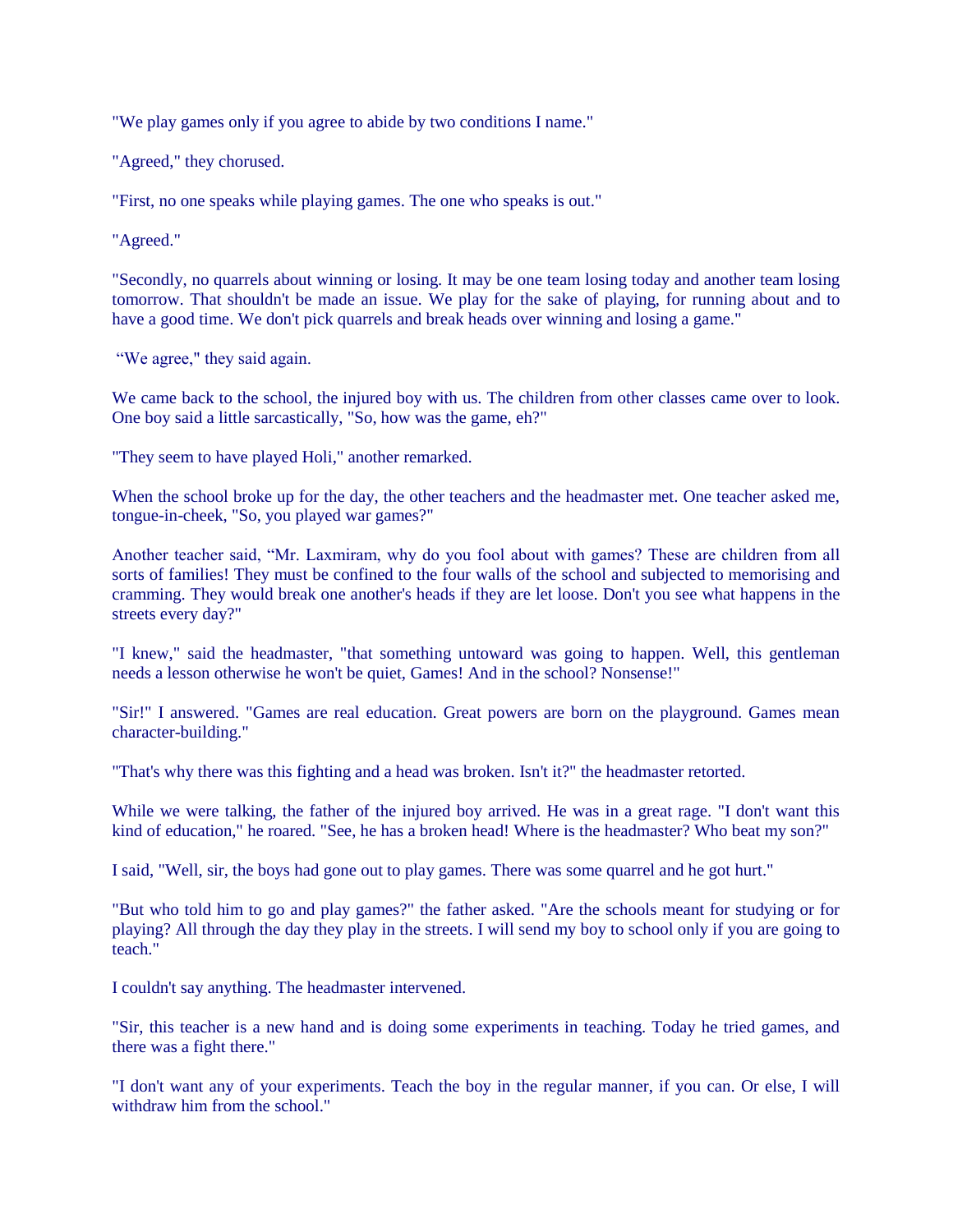The other teachers were laughing up their sleeves!

What could I say?

I went home. I couldn't react. I went to my room and lay down thinking. It's disgraceful! I thought. But never mind. I have now already made some rules for playing games. I will add a few more. But games must be played. To my mind that is true education.

A thought came to my mind. I should call a meeting of parents to explain to them the importance of games. I should seek their cooperation in respect of cleanliness and order. I wouldn't be able to achieve anything if I don't get their cooperation. They would certainly take that much trouble for their children! That is where we teachers fail; we don't seek the cooperation of parents. I must call a meeting of parents tomorrow.

We had the parents' meeting. I wonder if I could rightly call it a meeting. I had invited about forty parents. Only seven gentlemen turned up. I was thoroughly disappointed. I had prepared the speech well. I went ahead. Our part of the job is to make efforts. The speech was also an experiment for the purpose.

In all seriousness I made a thought-provoking speech lasting for about an hour. Of the seven who had come, one was called back home and he left. Others listened to me with obvious boredom. To me all my points were important and I had to explain them.

I explained to them the difference between the right and the wrong in education, in great detail. I explained how cleanliness was next to Godliness. I showed them how games helped character building. I explained the importance and value of inner discipline. I criticised the existing system of education in schools and their regulations.

But all this was a waste of time and effort! The few who had come as a matter of courtesy were inclined to go away and left hurriedly as soon as the speech was over. We teachers and the Education Officer stayed behind. The Education Officer smiled a little and said, "Mr. Laxmiram, yours was a fruitless effort! Who would understand your philosophy?"

A teacher at my back commented in a low voice.

"The impractical fool!"

I felt bad but didn't say a word; and I was convinced that I was after all unpractical. I didn't know at all what kind of speech should be made to simple folk.

The teachers went home laughing.

I took up the library project after about eight or ten days. I had told the boys many stories. They were in standard four. It was time they had books to read.

I told the boys, "Bring money for the language text-book and the history text-book. We shall arrange everything here."

But the next day, one of the boys came with the textbooks for language and history. "My father had bought them for me right on the day our results were declared," he said.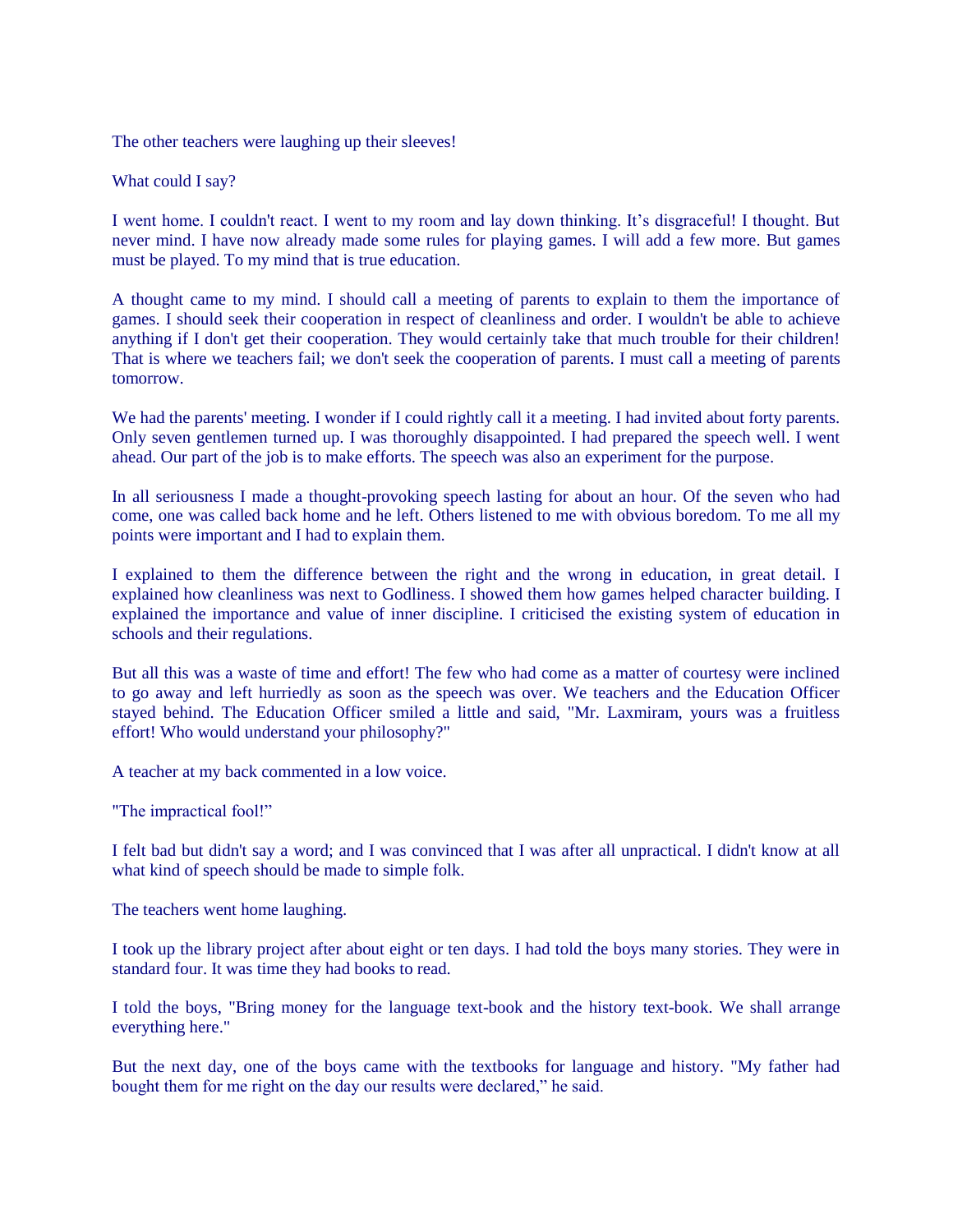Another boy said, "I have also brought the books. They are my elder brother's books."

A third boy said, " I am not going to buy books here. My uncle is going to send them to me from Bombay."

One boy said, "My father refuses to give money to me. He says he will buy the text-books for me."

"Bowled over," I said to myself. "Setting up a library was quite easy to imagine. Doing it is quite another thing!"

Some boys had brought money. I accepted the money from them and gave them receipts. Next day, the boys came asking for their textbooks.

I said, "I have bought these story-books for you from the money collected from you. You had said that you would like to read stories. So I have bought story-books." The boys were happy to see the illustrated books with colorful jackets. There was a scramble for the books.

"Look here," I said. "We have at present only fifteen books. Fifteen boys will be able to read. The remaining twenty will come to me and hear what I read."

To avoid confusion, I added, "The first fifteen boys will pick up the books; the others will come to me."

The first fifteen boys picked up the books and began to read. I said, "As soon as a boy finishes reading a book, he should return it to my table and should pick up another one which may be there. In this way, every one of you will be able to read all the books."

I called the others to my table and began 'model readings' from a storybook. I read with proper modulation of voice and proper accent. But what a noise those fifteen boys made reading aloud all together! I stopped and told them, "Boys, please read silently. We are disturbed by your loud reading."

The boys lowered their voices, but they had not learnt silent reading. They could only read aloud. They kept their voices low for a while and then lapsed into loud reading. I asked them to sit in the verandah and spread out a little. I remained in the classroom.

The model reading went on. The story was specially chosen. All the children listened with interest. So model reading and the reading by pupils went on till the bell rang for the day, and we all went home.

Stories, games, library, model reading, attention to personal hygiene and orderliness of pupils -all this took up about two months of my time. I took stock of my work. I reviewed the work done. I felt I had taken only the very first few steps. I had not done anything about the prescribed syllabus in language, arithmetic, history, science, etc. Some of the lessons had been covered in other classes. I would have to complete everything by the end of the year. That was the precondition for this experiment. "Let me see what I have achieved so far," I thought to myself. The story telling is going on well and it has motivated the pupils and a sort of order has been established. However, Champaklal and Ramanlal do not like stories; Ramji and Shankar find them too easy! Raghu and Madhu wink and make signs to each other all the while. They are inattentive and mischievous. Something will have to be done about it. As for games, it is true that the boys have come closer to me because of games and regard me as one of themselves. They are not as afraid of me as they used to be. They listen to model reading very attentively after the games period. But the shouting and disorder while playing have abated only a little, lam trying very hard but there is still a long way to go.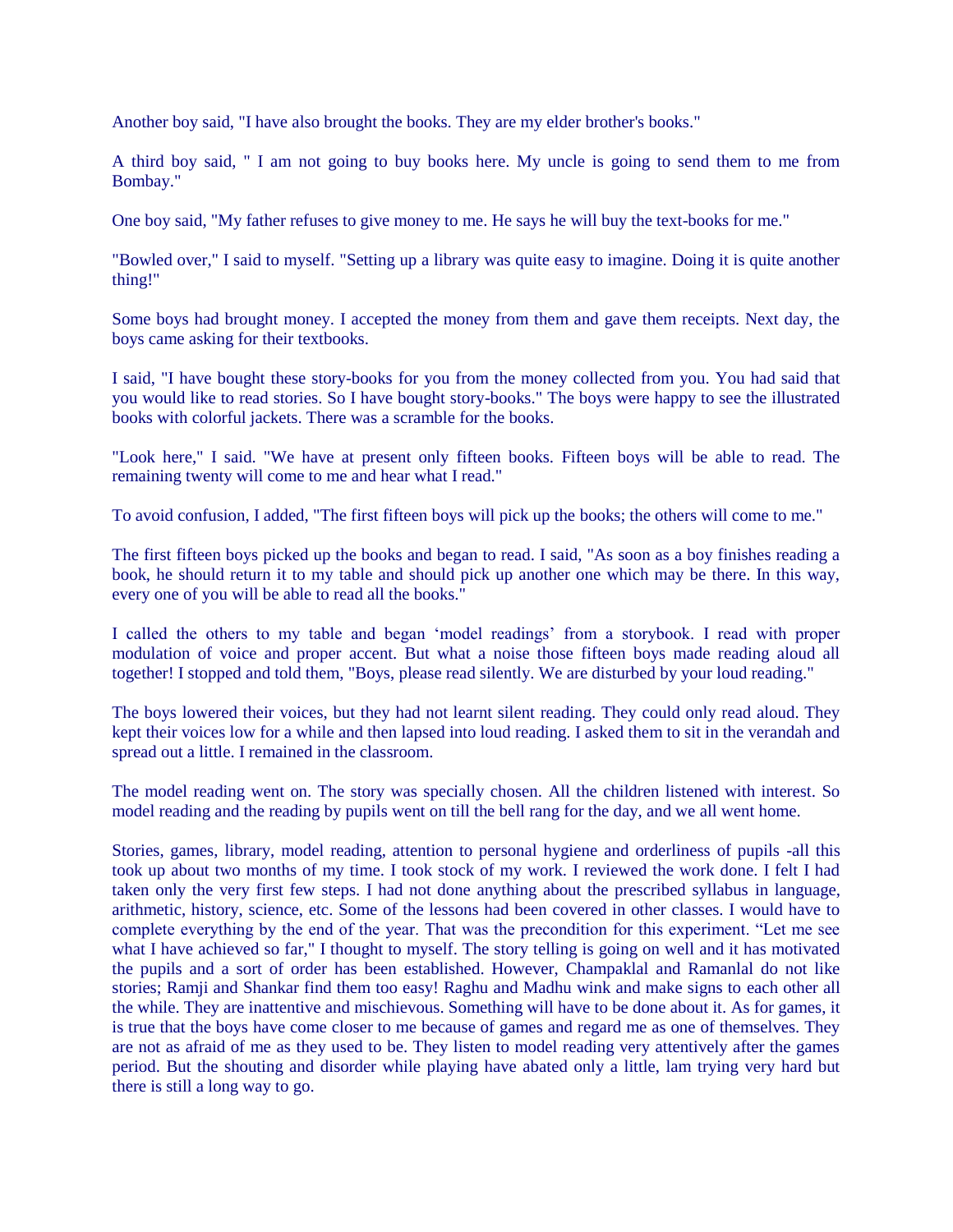There are only a few books in the library. I have not yet been able to convince parents about having a library rather than textbooks. I had believed that giving a talk and a little explanation to parents would suffice. But the parents here know only one thing: 'teach the boys' they say. They don't have time even to listen to anything else and they don't understand either. Never mind; it is bound to come about if I persist, tomorrow if not today. I have enough time yet. This experiment was certainly not going to be easy! As our imagination broadens, our understanding grows, so do our ideals soar and the seriousness and complexity of the task increases. Many questions troubled my mind. It seemed to me that my achievement in respect of personal hygiene wasn't anything worthy of note. I hadn't been able to do anything about caps and the clothes were clean for a day or two initially and then it was back to square one? Their nails are as unkempt as ever! I would have to follow this up. There was no other go. New habits are to be infused in society and this called for repeated efforts.

And it is not only the boys that I have to worry about. The Education Officer has also now become rather impatient. He has his own problems. He has to contend with his superiors and opponents. He wants to share the glory and therefore wants results, but he wants them quickly! He has his limitations in helping me.

My colleagues, the teachers, have no faith in me. They look down upon me as an out and out, impractical person. Maybe, I am rather. Besides, I have no experience. But I have no faith in their beliefs and their methods of teaching. Those annoy me. I am sure mine is the right approach. My boys don't run away from me. They love me, respect me and obey me, whereas the boys of other classes run away from their teachers. I have seen them mimicking their teachers behind their backs. Not a single boy approaches his teacher with a smile or with affection. They sit in their classes silent, sullen and immobile and they indulge in mischief and quarrels when they go out of their classes. I have given reasonable freedom to my boys in this respect. They have some outlet for their restlessness in the class itself. So they do not create much trouble outside. The other teachers say that I am spoiling the boys by over-indulgence; they complain that I tell the boys stories only and don't teach them; that I make them miss their classes by taking them out for games. All right, we shall see. These games and stories are, to my mind, half their education.

I will have to bear in mind that my task is going to be difficult, and I should not lose sight of this!

The stroke of twelve at midnight, jerked me out from my reverie. "Ultimately everything is in the hands of God; better to leave it to Him," I said to myself. "Tomorrow will take care of itself."

I fell asleep.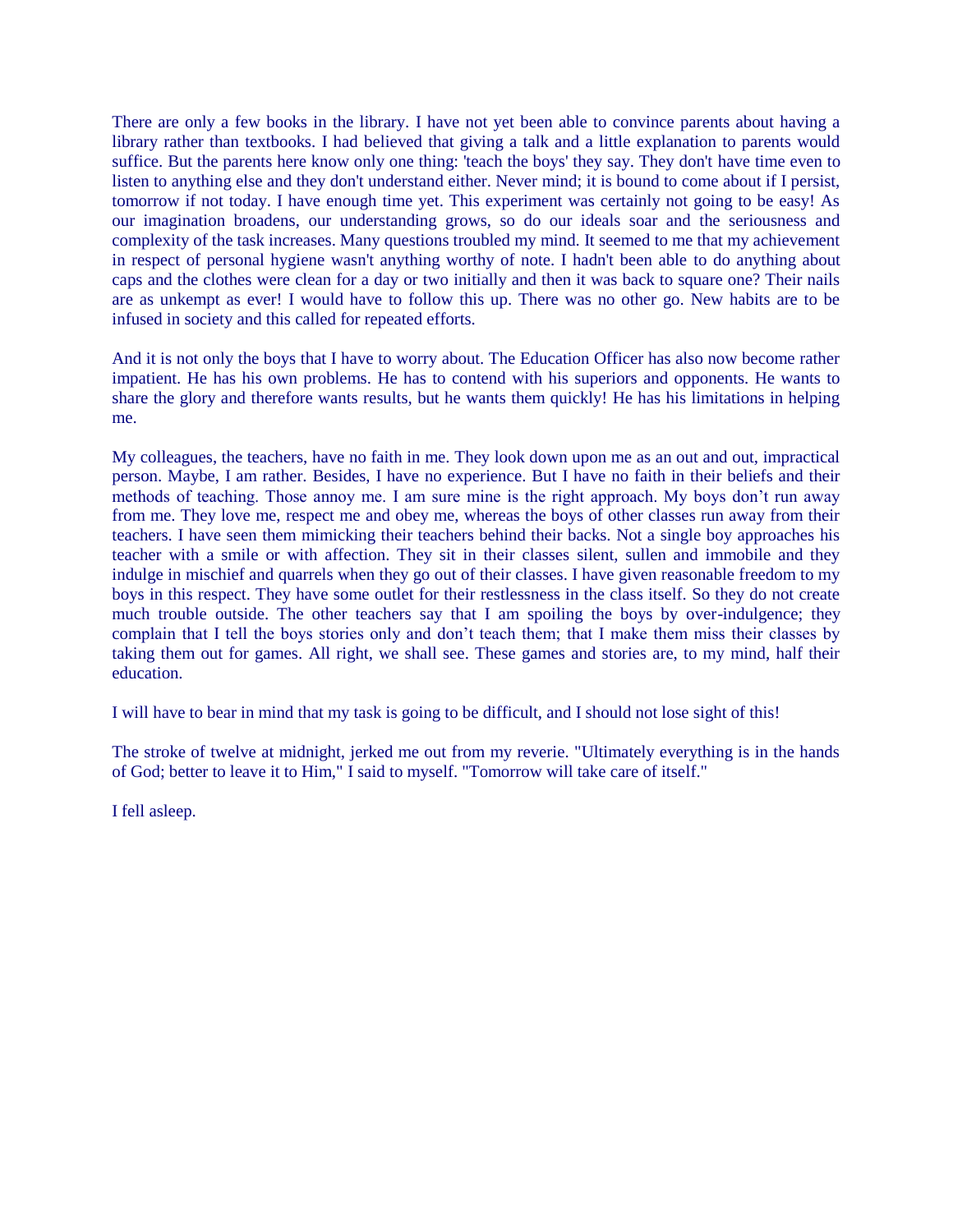#### <span id="page-16-0"></span>**THE PROGRESS OF THE EXPERIMENT**

It was the beginning of the third month. I felt I should now start to keep notes of the work done every day so that I would know how much had been achieved in a week. I prepared a work-plan for one month. The notes wouldn't be in the form of a logbook. They would be something of an *aide-memoire*, indicative of the progress made.

 Story telling was a part of the daily routine. Games too were being played everyday. In between, we had talks, model reading and checking of personal hygiene. The library was also taking shape, though very slowly.

 I decided to take up something from the prescribed syllabus. One morning I asked the boys to take down some dictation. The boys stared at me. They never thought that I would give then a dictation or take up a lesson from the textbook, or take a map reading exercise. They did not believe I was a teacher of that type. They were right in a way, for I certainly was not a teacher of that sort.

"Write down," I said.

 Many did not have slates and pencils. They had not needed them until now in my class and so they had not brought them

I got them slates and pencils from a neighbouring class and proceeded to give them dictation.

 Some boys showed their disapproval. A boy asked, "No Story today. Sir?" Another said, "We don't use the text-books in the class; now where will you give the dictations from?"

 A couple of them said, "Please let us have a look at the passage that you intend to dictate so that we may not make mistakes."

 "They all seem to be used to the obsolete old methods. They have the old idea of dictation and therefore they dislike it. They are scared of it and so want to prepare for it beforehand.

 I picked up one of the library books and began dictating. I read out a sentence. But hardly had I said a few words, than the boys began to take them down: they paid no attention to the complete sentence. They began to ask me to repeat the sentence. There were repeated requests to repeat it.

 "Look!" I said. "I'll show you how to take down dictation. You should look at me when I speak. Listen to me carefully; understand what I say and then write. After that, look at me again for the next sentence."

 I continued to dictate the passage. At first they could not give up their old habit, but after a while, they learnt to take down dictation by the method I had shown. And after that, none of them had to ask me to repeat what I had said. I spoke only once and did not repeat a single word.

 After the dictation they put down their slates and I went through their writing. I found many words misspelt. Quite a few of them were unable to write conjunct consonants. Their handwriting also left much to be desired.

 I had made no corrections on their slates. These I returned after I had gone through them. The boys began to clamour, "How many mistakes have I made?" asked some, while others wanted me to give them ranks.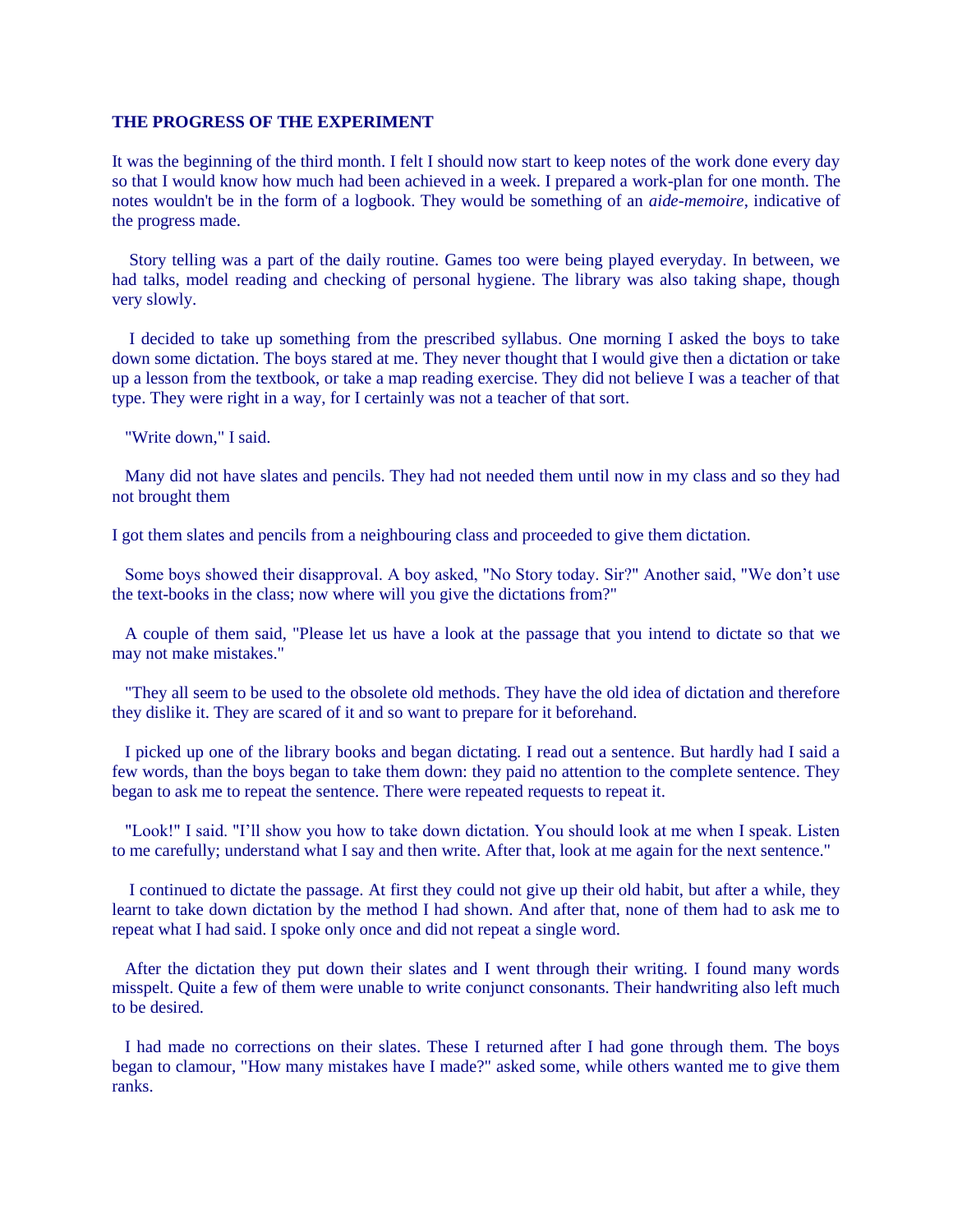One of the boys said, " Now Laxmirambhai also will teach us as other teachers do and give us ranks."

 "I am going to do nothing of the sort," I said. "You all know how to write fairly well. Try again tomorrow. Gradually you will learn to write well. And practice will help you to write well -I'm sure of that. Anyway, what's the point of marking you mistakes?"

"But what about ranks?" asked one.

"Do I give you ranks when I tell you a story?"

"No."

"Do we have ranks when we play games?"

"No."

"Some of you are tall, while others are short; does that mean ranks?"

"No."

"Some of you are at, some quite lean; does it imply ranks?"

"Not at all."

"Some are rich, some are poor; does the school give ranks according to whether you are rich or poor?"

"No."

 "Then we just don't want the rank system at all. A person who can sing may sing out poems. He may try to recall the words when he forgets them. A person who doesn't know a game may observe others' and learn; and one who is good at a game may play for the pleasure of it. A child with a good handwriting may serve as a model to others who would like to improve their own. Those who are good at doing things can always teach others who are not so good. That's all!"

They stared at me, surprised.

 I said at the end, "Our class is some thing quite different, something new. We blaze a new trail. This is *our class*!"

 I emphasized the words "our class', repeating the words a couple of times. The boys picked it up. "*Our class*," they said. "It is something different, something new."

Within a week I was able to bring about some improvement in the area of dictation. I gave them transcription as homework every day. They were to copy out four lines from one book. I gave them dictation for ten minutes every day. They were also asked to take down dictation from each other and correct each others work.

 I prepared a list of conjunct consonants including all those in the language text for the fourth standard. I gave this list to each of them, one by one, to copy out. I began to prepare a list of difficult words in the language text for their spelling exercise.

Our work was progressing well.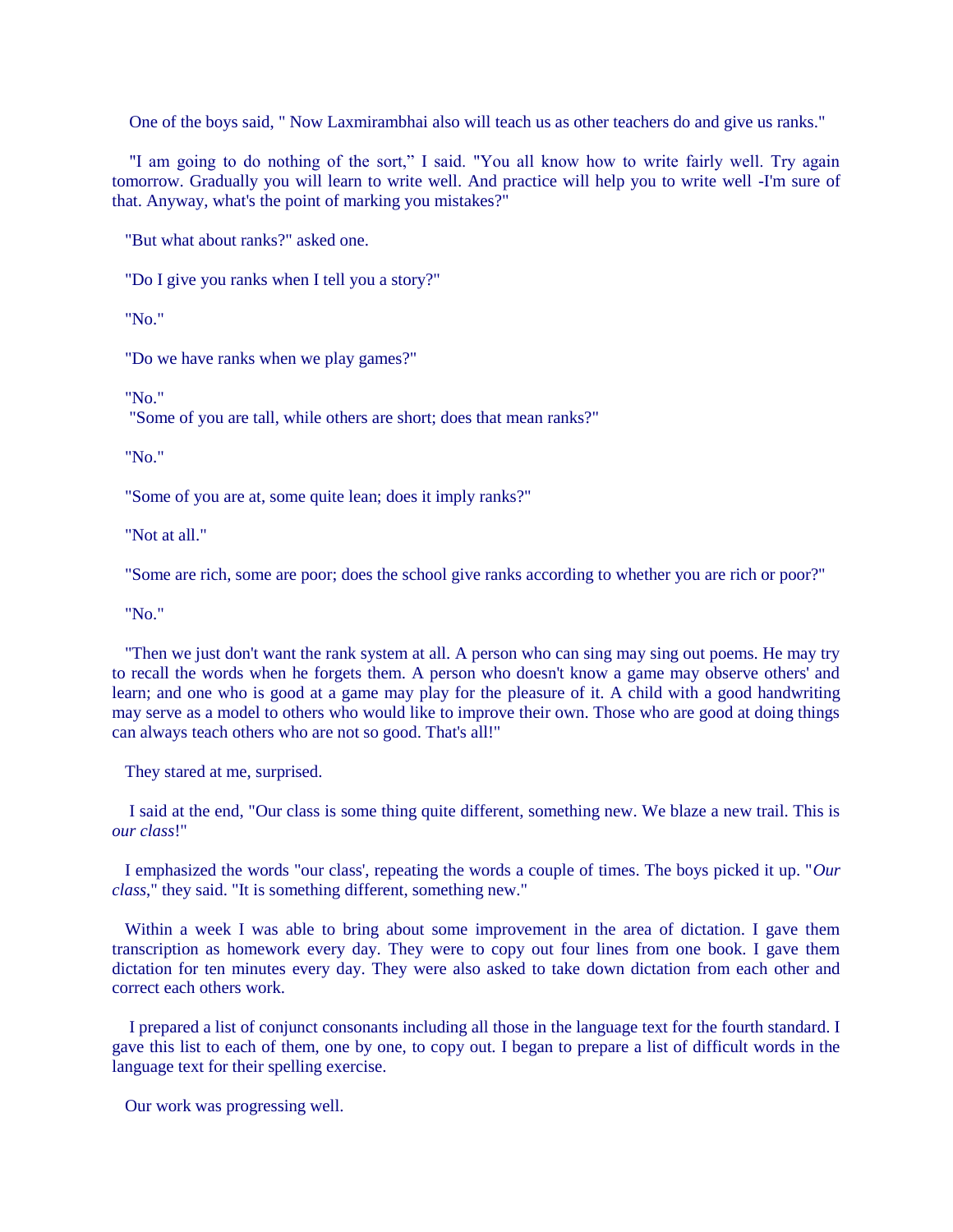One day while the boys were listening to a story, we heard piteous cries from a neighbouring classroom.

We were startled. The boys found it difficult to pay attention. I stopped telling them the story and suggested that one of them go and see what the matter was, to find out who was crying and why.

A senior boy went out and was back in a minute. "The teacher beat up Jiva," he said.

"Why?" I asked.

"He does not know the geography lesson."

"But why beat him?"

"He must suffer the consequences," said one boy, "if he does not prepare his lessons."

"But suppose he just doesn't know."

"One must know; if he does not know, the teacher will naturally beat him."

"But what if he doesn't remember in spite of his efforts to learn?"

A third boy intervened, "Even then the teacher will beat him. He gets beaten if he does not know."

"Would any one of you like being beaten?"

"No, who would like to be beaten?"

"Suppose I give you some lessons to prepare and you don't. Should I beat you or not?"

 "But we would prepare the lessons that you give." "Suppose you don't remember even after you try to memorise?"

 "No, you should not beat us in any case. It hurts. Teach us again if we don't know and we will work harder."

 "All right," I said. "Let us proceed with the story. Shall we?" I started again, but their minds were preoccupied with Jiva. They said, "Sir, Jiva is the sort of boy who will abuse the teacher behind his back and draw the teacher's caricature on the walls with abusive captions."

- "Jiva shouldn't do that."
- "But the teacher beats him hard," they said.
- "What is one to do then?" I asked.
- "The teacher shouldn't beat him."
- "What about the lessons?"

 "Any one who does not prepare lessons," they said, "should be removed from the school. Why beat anyone? If beating makes one learn, every one should be beaten every day!"

One boy said, "Jiva is not interested in studies. He likes catching rabbits and tending cattle."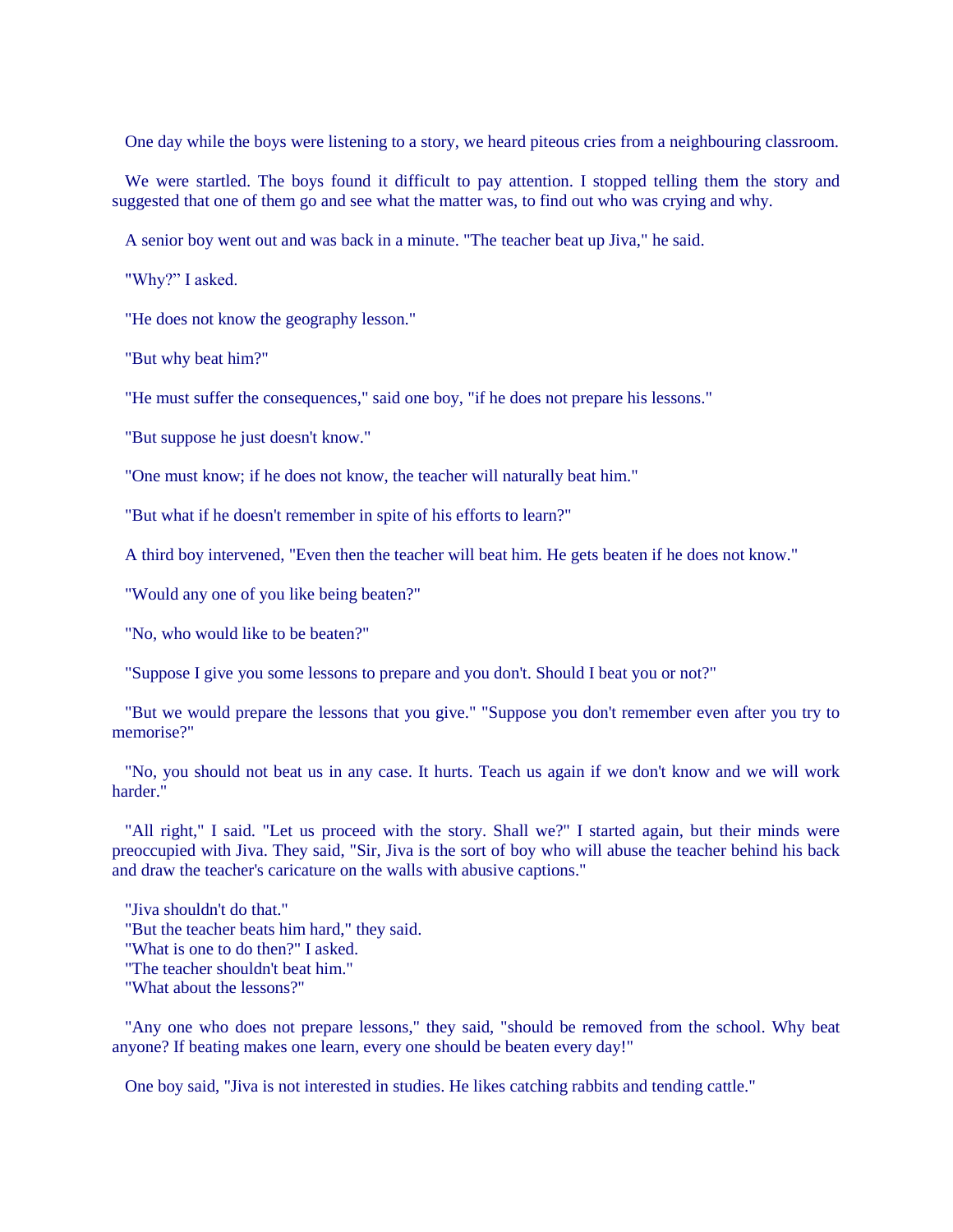Another boy said, "Jiva gets a beating in the school and then he beats other children outside the school. We are all afraid of him."

"What caste does he belong to?"

 "He is a Koli. His father is a government servant and sends him to school forcibly. A teacher has been engaged to give him private tuition at home."

"Let's drop the matter, for now," I said. "Let us go on will the story."

 I finished the story. We were getting up when the bell rang I went home thinking about punishments and their consequences. I was quite sure of my own attitude: I did not want to punish anyone.

 A few days after this I met the Education Officer again. I said to him, "Sir, please issue an order that every child attending the school must have clean clothes on; their caps must be clean, if they wear caps. Hair must be well groomed. Nails must be clipped every week and they should have a regular haircut. Clothes should have proper buttons. Students must have a bath or at least a wash before they come to school."

 The Education Officer gave me a patient hearing and then smiled. "Why? Do the parents not understand?"

 "I am trying my best to persuade parents. But they seem not to understand. Parents who are quite well off even they do not understand. They say, 'who is going to bother about it every day? Your job is to teach and mind just that. Leave the other things to us.' Very little improvement has been possible under these conditions. To tell you frankly, Sir, I don't like teaching such boys."

 "So that's that!" said the Education Officer. "This is our society! It is an impossible task to raise their cultural level! Even so, there has been some effect on parents since the time I took charge of this department."

"Why don't you then issue such an order?"

I cannot issue such an order. It is outside toy powers."

"Outside your powers? How come? You are a top-grade officer."

 "This is a native State. Officers do not have such powers even elsewhere." He continued after a pause. "Such orders can be issued only if you go to the highest authority. And even then, are the people going to implement such an order? What can we do if the people disobey our orders?"

"Rusticate their children from the school."

"You can't do that. That would be stirring up a hornet's nest."

 "Every thing can be done; what is the use of wisdom without power to back it up? The hard fact is that we are teachers and so we don't count!"

"Take it that way then. Let things be as they are."

"Oh, no!" he said. "We can't have things as they are."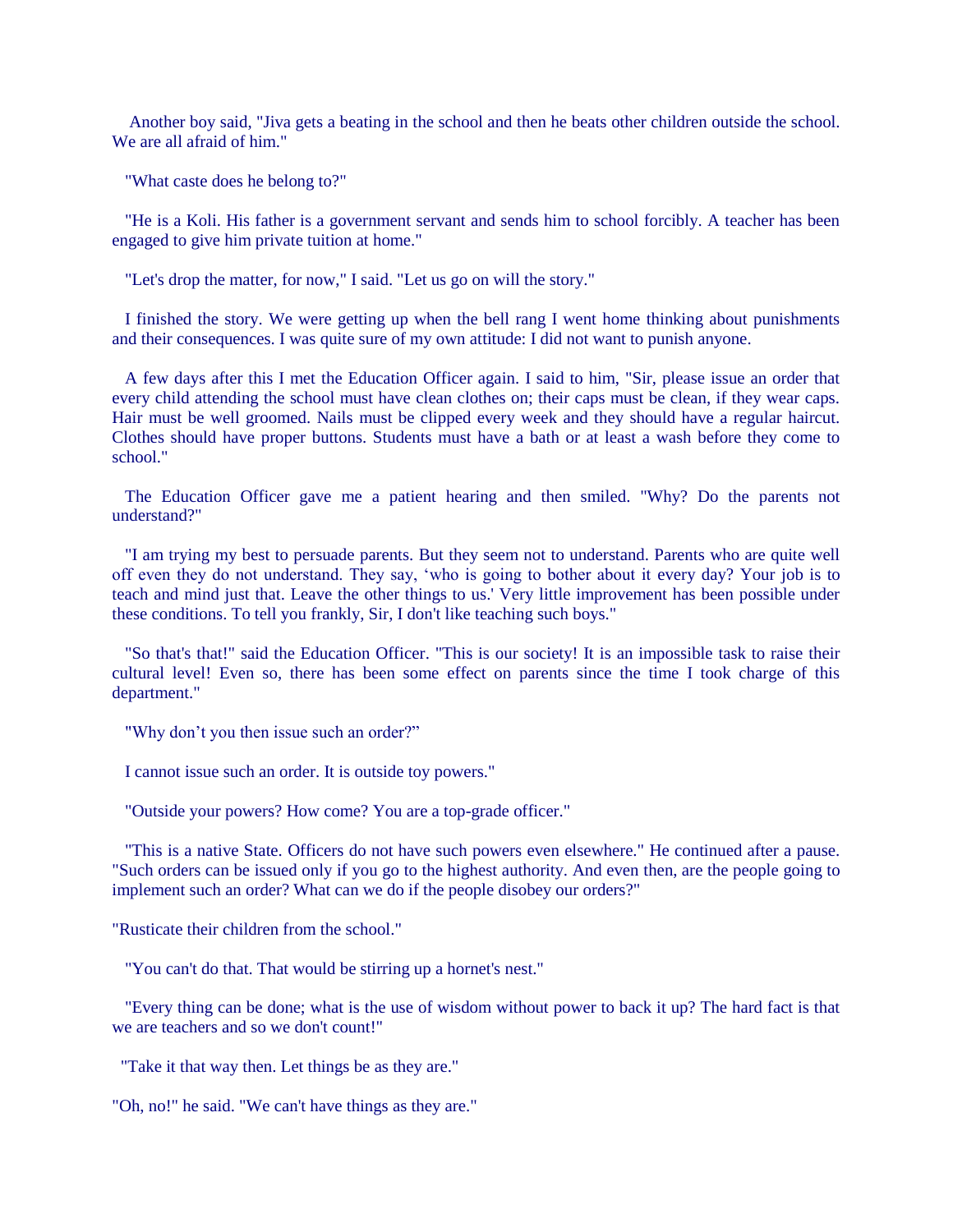"For my part I'll strive to bring about whatever improvement I can in the school. I will train up children to form new habits. I shall devote my spare time to a public movement in this connection. The fact remains, whether people care or not, that the lack of sanitation in schools is the breeding ground for disease."

 The Education Officer said, "All right, do whatever you like. You have come to make an experiment. Four months have already passed. Mind you, time is running out."

I took his leave and came home.

 I bought two brooms and paid for them myself. (The contingency allowance was too small to pay for them.) I bought a small mirror, a comb, a piece of *khaddar* cloth and a small pair of scissors. Luckily there was a water tap in the school compound. I made all preparations in the class.

 I made the boys stand in a line. They were quite willing, for they loved me. They had realised that I was doing some thing, which they liked and was beneficial to them.

 I asked them to look at their faces in the mirror and said, "Those who feel that their faces, eyes or noses are dirty may go to the water tap and wash them. They should wash their hands and feet also and wet their hair a little."

They all rushed out and began to wash their faces, hands and feet, pushing one another.

 I thought, "I will have to teach them to go about it in an orderly manner and queue up for work. People cannot work in a haphazard way. We want to save these boys from such disorder and indiscipline."

 I drew a line on the floor. "Every one of you stand along this line and go to the water tap, one by one," I told them.

 I stood on one side with two pieces of *khaddar* cloth in my hands. The boys began to wash their hands and feet as instructed.

 It was the first time that such an activity had been undertaken in the school. Passersby were watching in surprise at what was happening in the school.

We went to our class after every boy had finished having a wash. I gave them the comb and asked each of them to comb his hair as best as he could. I got all their caps placed in a corner. Everybody was now clean and looked bright and fresh. I drew a circle with a piece of chalk and made them sit around it. I also sat down with them and said, "Now look at you hands. How clean they are! How your faces look! Don't you like yourselves looking clean and bright?"

"Of course, we do," they said.

 "Then why not have it this way? A wash at the tap, and a tidying up as soon as you get to school. We shall take up other activities afterwards."

I felt happy and pleased. "Let's recite a poem," I suggested.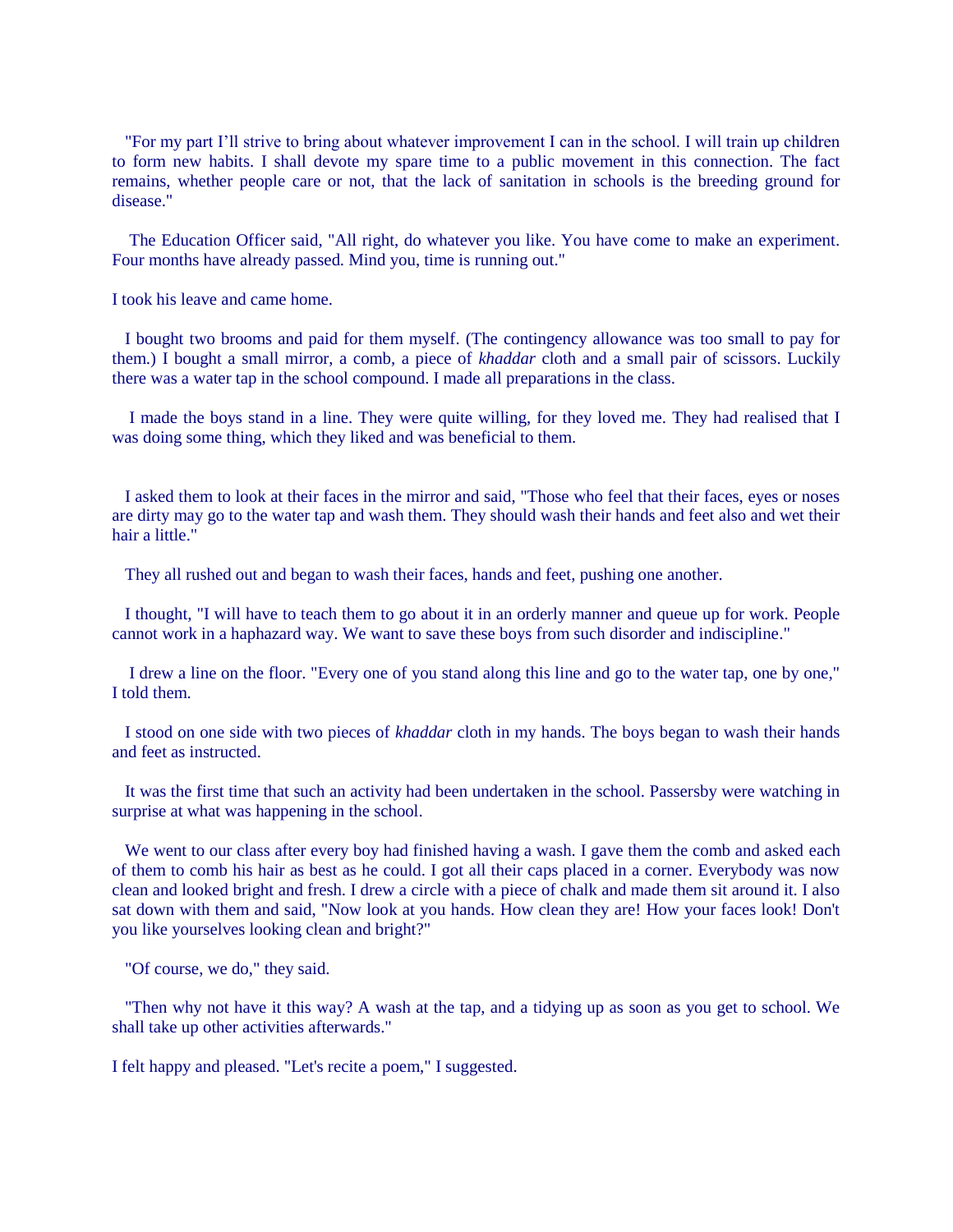The first poem I recited was a prayer. It came to my mind spontaneously. Checking of nails could not be done that day, nor checking of buttons and clothes.

 I had laid the foundation for the teaching of history with my stories. I decided now to prepare the ground for teaching poetry with the help of folk songs. After giving considerable thought to it, I decided that I should devote the first six months to some preliminary preparation. That way I would prepare the ground for the teaching of the subject during the next six months.

 Usually the first reaction of the pupils to anything new is to make fun of it and laugh at it. I began with folk songs. "Come on, let us sing a song," I said. "I will lead and you follow."

I began to sing a folk-song:

"Krishna is a part of my heart

Dear sisters, Krishna is a piece of my heart."

 Nobody was able to follow. I was surprised. How is it that the pupils of the fourth standard are unable to pick up such an easy tune! Perhaps they are not used to it.

I took up another song:

 "Mine is the peacock, Pecking up pearls, It's my peacock."

 There was some response. But the boys were out of tune and sang out very loudly. The song turned into an uproar! The teacher in the adjoining class came up. "Please Sir, enough of this noise! We can't hear a word in our class."

Another teacher joined him.

 "Must you create a new problem every day? Are you going to allow us to teach our boys in peace or not? You are not concerned with the consequences; if you succeed, the Education Officer will tell us to do this and that; and if your experiment fails, you will pack up and go away."

 The headmaster came up: "I say, Mr. Laxmiram, is this a private elementary school that you resort to chorus recitation as if you were reciting the multiplication tables? A new experiment you call it! Why, even our forefathers knew folk songs!"

 And everyone left. "This knocks me down," I said to myself. "I shall have to discontinue chorus singing for some time. We shall have a listening programme only."

I told the boys, "Wait! You just listen when I sing."

I began to sing:

 "Make a nose-ring For me dear goldsmith, Make a nose-ring. ……………………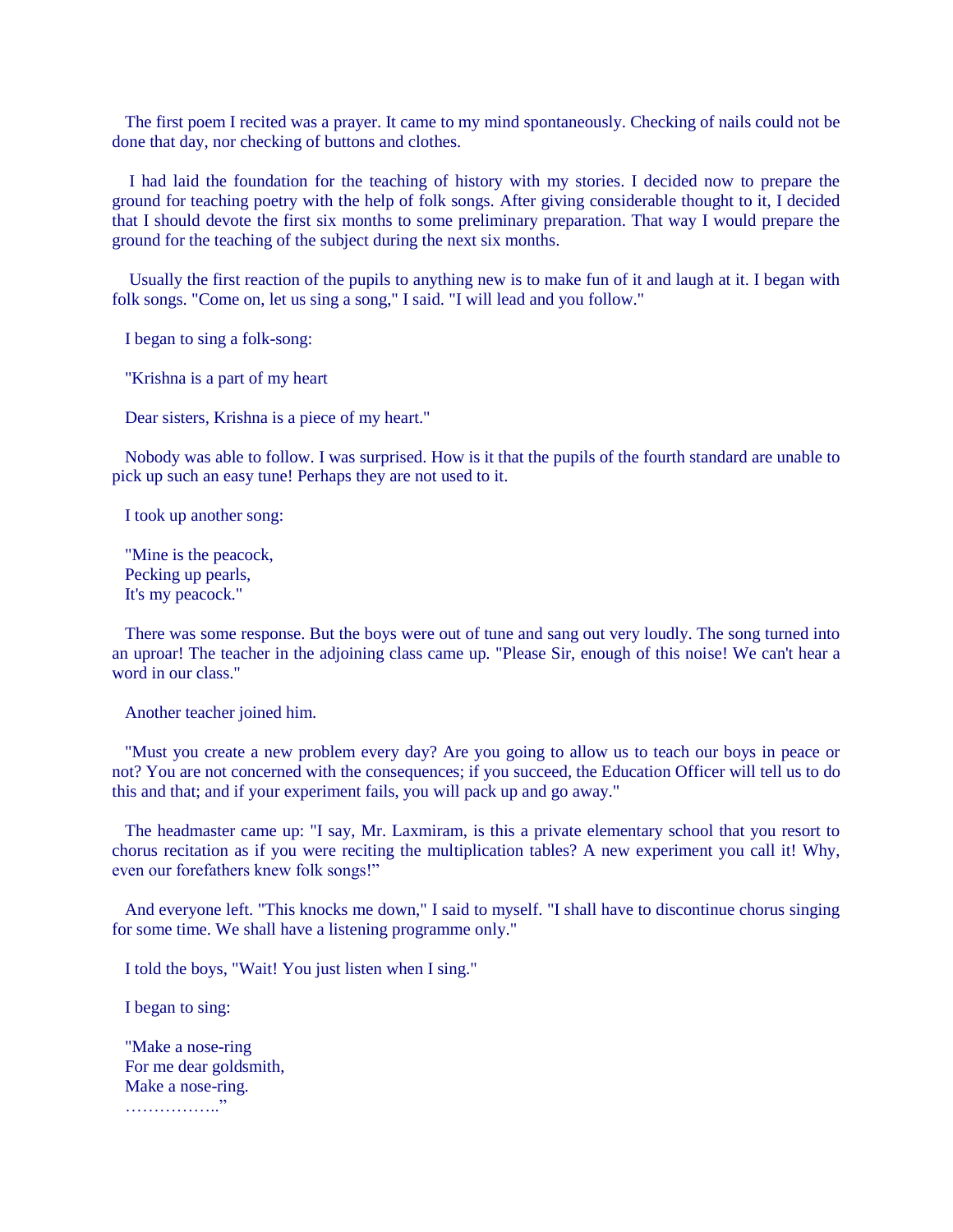I had a voice that would allure a donkey! But I was not too out of tune; so I could manage. How nice it would have been if I had a good voice! But I sang with as much style as I could and also made appropriate gestures to go with the song. I had some training in acting. Some boys seemed to like my singing: some got bored and began their pranks. Champak and his friends winked at each other as if to mock me. It didn't escape my notice. But that was something I was going to deal with.

 I told all those who I thought were bored: "You may please sit separately. You may write on your slates anything that you like, or draw pictures."

 I recited one more song. Interest was now growing. I recited a third song. The children had liked the second song the best I sang it again and again, and their interest grew with each singing.

 I told the boys, "Listen to the songs I sing but don't sing them yet - and not in the school compound at all."

Within two days, were heard singing: "Make a nose ring . . ." I ordered them out of the school compound.

The townsfolk began to talk: "What kind of a poem is this?"

Tailor Bhana said, "It is a song they using in *bhavai* during the *Navaratr*i festival."

Ragha said, "The teacher then seems to be bhavai actor.

Has he come here to teach *bhavai*?

 The mothers of the boys were worried. "Why do they teach the boys the songs which are meant for women to sing?"

 I overlooked all this. How could I work if I paid attention to it? I had to throw myself courageously into my experiment. That is the way to blaze a new trail.

 Every day I recited new poems to the boys and found out which poems they liked. During the process many boys learnt half a dozen songs by heart. Of course there were a few boys who did not like music. They used to read or write during that time, and I did not bother about them.

I began to think of introducing *Dandia Ras*.

 So these were then the activities going on in the class: storytelling, the library, model reading, games, dictation, listening to the recitation of poems, cleanliness and prayer.

 One day a Paramhansa *sanyasi* came to our class. He was accompanied by the headmaster. The headmaster introduced him: "His Holiness gives religious discourses. He has been permitted to give discourses in every school in the State. Today he has come to our school with a note from the Education Officer to give a discourse in our school."

I bowed to His Holiness respectfully and offered him a' chair. Then I requested him to begin his talk.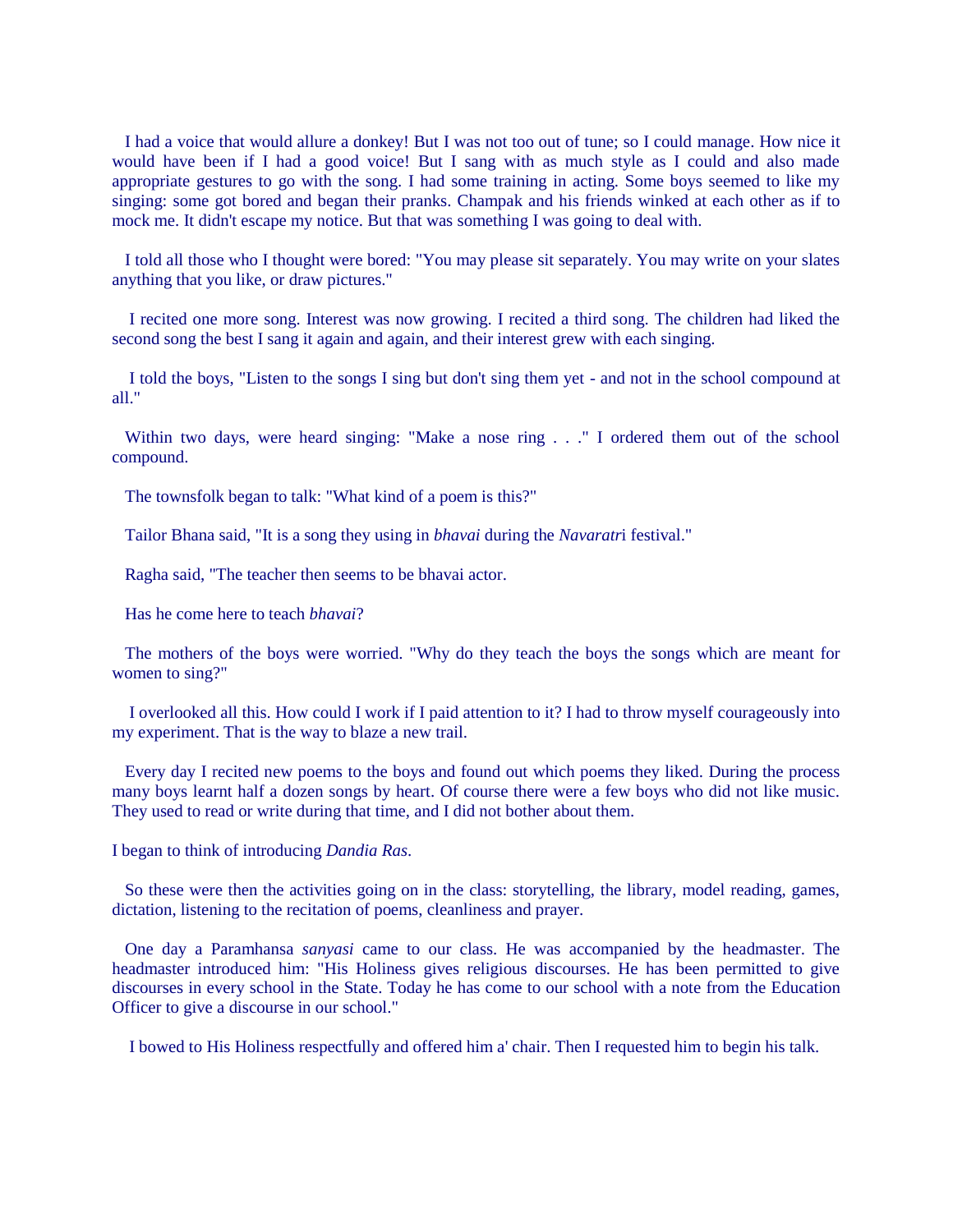The boys stared at His Holiness. They seemed to be curious about his shaven head, his bright face, lean body and the water pan in his hand. I told the boys, "Swamiji is going to give us a talk. Please listen attentively."

The boys obeyed me. They sat quietly.

 Swamiji began the sermon: "Boys: God is the greatest of all in this world. He has created this world. It exists because of Him. He is the source of us all.

And so it went on about the glory of God.

 I kept quiet and said nothing. The boys were also quiet Gradually, however, they began to get restless. Some began to stir; some began doodling with pen and slates; some began handling books; 'some looked visibly annoyed. A boy went out, making a sign for a visit to the toilet. Soon another boy followed him. Two boys were trying to talk. I signaled them to keep quiet.

I requested His Holiness, "Swamiji please say something easy enough for them to understand."

 Swamiji was a straightforward person. He began to-talk of the Hindu religion, its scriptures and its tenets. But the boys were not interested in this either.

 I began to wonder! "Is this the way to preach? Can one explain in this manner the philosophical basis of a religion, which is very mystical and takes a lifelong effort to understand? Is this moral instruction or dissemination of information about religion? Such religious information is a lifeless body."

 I was ruminating on all this when Swamiji began to recite holy verses. The boys repeated them after him as best as they could: but they didn't understand a word. They were making sounds, more for the fun of it.

 Swamiji was very serious about it all. To him this was an essential and sacrosanct duty. He was doing his duty all right; but it was like casting pearls before swine so far as the boys were concerned.

Swamiji began to explain the verses. The boys had to listen.

 He wrote them on the blackboard and asked the pupils to take them down. Then he said, "Say this verse every morning when you get up and every evening when you go to bed. It will enhance your intellect, increase your strength and brighten you up."

 The boys of my class were in the age group often to twelve years. What interest could they have in religion and holy verses! All the same, they took down the verses and the meanings.

 I mused: "It seems there is no other place left now for holy men to preach and so they come to schools! In the days gone by, preaching that was done in the temples was practised at home by the parents and that served as religious education for the children. But now is it because the parents have no time for religious discourses or is it because the elders have had their day, for whatever the reasons. Is that why the buck has been passed on to the schools?"

 I was still thinking about this when the bell rang. Tired pupils paid their respects to Swamiji and went out. Swamiji and I remained in the class. I said, "Your Holiness, please accept my hospitality today."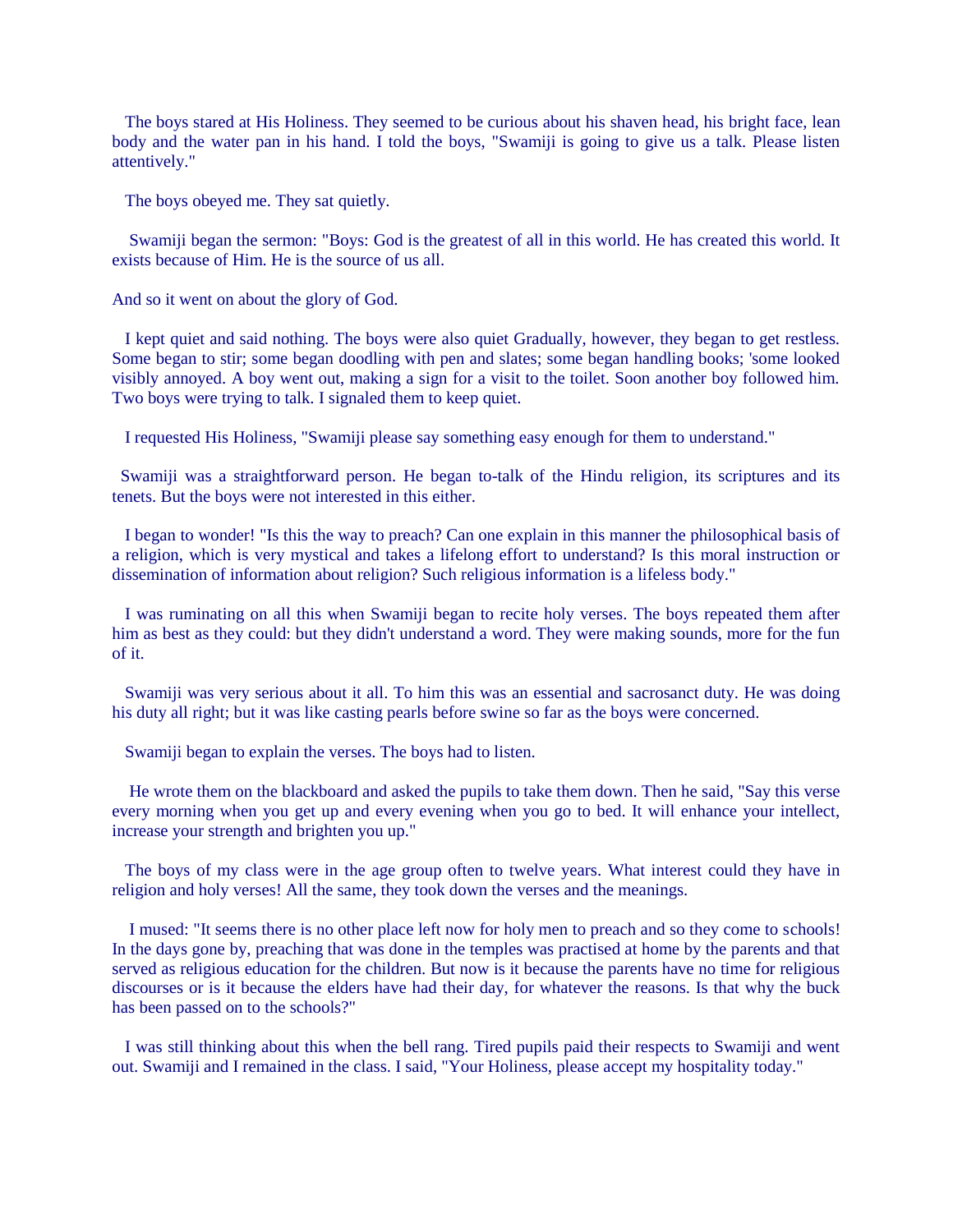The topic of religious education came up during our talks over dinner. His Holiness said, "Religion today does not command the respect it once did. That is why religious instructions will have to be given at the earliest stage."

 I said, "Your Holiness, how can such tender minds understand metaphysical concepts like God, soul, religion and the like? You saw for yourself that the boys had no interest in them and they sat through the talk only out of courtsey."

 Swamiji said, "Yes, that's quite true. Children like to play; they enjoy stories. But whether they like it or not, our scriptures have got to be taught and children must be made to learn them by heart."

 "But Swamiji," I protested, "religion is not meant to stay merely on the tip of the tongue. Religion is an awakening and it comes from within. It comes only when there is a yearning for it. It comes at the appropriate time only. Don't you feel this is imposing it at the wrong time?"

 Swamiji pondered over my argument. I continued, "Religion is truth and it leads to deliverance. The ultimate object of man is deliverance. But don't you think all this is very difficult; outside the range of common sense? Don't you think it needs an enormous amount of preparation?" "That is true but . . ."

 I went on: " Religion isn't something which one can buy in the market. What's printed in books is not religion. Don't you think the mystique of religion should remain a secret to be discovered by each individual by his own efforts?"

 Swamiji agreed. "Yes. That is why our forefathers had to stay at the Guru's *ashram* and put in rigorous effort to understand religion."

 "But today we seem to have set about to distribute religion among people through preaching at home and in schools!" "But this is the kaliyug" said Swamiji. " Who will go to a Guru's ashram today T

"Then leave it," I said. "Religion will not prevail by selling it or gifting it away."

## "How then?"

 I said, "I believe there should be no preaching of religion to small children. They should, at this stage, have a healthy body and a healthy mind, an unbiased intellect and an untiring capacity for work. We should make them strong in every way."

"Yes," Swamiji said. "Only the strong can reach out to the soul."

 I said, "I believe that just as youth blossoms out in its own time, so also the yearning for religion will come in its own time. This untimely introduction to religion is like an untimely-married life. Making religion a matter of reciting verses and an everyday ritual will blunt the intensity of yearning for it. A person may recite verses and follow rituals all his life, maintaining all outward manifestations of religion and yet not be a truly religious person!"

 "I agree," said Swamiji. "From my personal experience so far, I have also felt that such religious education would bore the students. I do feel that we should find some other way to impart religious education."

 "Excuse me, Your Holiness," I interrupted. "What I want to say is that we should try to live religion. Parents must try and teachers must try. We could tell children stories from the Puranas, and the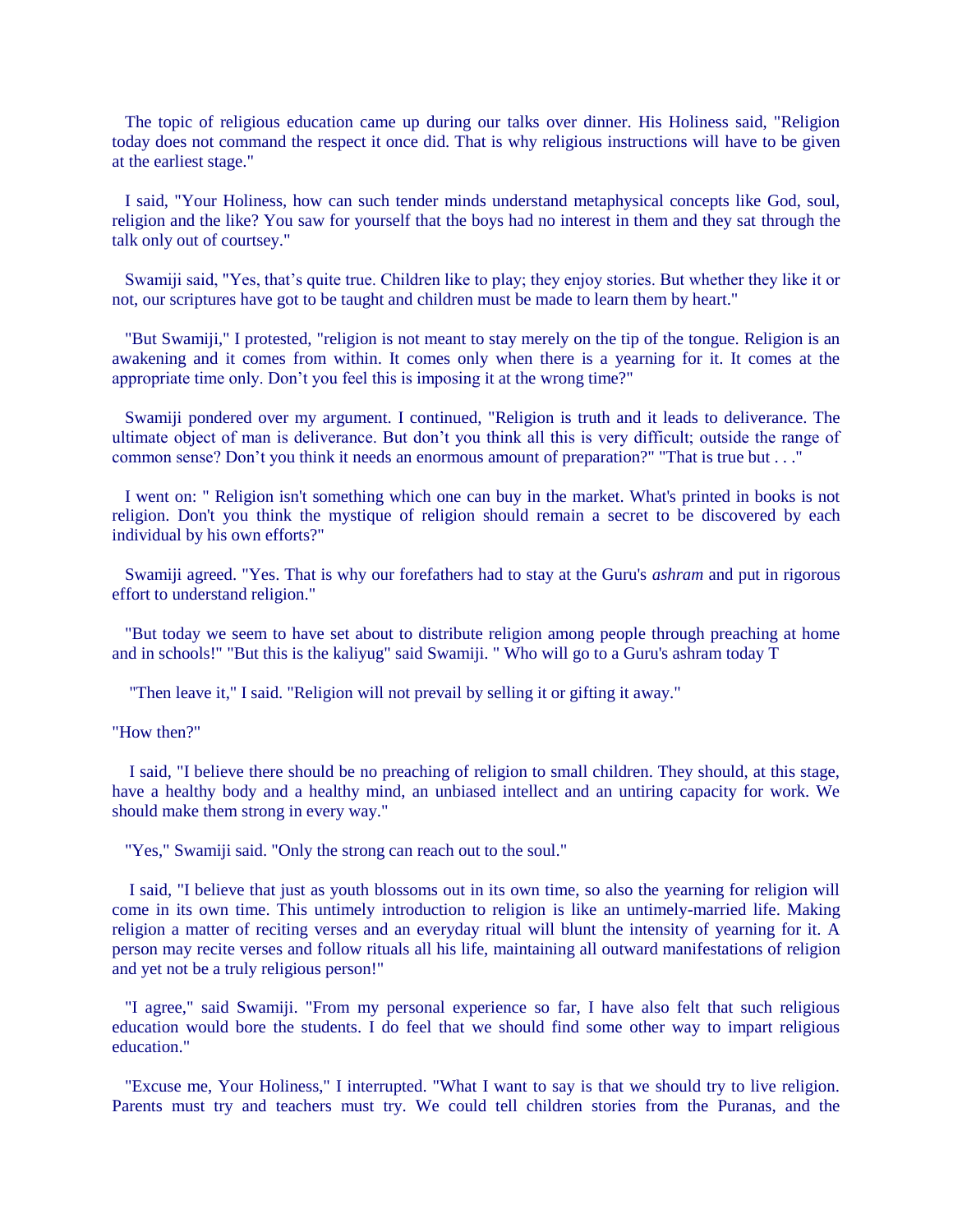Upanishads, whenever there is a reference to these in their textbooks. Let us tell them stories of saints just as we tell them stories of historical personages. This much exposure, or, if you like, preparation is enough. Let us leave out teaching rituals. Let us not make our children memorise and recite holy verses! let us not teach religious dogma and scriptures and the like in the name of moral instruction."

Swamiji said, "What do I do then?"

"Teach," I said. "Just as I do."

Swamiji said, "How can a hermit work as a teacher?"

 "It is your task to educate people. If you take up teaching, we could remedy the scarcity of good teachers and put in real good work."

Swamiji smiled and began to wash his hands.

 He and I have come much closer since then. He reads about new ideas in education and I learn scriptures from him.

 Time was passing. I had to complete the syllabus by the end of the year, and improve on my methods. If the experiment was to mean anything, I had to show definite improvement.

 I thought of beginning the teaching of history. I went through the textbooks in history. I was not satisfied. There were factual mistakes in one book; another had an antiquated outlook; the third seemed to have been written for the sole purpose of making money; the style and language in the fourth was poor. The popular book was interesting for adults but was difficult for students.

"These text-books won't do," I felt. "What do I do then? I think I will teach history through stories."

 All the children liked stories. Hitherto, I had told them stories of all kinds - half truths, fantasies and fairy tales. Stories from history are not of this type. I started by weaving dry historical facts into the form of a story. The children began to be restless.

"Sir, this is not a story," they complained.

"Sir, we don't want this kind of story."

"Please Sir, tell us again the story you told us yesterday."

"Sir, let's go to play."

"Or let us sing songs."

 I realised that I had failed. The children crowded around me and gently pulled my hand to take me out to play games.

 That night I thought over the matter. Attempts to stick to the facts of history as they are, wouldn't do. And who was a witness to that which he writes about as facts? History can be made interesting through stories perhaps. I should tell them stories fro~ history with a sprinkling of imaginary details, wherever possible.

 Next day I began the story: "There was a big forest. It was the home of Bhils. Bhils are a strong healthy people and excellent archers. They could shoot down a bird in flight. There was a small hut in the forest. . ."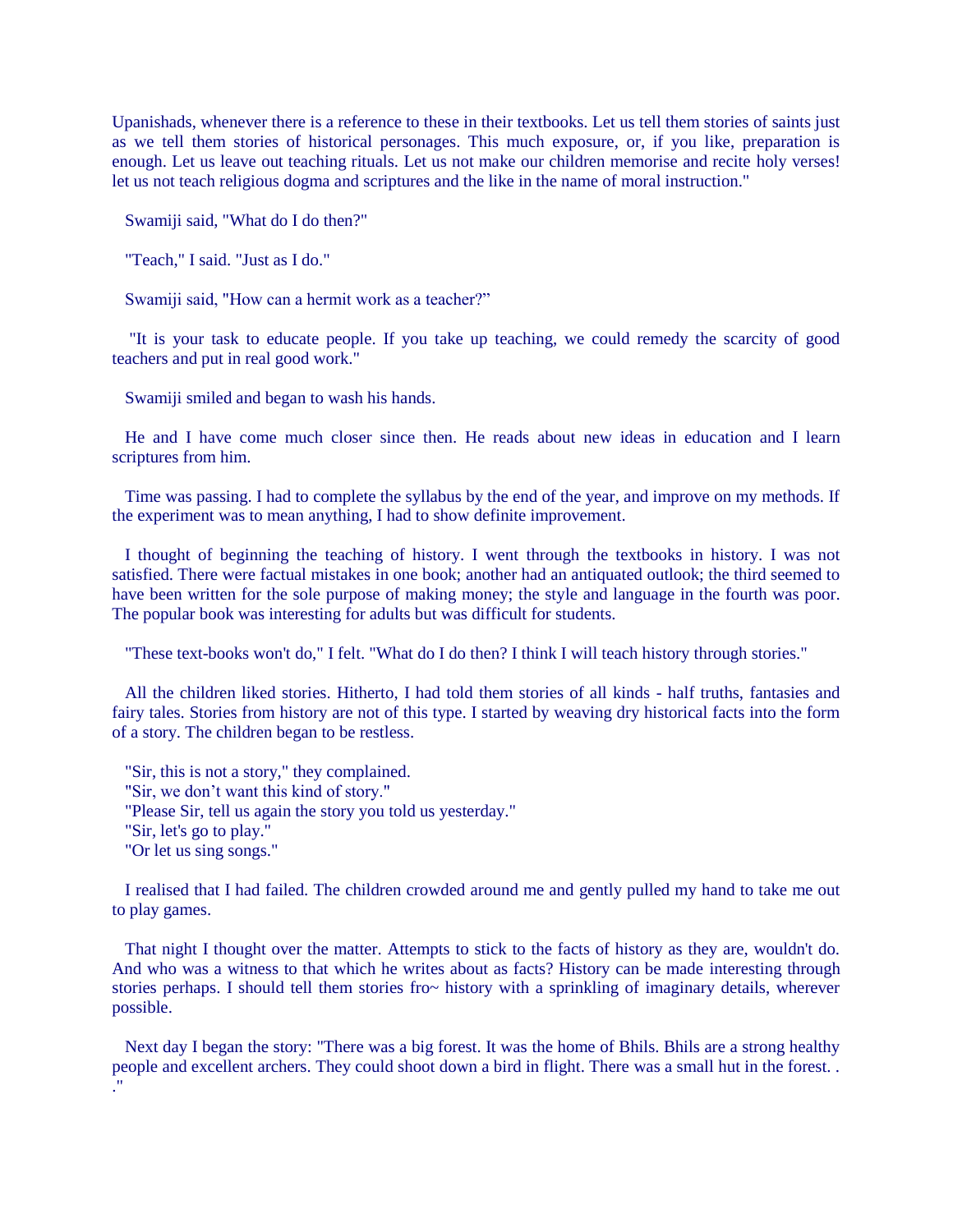The children began to listen with interest. I was telling them the story of Vanaraj [A king of Gujarat, in the Middle Ages] . I was adding colour to the facts.

The story remained unfinished that day.

Next day the boys did not allow me to take up any other work.

"Tell us the story of Vanraj," they said.

 I told them the story. After it was over, I told them a little hesitatingly, "Those who want to hear this story again may please stand up."

The whole class stood up.

 Next day the same story was repeated. I went on telling them stories from history, day after day. Nobody now wanted games or songs.

 I was wondering how long their interest would last. Some one reported to the Education Office. "Time will tell how the experiment has fared. And then will blame the teacher and say that he failed. But what about children who will lose one year?"

 I would not be surprised if some teacher had gone and made a complaint to the Education Officer. My boys were happy and making progress while the/boys in other classes were dissatisfied, inattentive and mischievous. They wanted their teachers to tell them stories and that made the teachers angry.

"My friends," I told them. "You must follow your path and let me follow mine. Mine is an experiment, but I am confident about it. I am as concerned as you that the children should not lose a year and I am, therefore, working hard. But I have my ways of doing things and you have yours. I could take my class elsewhere if you so desire."

 One day the Education Officer came to see my class. He was a good person, no doubt, but he was a little dissatisfied to find the entire time devoted to stories. He told me, "Mr. Laxmiram, children won't learn history in this manner. They will enjoy it so long as it is a story. That is all. They won't retain anything of the subject matter. What would be the achievement - yours in teaching and theirs in learning?"

 I felt he was perhaps right. After all, the boys must remember the main points in history. Otherwise they would fail the examination in history. I was bound by the constraints of the examination.

 I tried a test. I was telling them the story of Vanaraj for the third time. I changed the details slightly. The boys noticed it. They said, "No, it was not that way. Last time you had said there were a thousand horses; and now you say fifty horses. How come? Last time the hut was on the bank of the river, now you say…" And so it went on.

I was surprised. These boys had picked up many details. I felt confident that they would not forget.

 But a story prepared with imaginary details is not suitable for the examination in history. These stories must be brought within the range of the examiner's telescope.

 I wrote down the stories I had told them and gave them to the boys to read. I had abridged them wherever possible and put in historical facts with regard to date and place, wherever needed. The styles of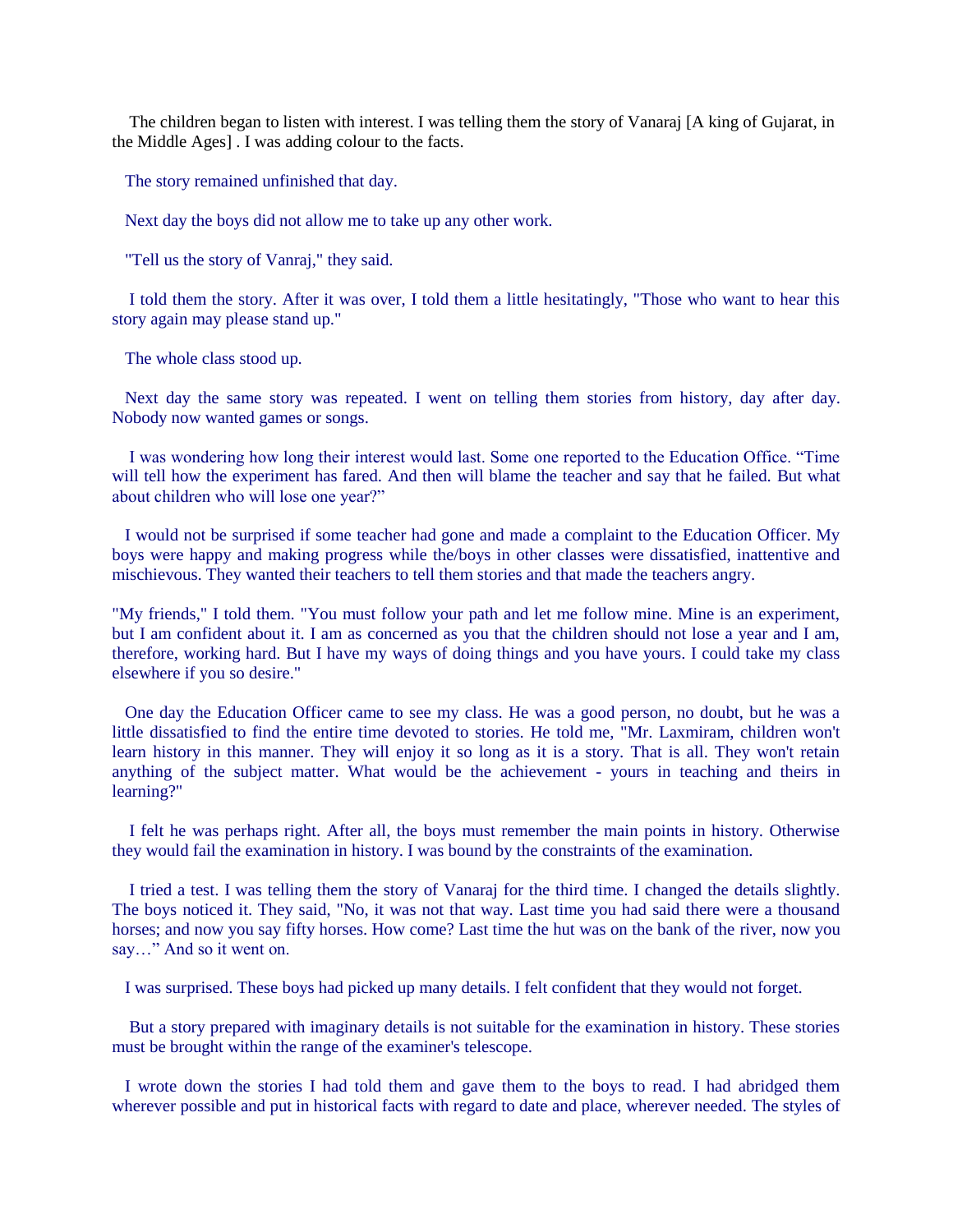story telling and of story writing are quite different. I took advantage of this and the pupils liked reading the stories.

I was still not sure whether they would be able to answer questions put to them on this subject.

 I took out essential points of a story and wrote down each point in one sentence. This was the outline of the story - only the points. I gave these to the boys to read.

 The students read them. They felt they could recall the whole story in detail while going through the outline. One day I ventured to ask them questions, to get the details of the story. To my surprise they answered the questions quickly and correctly. I was convinced that they would not only pass the examination, but would also not forget the facts required.

 I invited the Education Officer just for a trial and requested him to test the boys in history. After the test he said, "This seems to be good: we should introduce this method of teaching history in other classes also."

A load was lifted off my chest

 Four months had passed. The success that I had achieved had boosted up my morale. But much remained still to be done!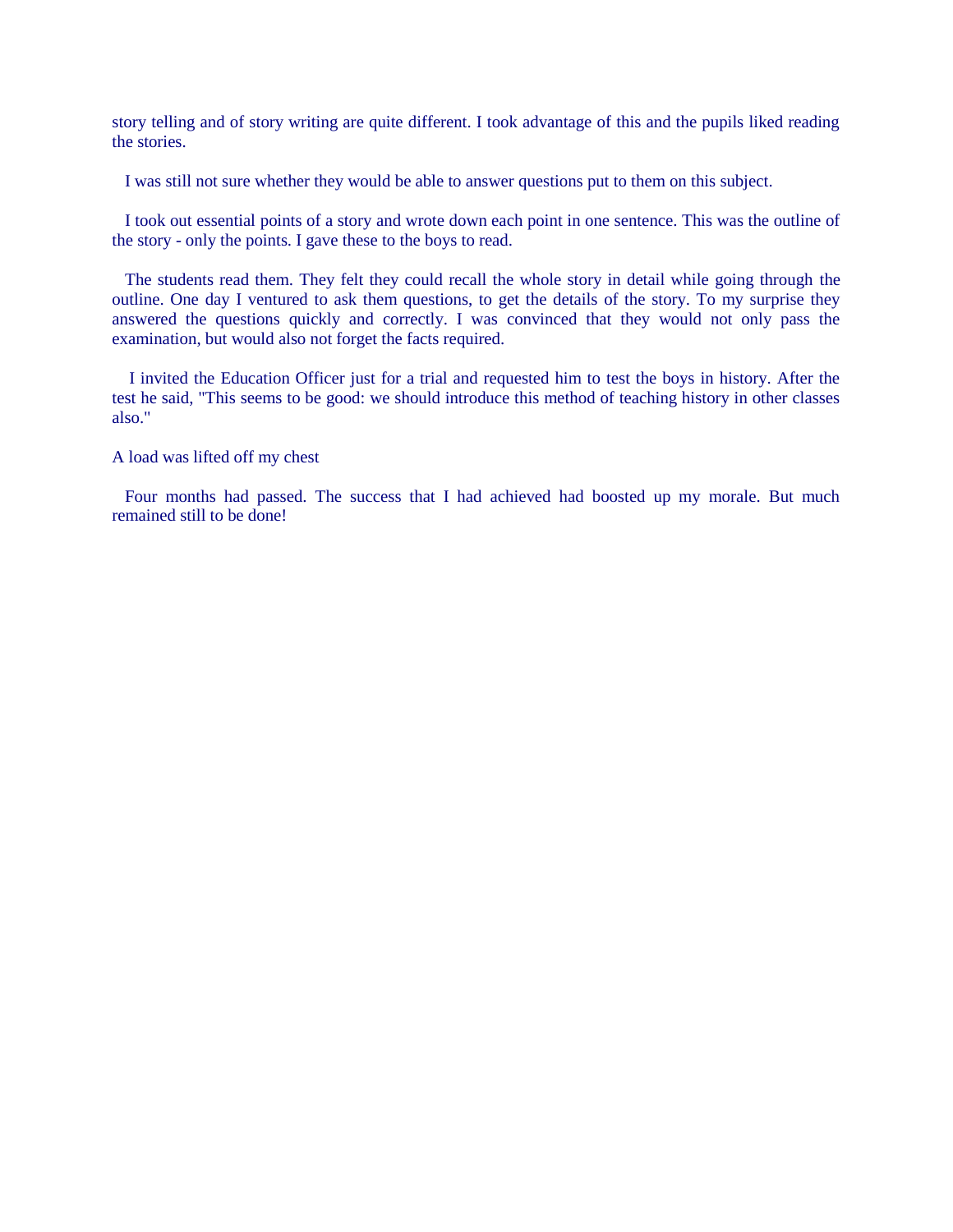### <span id="page-28-0"></span>**AT THE END OF THE TERM**

As usual, every year, our school began to make preparations for the school social. The Commissioner was going to visit the school. The usual practice was that the school would arrange a programme which/would include a skit, some recitations of poems and display of physical drills. The Commissioner would then give away the prizes and everybody in the school would get a packet of sweets.

 The headmaster had collected all the boys and was selecting boys, who, in his opinion, could sing well or deliver dialogues properly. I had also received the notice, but my boys did not report for selection. The headmaster called for an explanation and I said, "The boys of my class won't participate in this programme."

### "Why not?"

 "This programme is meant only to please the Commissioner and to impress him," I answered rather bluntly.

 "But this is our usual practice," protested the headmaster. "The Education Officer wants us to put up the programme."

"That may be so," I said, "but I still won't take part nor will my students."

 "Then," said the headmaster, "I'm afraid I'll have to report to the Education Officer, that you are not cooperating and are creating trouble."

"Do write to him by all means," I answered. "I will give him an appropriate reply."

The headmaster, exasperated as he was, wrote down the report that very moment.

 Meanwhile, the selection of students to take part in the programme went on. Shamji and Bhimji were selected to recite Sanskrit verses, Devaji and Khimji to recite poems, Ramnik Nemchand and Maganlal for the skit. A few well-built and good-looking boys were selected for drill.

 The altercation with the headmaster had made me angry. I was simmering with rage within. "Bravo headmaster F I thought angrily. "Hats off to the school audio the present educational practices where boys have been selected who have nothing to do with the subject they are chosen for! Shamji and Bhimji have good voices - true! They are Brahmins and might have heard Sanskrit verses at home. So they have been selected. But the poor boys have poor memories! They will wear themselves out trying to memorise Sanskrit verses. But such things always happen under such conditions. I went home unhappy. By the time I finished eating, I got a note from the Education Officer asking me to see him. I knew what the matter was. With a silent prayer for the Almighty, I entered his office. The Education Officer was visibly angry. His face was flushed and he was frowning. His lips, bereft of the moustache, gave an impression of a fleeting smile, but he appeared to be very much annoyed. He asked me to take a seat and then proceeded to speak: "Why shouldn't your boys participate in the school social programme?" he asked me. "Some of them are quite good-looking and bright."

 I was apparently cool but my mind was agitated. I replied, "So what? Are these good-looking, bright boys meant for the entertainment of others? Jumping Jacks, to dance before others so that the school may get kudos?"

 My sharp reply toned him down a bit. He said, "What's wrong? This-is not a new thing. This has been going on for years. It is always done whenever the Commissioner pays a visit to the school."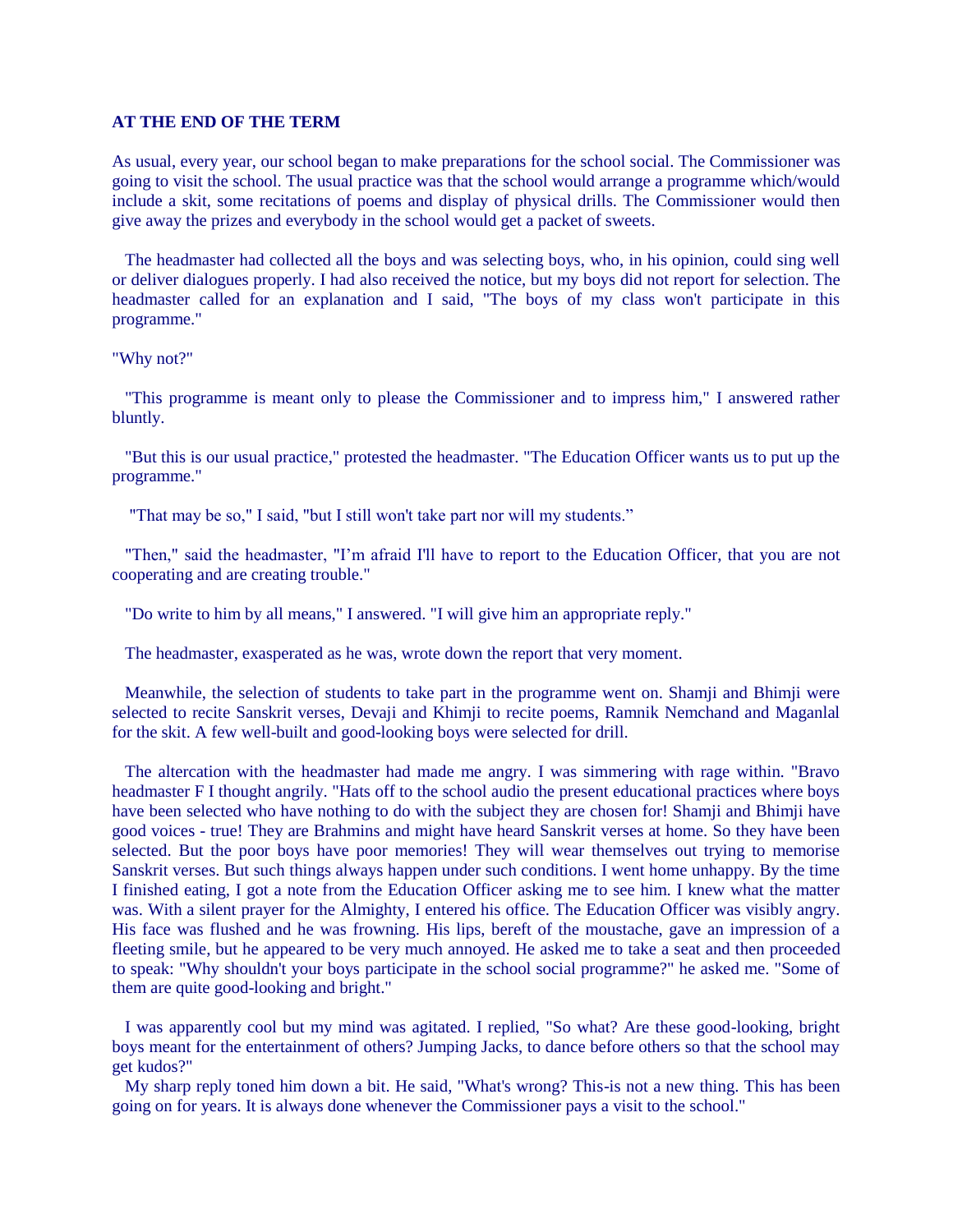"Excuse me, Sir!" I had also mellowed down a little by then, and said, "Maybe it is the usual practice: but we must stop it. This is sheer hypocrisy on your part. Besides, we're cheating the Commissioner!"

## "How?"

 "Whatever we are going to show him is the end result of compulsion and force. It is the result of cramming which again has been brought about through beating of the students by the teachers. It isn't a natural product of classroom work. The boys will rattle out mechanically whatever has been crammed into their minds, helped by promptings from back stage. This sort of thing will bring about much tension in the students and prevent real learning, and tension is harmful. The children who have been selected will go through well prepared for a show of this kind."

 The Education Officer thought for a few seconds. Then he said, "But you talked of cheating. Where does the cheating come in?"

 "Cheating lies in our effort to impress upon the Commissioner that our boys are bright, our school is good, our performance is exemplary." I answered. "But we know the real state of things, don't we?"

 He remained silent. He was thinking. I continued further, "Not only do we indulge in hypocrisy, but we lead the boys also along that path. Of course, the Commissioner will pretend to be happy and will make a speech at the Prize Distribution - the usual one saying, 'I am pleased with the performance of the boys their skilful and intelligent presentation. Some of the boys are regally very promising who may later become good scholars, good citizens and good human beings. I appreciate your scheme to give them prizes to encourage them and am pleased to give away the prizes today.' Will all this be from his heart? Does he not know that we have arranged all this to impress him? You, the parents and the teachers - every one of us knows what kind of scholars, citizens and human beings these boys would make, shorn of their veneer of memorised recitations and laboured preparations."

 "You are an impractical crank!" exclaimed the Education Officer. "You do not understand the ways of the world. For you, the principle alone is every thing! We have to consider all aspects here."

"All right, you consider all aspects. I will not be a party to it. I don't like all this show."

#### "So?"

"Exempt my class from this work."

 "That is rather difficult Other teachers and officers and…and…you see, that adds to my problems.. Frankly, I had thought that the Commissioner would be pleased to see the well-prepared boys of your class. You don't seem to . . ."

 I cut in, "Please exempt me from this programme at least. I will prepare some thing else to show the Commissioner. I shall arrange it in such away that the boys will not have to waste their time, they will not be under any strain and there will not be any pretensions. I am sure both of you will like it."

 The Education Officer gave it a thought. Then, in an attempt to put an end to the controversy, he said, "All right, I will write to the headmaster to exempt you from this work. But see that you do not annoy him further. He is rather old fashioned and you are an enthusiastic young man. I have to keep both of you on my side. This is really a tough job."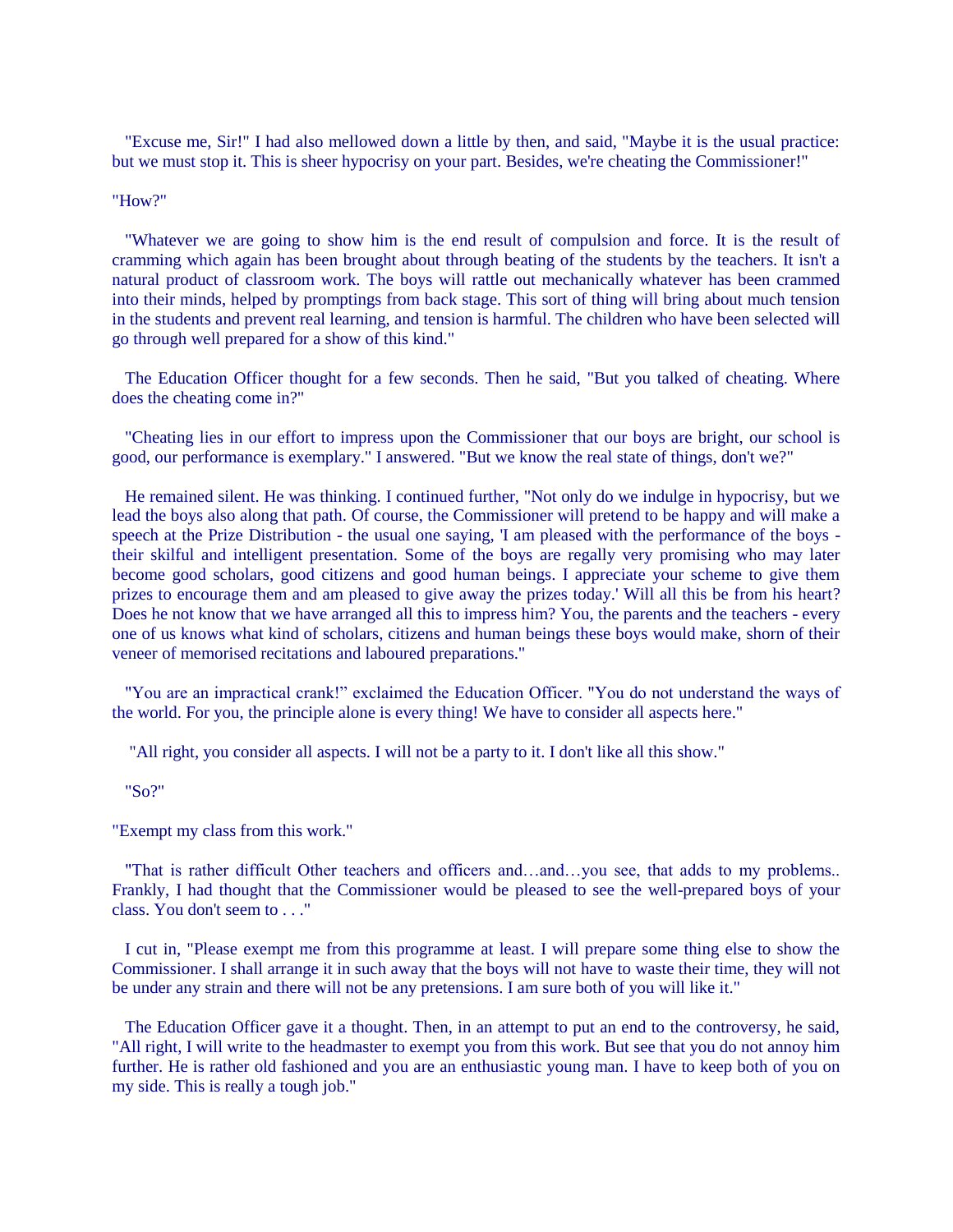I appreciated his attitude in my own way. Without a word I left.

 Preparations were in full swing at the school and every one was excited by the prospect of the Commissioner's visit. On the day, the officials-big and small, the important people of the town and students were all present. We teachers also were on our toes, apprehensive but trying to look confident, for we were maintaining order. The headmaster called the mischief-mongers among the students aside and warned them: "Look, if you create any trouble today, you will get a sound thrashing tomorrow."

 The Commissioner arrived. There was great applause, followed by music. The headmaster, looking smart and important read out the School Report in a very loud voice, stiffening up frequently, to reassure everyone and himself that he was not shivering in his shoes! By the time he reached the end of the report, he was perspiring and his voice had become hoarse.

 Recitations and a skit followed the presentation of the report. The boys on the stage were speaking mechanically. There was no expression on their faces. They spoke loudly and moved their hands and feet when they spoke. The irony of it was that the poems which were selected were beautiful, interesting and written by good poets. They were, however, rather difficult for the boys to learn. So the boys were reciting and acting them out without understanding them and with a pretence of interest. So also with the skit. The dialogues were moralistic. Lines which would have appeared suitable for an adult seemed unbecoming for small children. The sermonising by children was ridiculous, I felt, and I am sure the Commissioner also felt that way. He seemed to he secretly amused. If the teachers had not been so pleased I am sure they too would have felt as I did.

 The function drew to a close. The Commissioner expressed his pleasure and thanked all concerned. Prizes were distributed. The Education Officer, the headmaster and others were all satisfied with the day's programme. The Commissioner said, more, I am sure, as a matter of courtesy, that he was satisfied with the work done by the school.

 In the end, the Education Officer requested the Commissioner, "Sir, this teacher, Mr. Laxmiram, wants to show you some thing. He has arranged some programme behind that curtain."

 The Commissioner showed his willingness and so I went behind the curtain. With the third bell the curtain went up, to reveal the students of my class standing on either side of me. We recited the prayer, the same that we said every day in our class. The whole room was quiet. People were surprised at the sudden presentation of this additional item.

 After the prayer, the skit 'To The Court I Shall Run' was taken up. One boy acted as 'the mouse. A string tied to his waist served as the tail. He had put a black cloth on his head and he was walking on all fours, making squeaking noises like a mouse. One boy acted as the tailor, another as the embroiderer, a third as the jeweler, a fourth as the drummer and a fifth as the king. I was the king's soldier.

 All the characters were in their usual everyday clothes. The king was sitting on a table with dignity. He had worn his cap slightly tilled. I, as the soldier had twisted up my moustaches and worn a small turban. I had a knife in my hand. The drummer had a small drum. There were no other props.

The stage was very simple. The programme was written on a blackboard placed just behind the curtain. A part of the room had been cleaned up and a small carpet obtained from a boy was spread out there. There was nothing else in the school, which could be used to decorate the stage. Some small branches of a neem tree and a peepal tree had been cut and fixed on the walls. On the floor there were some drawings in chalk by the pupils.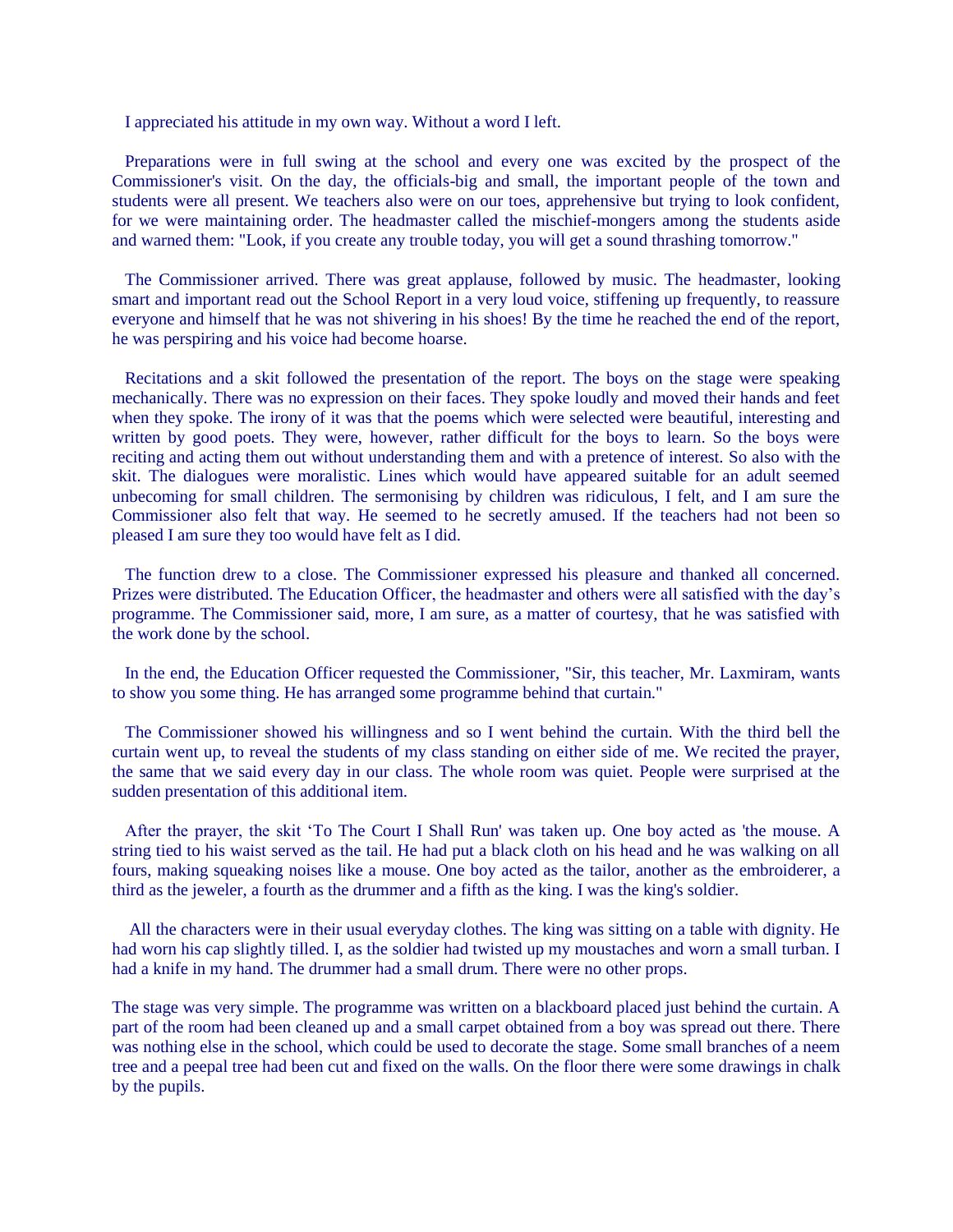Elders and youngsters, all watched the play quietly. The younger element - the pupils, were especially interested: the elders were rather surprised. "What is this?" "What is this new thing!" "What kind of play is this?" they asked.

 I must say that the boys performed very well. They did not make any mistakes. There was no prompter. Whenever there appeared to be a likelihood of a mistake, I corrected them openly. The second play was 'Let Me Go Sir,' and the third one was The Hare, His Grand Highness.'

 There was only one curtain and no backdrops or wings with scenery. A piece of cloth on the head or an occasional stick in hand were the only costumes provided. Everything else depended on the acting.

 The programme ended with a prayer. I came forward and addressed the gathering as if I was the manager of a performing team.

 "Dear Sirs!" I said. "We thank you all for sitting through our programme with interest I should like to say a few words in this connection and I request your indulgence.

 "These are the pupils of standard four. When they were asked if they would like to present a couple of plays at the school social, they were very enthusiastic. Plays were selected immediately. These plays 18re dramatisations of the stories they have read and heard. They were told that the plays would be presented without any preparation just as we perform them every week in our class. The boys are not required to memorise their parts. They know the story. Every character knows his role and specks on the stage spontaneously bearing in mind the context. There is no memorisation. Props and costumes are secondary things. We lay greater emphasis on expression and acting. When costumes and props are removed, the play depends for its effectiveness only on the acting and the ingenuity of the children, and these get full scope for development. You can judge from what you have seen here how far we have succeeded. Children enjoy this kind of activity. They need neither praise nor reward because the satisfaction and fulfilment and the activity are one. The work itself is complete fulfilment." I concluded my speech by thanking them all, once again, for the trouble they took to see our children's plays.

 The Commissioner appeared to be delighted. I had noticed his reaction for quite some time. In his speech he congratulated both the teacher and the students, "for the real treat they gave us this afternoon." He thought the work was splendid and spoke of progressive schools in his own country - England. "It was really charming," he said, "to see little children playing different characters and turning into mice and tailors and kings,-also spontaneously and joyously. That is true education. All recitation and cramming were things of the past; they were ugly and soul-killing."

He paused for a while and then continued.

 "I say again, I am very happy to see this. I won't give the children prizes. The genuine pleasure they felt while acting, is a greater and better reward than anything else. I am very glad indeed! Very, very glad "

 The function was over. Every one was leaving. The Education Officer was very happy. He called me and introduced me to the Commissioner. He spoke to the Commissioner about my experiment. The Commissioner, shaking hands with me, congratulated me on my success arid insisted that I go on with my experiments. He felt these experiments were of great worth whereas the usual conventional forms of education were totally hollow. I wondered how the Education Officer felt then!

 I went home, very happy. That the Commissioner had congratulated me personally was one reason, of course; but the main reason was that my experiment had been appreciated. I thought: "The Commissioner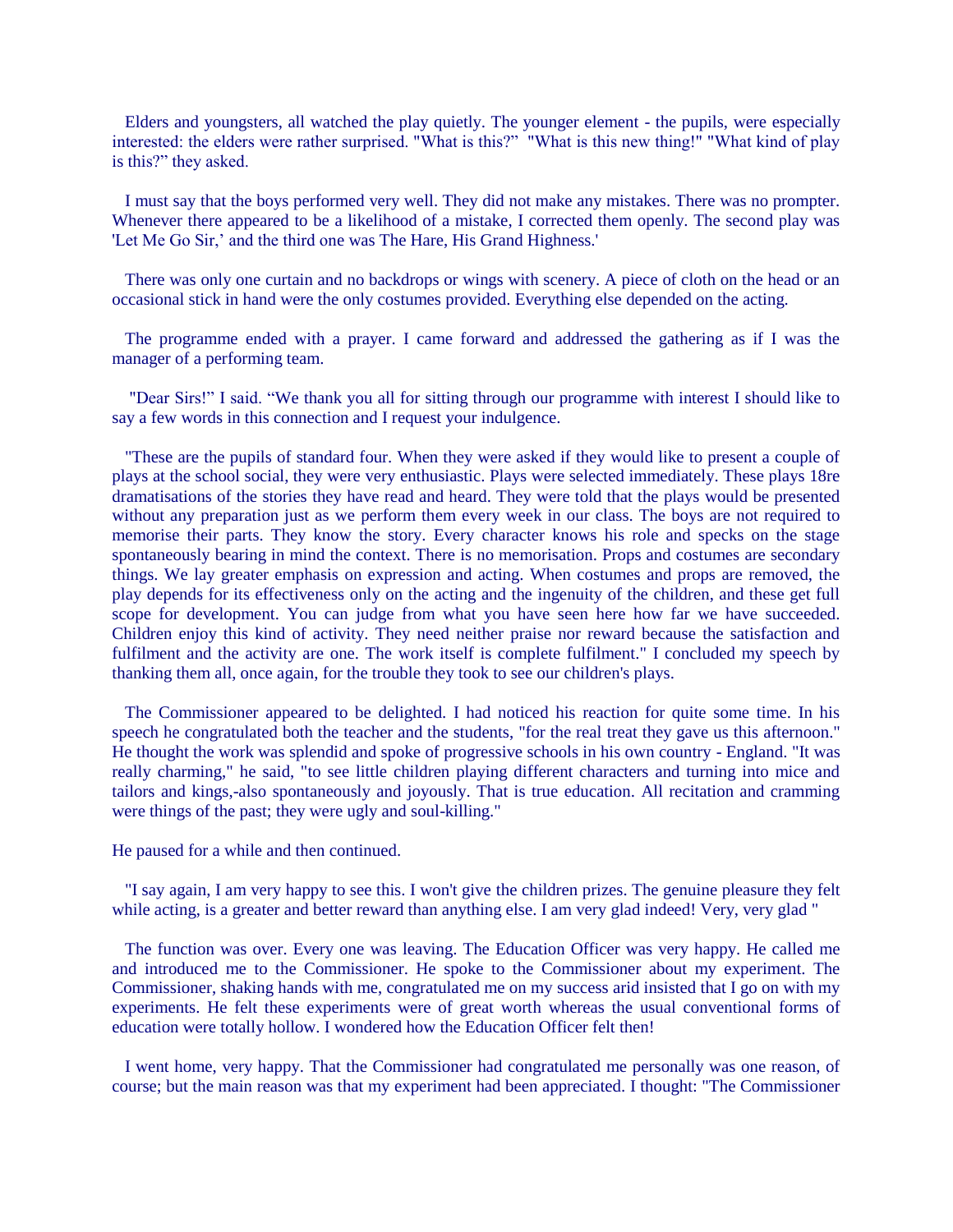is a political officer, how does he know about this new school and the like?" Later on I learnt that he had sent this son to a progressive school in Europe and so he was interested in new education.

 Two or three teachers came to see me that night. They were inquisitive about what the Commissioner had said. Soon afterwards I got a note from the Education Officer asking me to see him. I went to his place.

 The Education Officer was in a good mood. The Commissioner had been pleased with the school that day. He offered me a chair and took an easy chair for himself.

"Tell me first," he said. "Did none of the boys cram anything of the-plays that you presented?"

"Did you feel they did?"

"No; but how could they remember everything? They all spoke their dialogues very well."

 "That's the point," I said. "They were told the stories. They liked the stories. They had identified themselves with the characters in the stories and experienced their feelings. They were merely expressing what they had come to accept as their own."

"Who taught them acting?"

 "Nobody formally directed them. We stage plays every week. I also take part with them. I act my part as well as I can, and so do the boys."

"How can that be? I don't understand."

 I said, "They keep their eyes open. They observe. They see people at work and play—carpenters, potters' tailors, etc. They listen to what people say and observe their mannerisms. They hear their descriptions in the stories they are told. Besides, God has given them imagination. So they create a synthesis from their imagination and experience and act their parts spontaneously and naturally. They are their own critics. All the time they watch and observe to see whether their imagination and their experience are properly projected on the stage."

"This is some thing high-flown and difficult," said the Education Officer.

"But the boys don't have to understand it. This is my analysis of how thy are able to do what they do."

 "Oh, well," said the Education Officer. "Any way, you put up an excellent show. The Commissioner was Very pleased."

"The performance would have gone on even if he was not pleased," I said.

"You never told me that! I'm sure, the headmaster and other teachers also don't know."

 "It's true," I said." I didn't tell anyone. They think that all this is wasting time. They are busy preparing for the term ending examination."

"But they would certainly come to know it."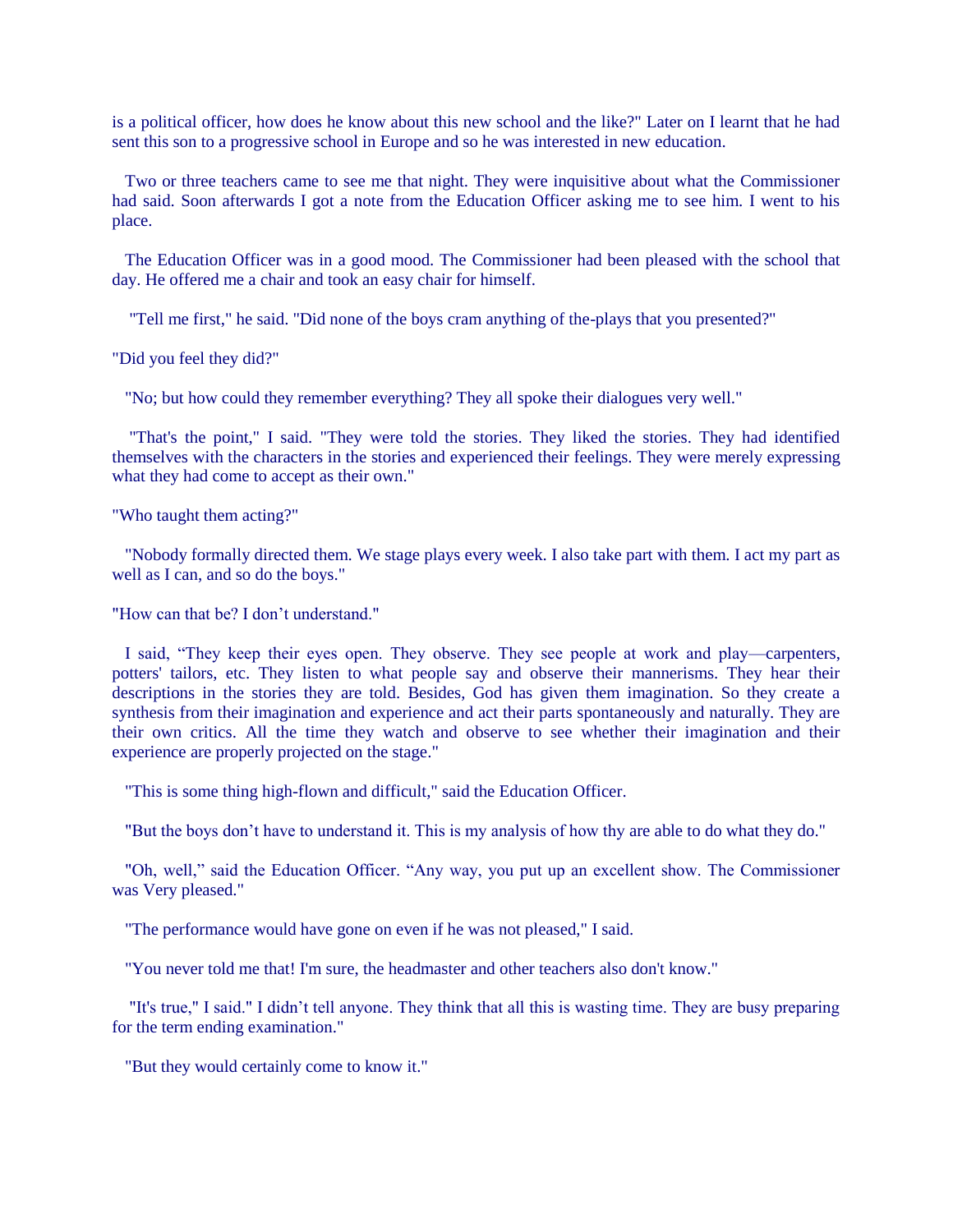"No they won't," I said. "Every week we go out hiking. We arrange these activities there just for fun. I carry a bed-sheet with me. We make a curtain of it. Two boys stand apart holding two ends. The actors are on one side of it and the audience on the other."

"Do you really?"

"Yes, I do."

 The Education Officer said, "Well then, we may introduce play-acting activities in all the classes of our school. The Commissioner likes these methods of teaching. The plays were really enjoyable. How about dispensing with the recitations?"

"I have already discontinued recitations. I'd be happy if they are discontinued in the other classes, too."

 "We shall certainly do that," he said. "The Commissioner agrees that cramming is a most ineffective way of teaching. I remember my own days of cramming. But I was rather an intelligent lad. So it was not difficult for me. But the others had a hell of a time. Cramming. Damn cramming!"

 I was amused. The Commissioner's visit today was quite a good thing! Well, this too was an experience in my experiment.

 The terminal examination was fast approaching. Other classes were revising their lessons. History, geography, arithmetic and language lessons were being crammed over and over again to memory. The course prescribed for the term had already been completed once. I was in arrears: from the examination point of view I was lagging far behind. My class had to appear at the examination. I was not going to provide time for revision. I was saving time on that. My teaching was going to continue right up to the last day, because whatever was taught in the class was being revised by the boys themselves. I had devised class work in such a way that by itself it provided for revision. Thus when we played for the game of *Antakadi* [Antakadi: a game in which one party recites a stanza of a poem beginning with the last letter of the one recited by the other party.] we were revising the poems again and again.

 But I had so far not even touched geography, science and grammar. I thought of taking up grammar. It is considered to be a difficult subject and one in which students are generally not interested. Why should the boys of the fourth standard be interested in it anyway? Is there anything interesting in it? What can give them knowledge useful to them at that stage of life when they have no interest in it? How would a student find it interesting and useful? I have come to the conclusion that grammar should be taught only to older students who have developed an interest in the study of language. Why teach a subject which bores children and is difficult to teach? There are many other subjects to learn.

 But I was bent upon doing an experiment, if only because I wanted to abide by my conditions. I had to prepare the boys for the examination in grammar.

 I could not dispense with it in practice simply because of my theoretical convictions. I had to show how grammar could be taught in standard four under the existing conditions.

 I went through the syllabus in grammar. I felt I would not be able to proceed in the matter suggested. Definitions of nouns and verbs could be memorised but these definitions would mean nothing to the learners. I couldn't remember at what age I had been taught grammar at school. I just remembered the words. Many teachers confuse memory with understanding. I said good-bye to the current practice in teaching grammar. What new method could I device to teach grammar? I gave much thought to these questions and prepared a plan. I devised an interesting game for them and within two months they had learnt to recognise and identify nouns, pronouns, adjectives, verbs and adverts in a sentence. They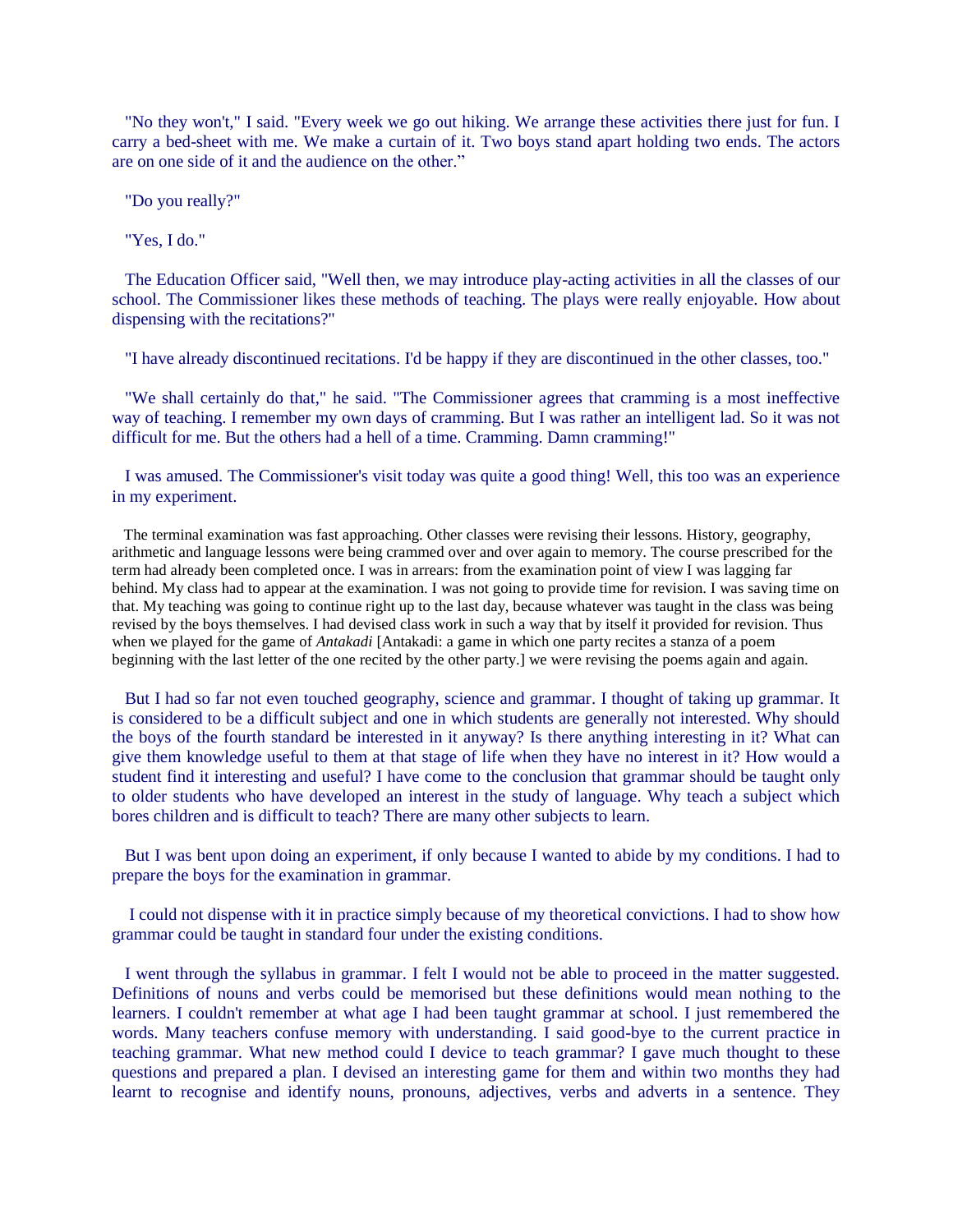understood the distinction between the singular and the plural and between the masculine and the feminine genders. I was planning to take up recognition of the subjects and the objects when the Education Officer paid a visit to my class, one day. He was perplexed about what I was doing. He said, " So you have made the boys play cards! The terminal examination is almost here. Please don't waste time. Please do hurry up and go on with your teaching. We can't afford to lose time. We do want the experiment to succeed, don't we?"

 I smiled a little and said, "Sir, I am quite aware of it. What is going on in the class is a game to teach grammar. Would you like to test the boys?"

 The Education Officer spoke to the boys and they answered his questions. He was satisfied: "Oh, quite good work seems to have been done!" he said to me. "I'd like to know the method you have used. If grammar can be taught in so interesting a manner, we should introduce this method in all the classes." The next day was a holiday. The Education Officer invited me to his house in order to get from me the teaching method I had used with all the details.

 So the next day I went to the Education Officer with my teaching aids for grammar, and I told him, "Sir, this is the first of my teaching-aids on these cardboards pieces. I have written nouns of the masculine gender on one side and those of the feminine gender, on the other. You will observe that the nouns having regular, aid irregular forms of feminine gender have both been listed on the cards. My first job is to give these cards to the pupils forbad. The boys read them several times. They get acquainted with the nouns of the two genders in this way. I have given the captions 'Masculine Gender' and 'Feminine Gender' as the case may be. Their attention therefore is drawn to the genders of the nouns. This is the initial introduction to the two genders of nouns.

"One day I asked them to give me the feminine of the noun ox. 'Cow,' they said.

'Give me the feminine of lion?

'Lioness,' they said.

 'Boy?' 'Girl' 'Man?' 'Woman.' 'Dog?' 'Bitch'

'Cock?' 'Hen'

 "The question and answer went on like this. My plan had worked. The initial introduction had given them an inkling.

 "Then I took up a game. I would write a masculine noun on the board and the boys would write its feminine. They followed me very well. When I checked their lists, I found very few mistakes and those made by a very small number of pupils!

 "Then I took up another game. I gave them a pair of boxes and told them that one box contained the masculine nouns and the other contained the feminine nouns. Each boy was to pick up a noun and find its counterpart from the other box. The children played the game for hours without getting bored or restless."

"But how could all the boys play with just one pair of boxes?" asked the Education Officer.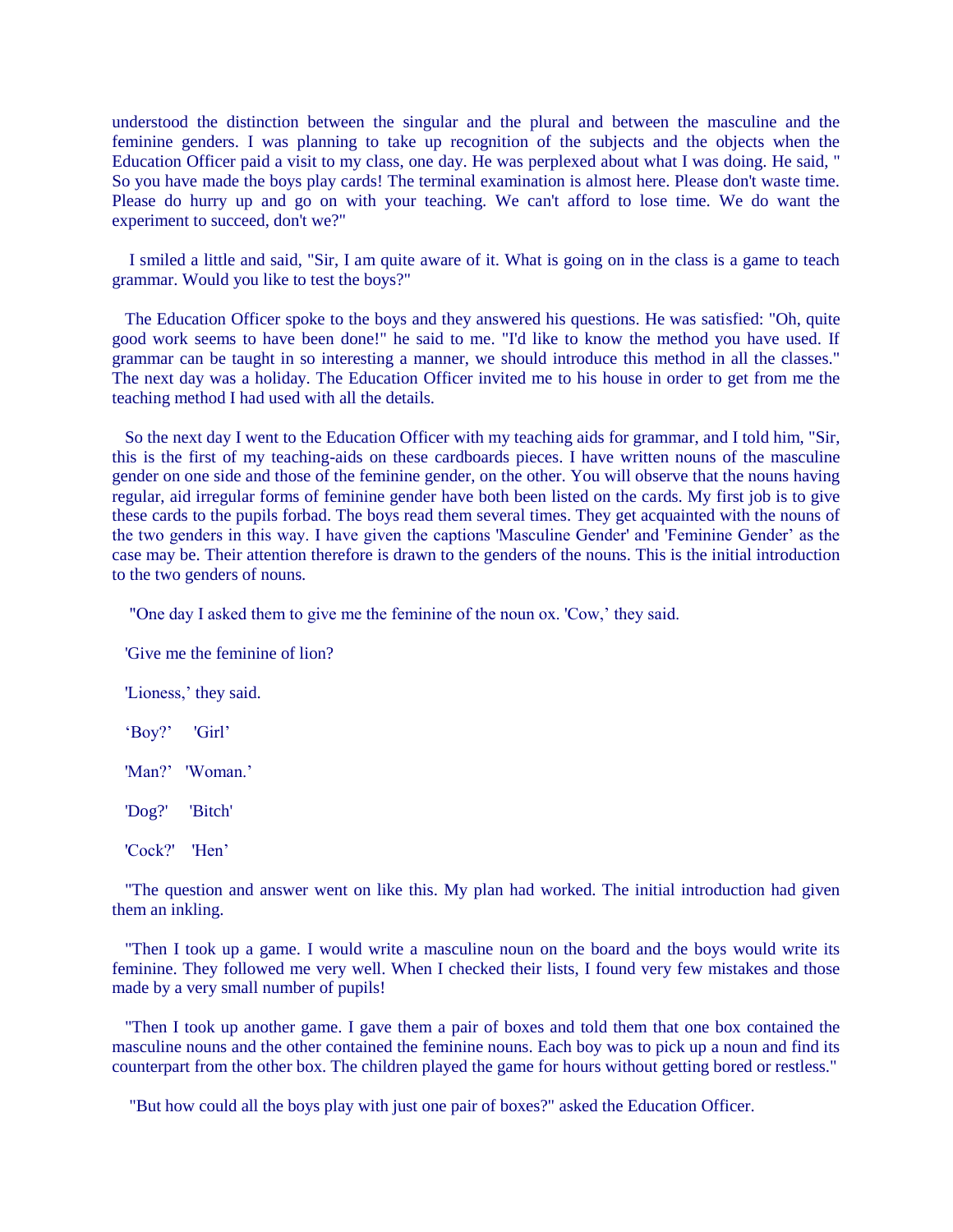"I had to find a way out for it," I said. "I drew up ten circles on one side of the classroom and ten on the other. In the circles on one side, I placed the masculine nouns and in those on the other side, I placed the feminine nouns. Circles were assigned to one boy each. A student on one side would pick up his card and pair it up with the corresponding noun of the other gender on the other side and leave his card there. The game would be over when all the cards were paired up. It would then start allover again. If only two boys were playing, each would keep a box and try to pair up the masculine and the feminine."

"Quite interesting," said the Education Officer, "but, how did you manage about the neuter gender?"

 "Once the boys got well acquainted with the masculine and the feminine genders, I wrote the words 'chair', 'table', 'holder', 'duster', etc. on the blackboard under the heading 'Nouns of the Neuter Gender. The boys read the words and wondered what kind of a gender this was? They could not decide on the basis of the understanding that they had so far. So I told them that the words of that type were of neuter gender. I wrote again on the blackboard, 'Words of the Neuter Gender".

"One boy asked, 'What does the neuter gender mean?'

" 'Nouns which are neither masculine nor feminine are neuter gender nouns,' I said.

 "They seemed to understand. I told them to draw three columns on their slates -one for writing the masculine nouns, one for writing the feminine nouns and one for the nouns of the neuter gender. I dictated sixty words asking them to write the nouns in appropriate columns. Surprisingly, a large majority of them had hardly made a mistake: I concluded therefore, that it was better to acquaint them first with the words directly instead of bothering them with definitions. This could well be done through games. Rules and definitions can be given gradually at a later stage."

 "But you could have asked them whether they used 'he', 'she', or 'it' for the noun as a test to determine its gender," said the Education Officer.

 "That would have been the rule of the thumb; mere cramming without understanding. Now that they have got the concept, it would be all right to tell them about this test just for fun."

"Very well!" the Education Officer was greatly interested. "What did you do next?" he asked.

"Then I took up numbers -singular and plural, in the same manner."

"So you devised a game for that too!"

 "Yes. The boy having a card with a noun in singular would try to find out the card with its plural and pair up."

"I see! But how did you teach nouns, verbs, etc.?

 "Well, I took up verbs first. My pupils knew how to read. I told them that they were to do what I wrote on the blackboard. I would write a word, which would tell them what to do. They were to act accordingly. The boy whom I would name was to do it. Then I wrote the word 'stand' on the blackboard. I followed up with words 'sit', 'run', 'walk', 'dance', 'read', 'speak', 'play', 'fall', 'jump', 'swings, etc.

 "The children enjoyed doing these simple activities. They asked for more words of that kind. I went on writing such words and they went on doing the actions indicated. The next day, I wrote on a card the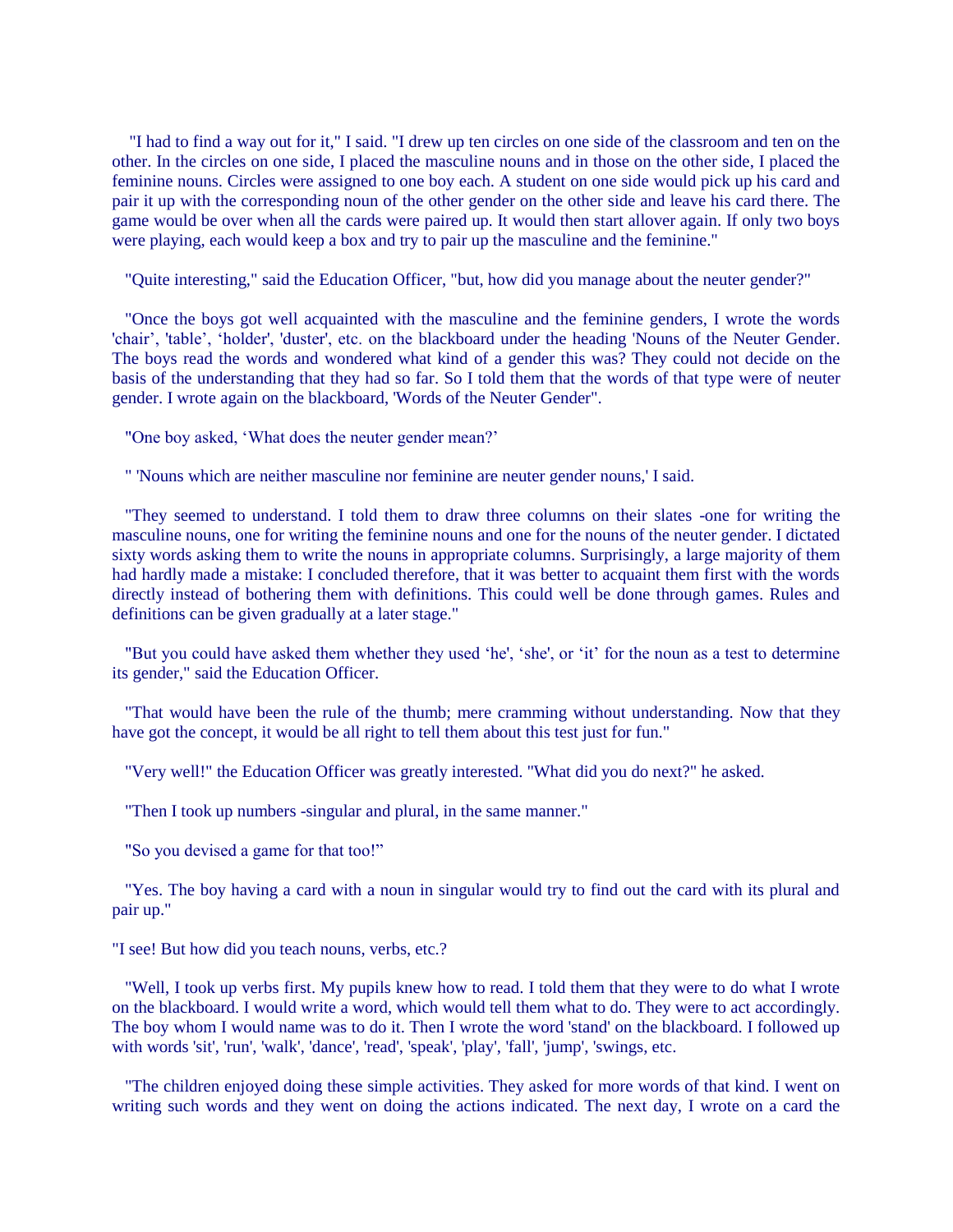words 'sit, stand, run,' etc. and gave them their name! 'Some Verbs' I wrote. The children read this. The day after, I brought a box marked 'Box of Verbs'. Boys opened it and took out cards on which I had written out some words. They were to act according to the verb written on the card. The boys danced, jumped, ran and fell according to the verbs on the cards. Then I asked them to write out some verbs they could think of. They wrote out new verbs.

 "Then I started a new game. I told them that I would ask a boy to do something. They were to describe what the boy did and write it on the blackboard. I told Jagjivan to run. He ran. I asked the boys, 'What is Jagjivan doing?

" 'He is running' they said.

"I asked another boy, 'Which activity is he doing?'

" 'Running.'

 "Then I began to ask them one by one to "jump, write, read', etc. and asked other boys to write the activity that was being performed on the blackboard. When I looked at the blackboard, most of the boys had written the verbs correctly. Of course, one or two, who had not understood properly, had made mistakes.

 "Carrying on further, I told the boys to do and then write on the blackboard for themselves what they had done. I told Jagjivan to run. He ran and then went to the blackboard and wrote the word 'ran."

 "We continued with the games in this manner. I encouraged them to play by themselves and write. They were quite enthusiastic.

 "One day I told the class, 'When Ramji runs, he performs the activity of running. Now tell me, which activity is performed when Shamji writes?"

" 'Writing', they said.

 "I put them similar questions using other verbs and got their answers. Then I wrote on the blackboard the words 'runs - ran, writes - wrote, walks - walked, etc. I explained that those were verbs; each word indicated some activity. The boys understood."

"Then?" asked the Education Officer.

 "I asked them to give me as many verbs as they could. They wrote down the verbs and all slates were full. Then I took up another game. I wrote a sentence on the blackboard:

" 'Ramji runs: Champak reads.'

 "I told the boys to retain the verbs in the sentence and rub out other words. The boys did this correctly. I stopped teaching verbs at the stage."

 "I agree that the boys would surely learn that way, but it would take a very long time," said the Education Officer. "They would have to play games for quite a long time."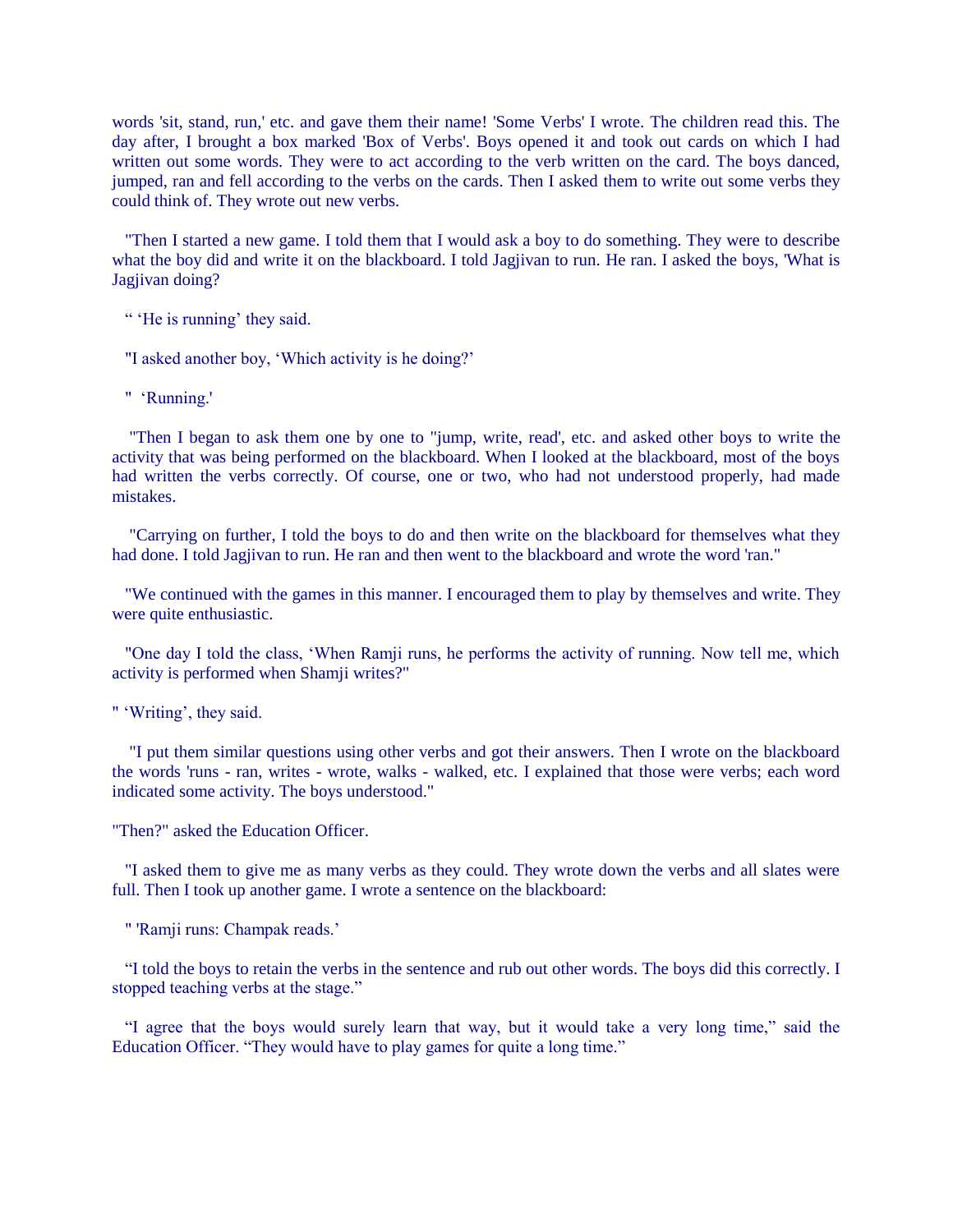"Playing games is interesting. Isn't it better to spend a little more time for worthwhile results rather than try to cut on time and then have bad results which would ultimately mean a waste of the entire time spent?"

"All right," said the Education Officer. "What did you do about nouns?"

 "I wrote down some nouns on the cards as usual and hung up the cards in the classroom. Boys read and re-read all the nouns on the cards. I had collected all varieties of nouns. The nouns were arranged in separate word groups. So, reading nouns was a pleasant exercise for the boys. I wanted the boys to learn without any overt formal teaching by me. Boys were now able to distinguish between nouns on the cards and the verbs on the cards. They were getting more and more quick in distinguishing between the two groups of words.

 "One day I told them, 'Bring me…' I wouldn't say what. 'Bring me some thing which has a name. Ask the thing what its name is. If it has a name, bring it.'

 "The boys understood. They went to the blackboard and asked it. 'What is your name?' and then replied themselves: 'The blackboard.' So they brought the blackboard. Similarly they brought the table, the chair, the duster, a stick, a book, a slate, a pen, a box, anything which they could name. One boy caught hold of a pupil in the neighbouring class and brought him.

- " 'What is this?' I asked
- " 'He has a name,' the boy replied
- " 'How do I bring the sun?' one boy asked.
- " 'I can't bring that tree,' another boy complained.

 "I realised that they had got the basic idea of a noun. Then I brought a box containing slips of paper on each of which I had written nouns, a name or a noun. The boys were now accustomed to this sort of game. They picked up a handful of slips and read out the nouns. I had written all kinds of nouns. One boy came up with a question, 'How is *green* a noun?'

 "I showed him a leaf and then said. The leaf has a colour: what name shall we give to that colour?' The boy smiled and went away.

 "I mixed the nouns and verbs and then asked the boys to sort out nouns and verbs separately. The game went on quite well. The boys were able to give a convincing performance of their understanding of nouns and verbs.

 "Then I took up another game. I would ask them to give me a noun that would go with a given verb and a verb that would go with a given noun. For example, with the given noun a horse, the verb would be runs or ran: with the given verb reads, the required noun would be, say, a boy. I showed them how the words were to be arranged. The game went on well.

 "Next, I wrote some sentences on the blackboard and asked the boys to write down on their slates, nouns and verbs from there separately. For a variation, I would ask them to rub out the nouns or the verbs from the sentences or to speak out nouns or verbs. This way the boys were able to pair nouns and verbs."

 "Right you are!" said the Education Officer. "Really the boys must have found things quite easy. But you had to spend on teaching, aids. One has to have an insight like yours."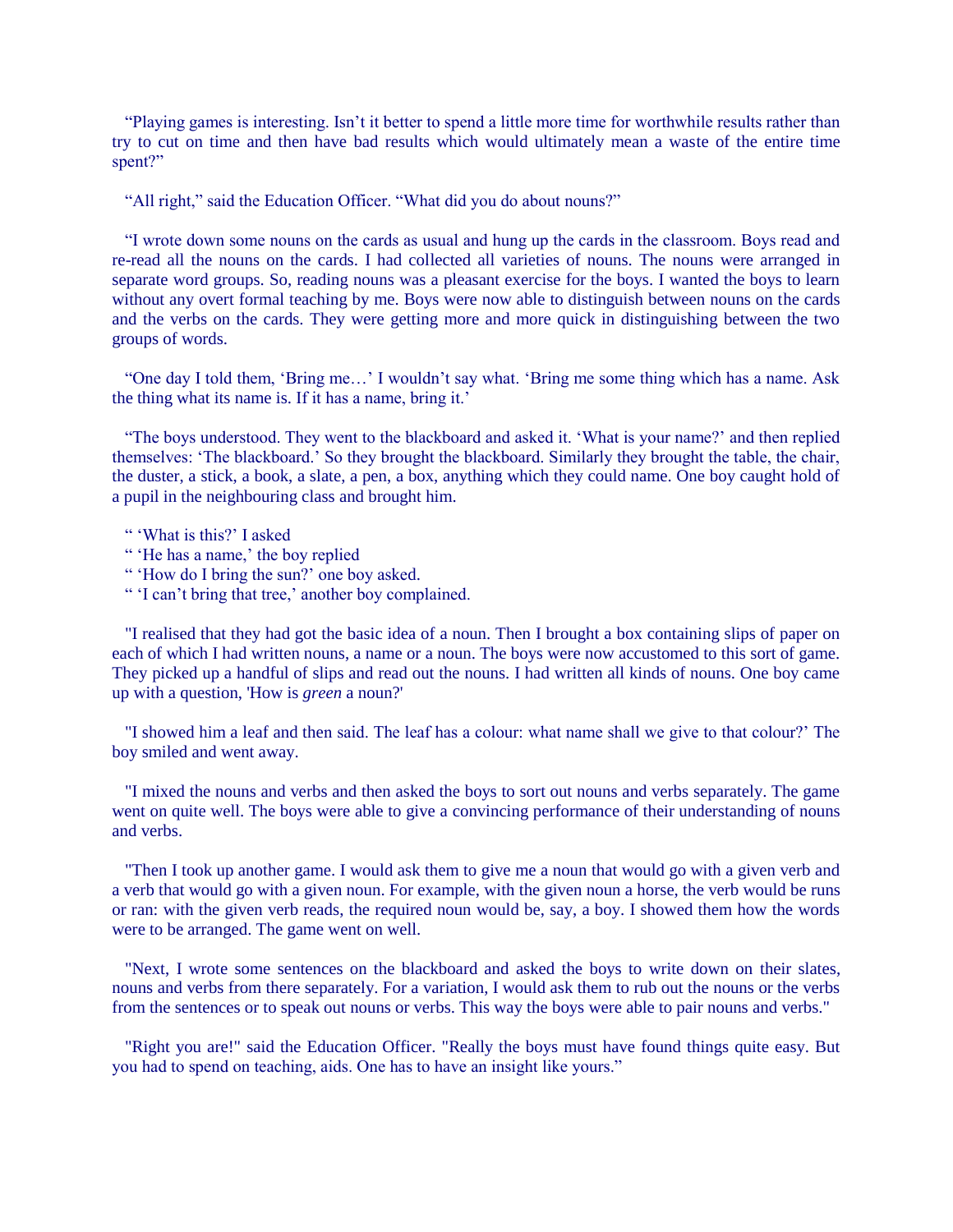"Spending a little amount of money is nothing if the boys can be saved from cramming. I spent some money, my own. I used old cardboard that I had, to make boxes, and old loose papers to prepare slips."

"I will see that you get this expense reimbursed," the Education Officer said.

"I would rather have your acceptance of my method of teaching than reimbursement."

"We will consider that. Now tell me, what did you do next?"

 "I took up adjectives. I hope I am not boring you: grammar is a dull subject. Added to that is my habit of spelling out every detail," I said.

 "Nothing wrong in giving details. Unless you give the details, how can I get the full idea?" he said, and then added, "Let us have some tea before you proceed."

 The Education officer was a connoisseur. He stocked good quality tea and knew I enjoyed good tea too. We spent about twenty minutes for tea. The tea refreshed us and put us in a good mood. We went on with our conversation.

 "I gave the boys cards with adjectives written on them as usual. I had written many adjectives and the boys were interested. They read the adjectives. One boy asked, 'Sir, what does the word adjective mean?'

" 'I said, 'Find out for yourself; all these are adjectives.'

 "Gradually they began to understand. I went on with the games. Now they were reading and sorting out cards containing nouns, verbs and adjectives.

"Then I took up a new game. I told the boys, 'Get me what I ask for; get me a pencil..'

"A boy brought a pencil.

" 'Get me a red pencil.' A red pencil was given to me.

" 'Get me a blue pencil.' A blue pencil was brought.

" 'Take away the pencil,' I said.

" 'Which one?' the boy asked. "

'The red one,' I said.

"One by one I used the words blue, yellow, long, short, etc.

" 'Pick up a pencil,' I said.

"A boy picked up a pencil.

" 'Now pick up the green pencil.' The green pencil was picked up.

" 'Pick up the yellow pencil.'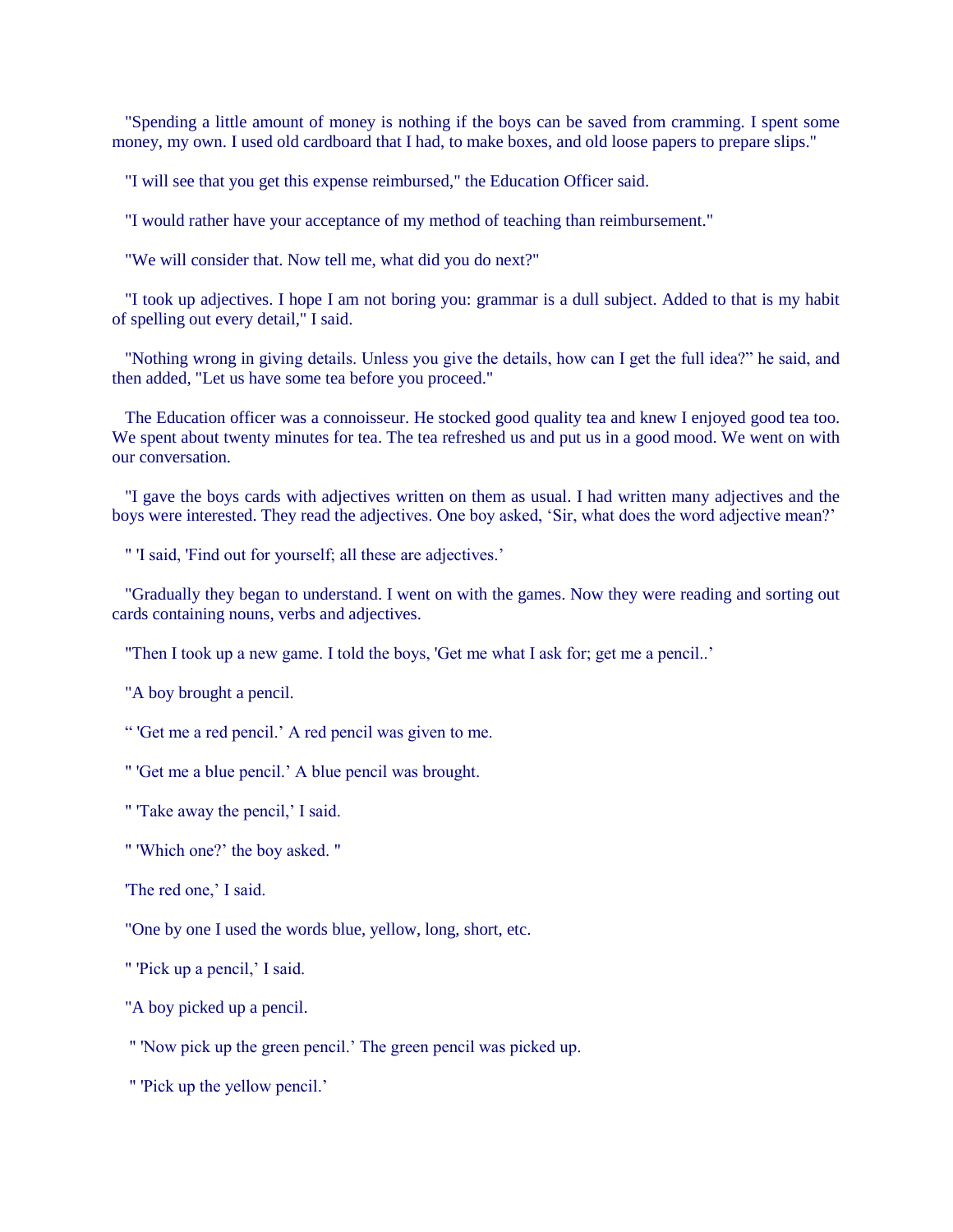'Pick up the long one'

"And it went on like this. Then I asked; 'Which particular pencil did you pick up?'

"'The yellow on.'

" 'And you?'

"The long one.'

 "I wrote on the blackboard: These words - called adjectives, tell you something particular, something specific about things.

 'Then I took up boxes of nouns and adjectives and told the boys to pair up nouns with suitable adjectives and *vice versa*. A boy picked up the adjective red and picked up the noun horse to go with it. Other boys started making pairs like this. I just watched them doing it. Occasionally a pair was mismatched.

 "I tested the boys in my own way. They had got the concept of adjectives and so they were able to identify correctly nouns and adjectives."

 "You have devised an interesting game," said the Education Officer. "Nouns, verbs and adjectives have been introduced very well. Now what about giving them definitions?"

 "Definitions are already implied. However, I would not give them formal definitions given in the textbooks. And I feel that you should not ask questions about formal definitions at the examination. You may ask them to form a sentence instead." "I don't want to examine your boys in grammar," the Education Officer said. "I want to introduce this method in the entire school. Students have a very hard time cramming rules of grammar."

 "Sir, my back still aches with the thrashing I received while learning grammar at school. Our teacher used: o beat us when we failed to give expected answers."

"They haven't stopped beating children even today," said the Education Officer.

"Why don't you stop it then?"

 "It is not entirely in my hands: maybe to some extent. But then I feel let's leave it. If we can teach well, corporal punishment will disappear on its own. Take your own case. You did not have to beat anyone while teaching grammar. Now let me know something of your method for pronouns."

"There is nothing new about it. It was just an easy game. I asked boys, 'Who am I?'

" 'Mr. Laxmiram,' they said.

" 'Who are you then?'

" 'Shamji,"

"Who is he?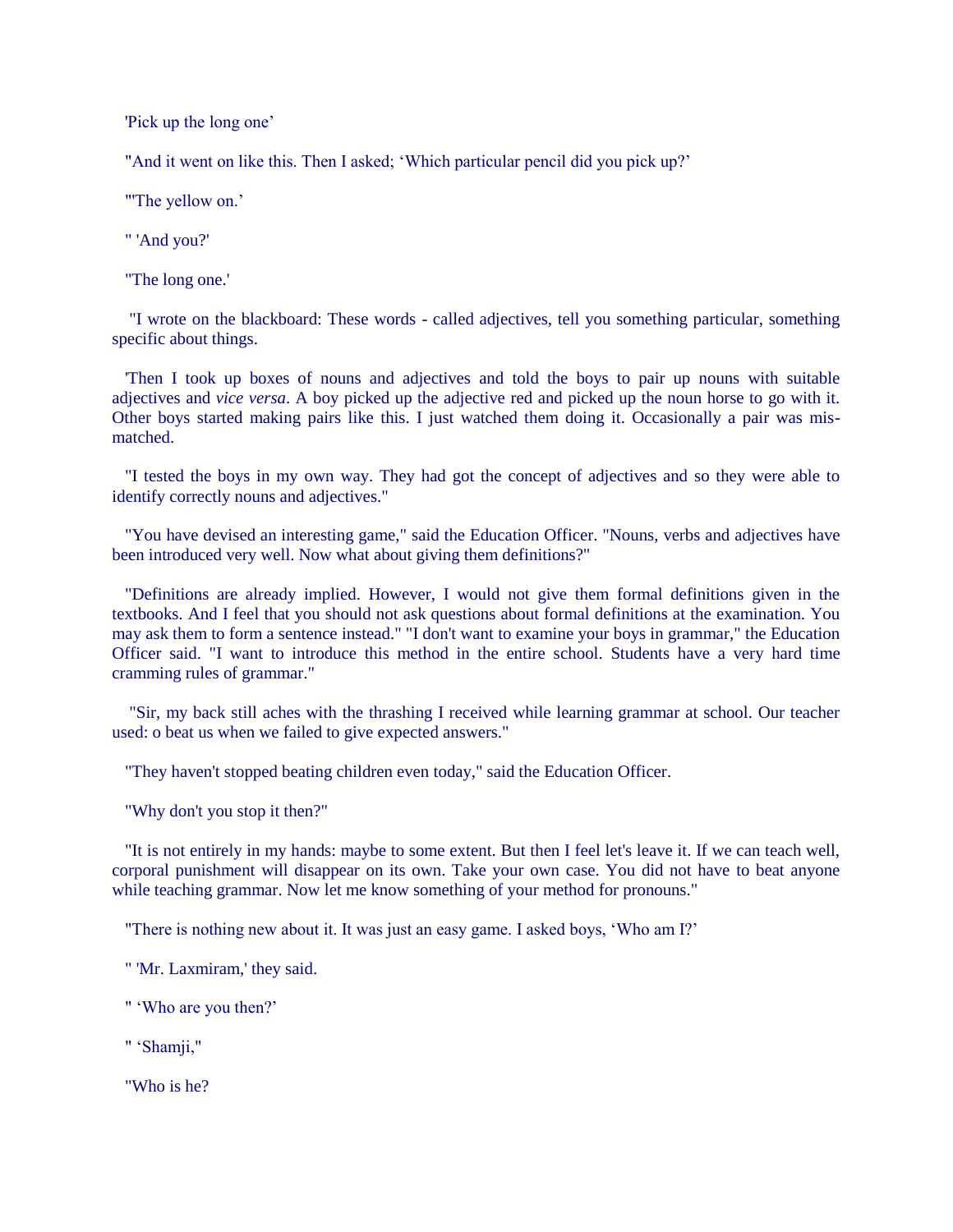" 'Dhanji'

"Then I wrote on the blackboard:

I--------------Laxmiram

You---------Shamji

He-----------Dhanji

We-------------Laxmiram, Shamji, Dhanji, Bhimji

You---------------Ravi, Lavji, Trikam, Devji.

They-------------Pupils of standard three, Monji, Mulchand, Lakhamshi, Rupsingh.

 " 'The children read what I had put up on the blackboard. Then I told them, The words I, You, He, They are called pronouns.'

"One day, a boy asked, 'What is a pronoun?'

" Think about it yourself,' I said.

"Another boy said, 'Sir, mine means Layji's and yours means Laxmiram's, isn't it?'

"A third boy said, "Then mine, yours, and his should all be pronouns.'

" 'Correct.' I said.

"One boy still persisted : 'But what is a pronoun?"

"I wrote on the blackboard:

Ramji has a slate. Ramji has a pen. Ramji is a Brahmin. Ramji goes to school. Ramji comes to school early every day. Laxmiram will be your teacher. Laxmiram will teach you. Laxmiram will take you hiking.

 "The boys read the sentences. Then I replaced the word Ramji from the second sentence onward by the word He, and replaced the word Laxmiram by the word I. The boys read the sentences again. They seemed to understand. I asked them, Tell me, where should I use a pronoun?'

" To replace Ramji,' some said. Others said, "To replace Laxmiram.'

" 'Are the words Ramji and Laxmiram nouns or verbs?' "

" 'Nouns.'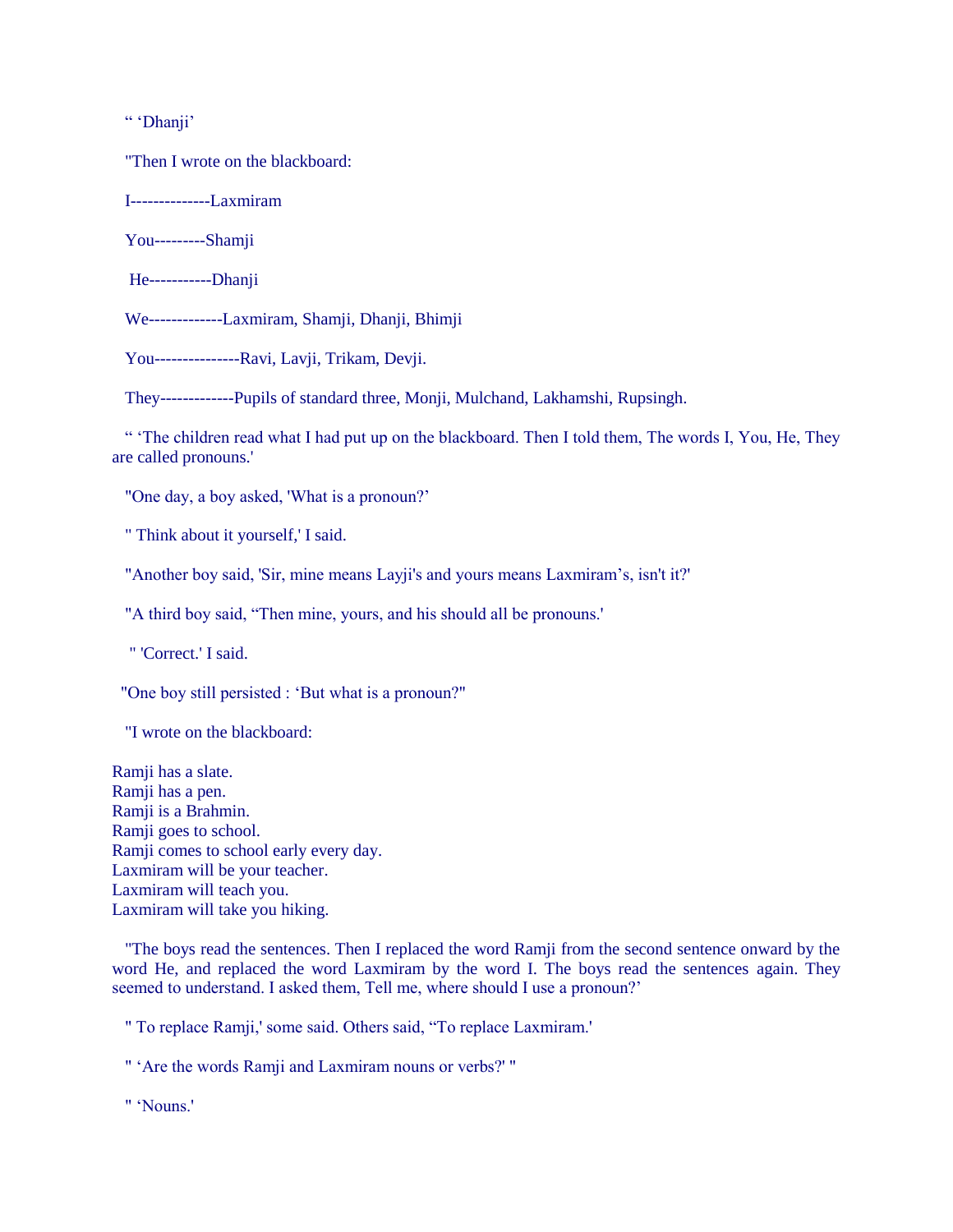" 'So what replaces a noun?'

" 'A pronoun.' "

 The Education Officer laughed. "You seem to be quite a teacher. You describe every thing in good detail."

"How can I avoid being one? Had I been a lawyer, I could have been brief."

Though interested, the Education Officer was tired by now. So I sought his leave.

 "I propose to exempt your class from the examination in grammar," he said. "You have yet to take up tenses and cases. Please let me know when you take them up. I want to do some thing about the teaching of grammar next year."

I wished him good day, came home and lay down on my bed, dead tired.

 The terminal examinations drew nearer. The Education Officer himself was coming as the examiner. He liked to work as the examiner.

 I had kept my class ready in my own way. I had told him beforehand that my class should be taken up after all other classes had been examined. I wanted all other teachers and the headmaster to be present at the examination of my class. I had suggested further that five pupils from each class be allowed to remain present at the time of the examination of my class.

 I was calm and relaxed on the day of the examination. There was no tension in my mind. I was not worried about passes and failures. I had no reason to be worried. I had told the pupils," You will do exactly as you do every day. You are, of course, going to pass the examination; but we want to show others what we have been doing."

 I had arranged everything behind a curtain in my usual way. Everybody was seated in front of the curtain. Then I drew the curtains open.

 The children of other classes were sitting there in separate groups. To each group, a pupil of my class was telling a story. The story telling went on in full swing. Each pupil had selected his own favourite story. They had kept the storybooks with them for reference in case they forgot. Each pupil was telling the story in his own style and was obviously enjoying it with his listeners. Each one knew the story-telling technique. The story was told with proper expression, intonation and action. The listeners were engrossed, the teachers just watched in surprise.

'This is one of the tests of my class," I said.

"Test of what?" asked a teacher.

 "Test of the command over the language, of the ability to narrate, a test of memory and acting," I replied. The teachers waited expectantly for the next test.

 Again the curtains were drawn. The boys were now sitting in a circle. The programme written on the blackboard said that it was the game of ANTAKADI. One boy recited a stanza of a poem: another followed him with a stanza of another poem beginning with the last letter of the stanza said by the previous boy. This went on till everyone in the circle had his turn. Then it began all over again.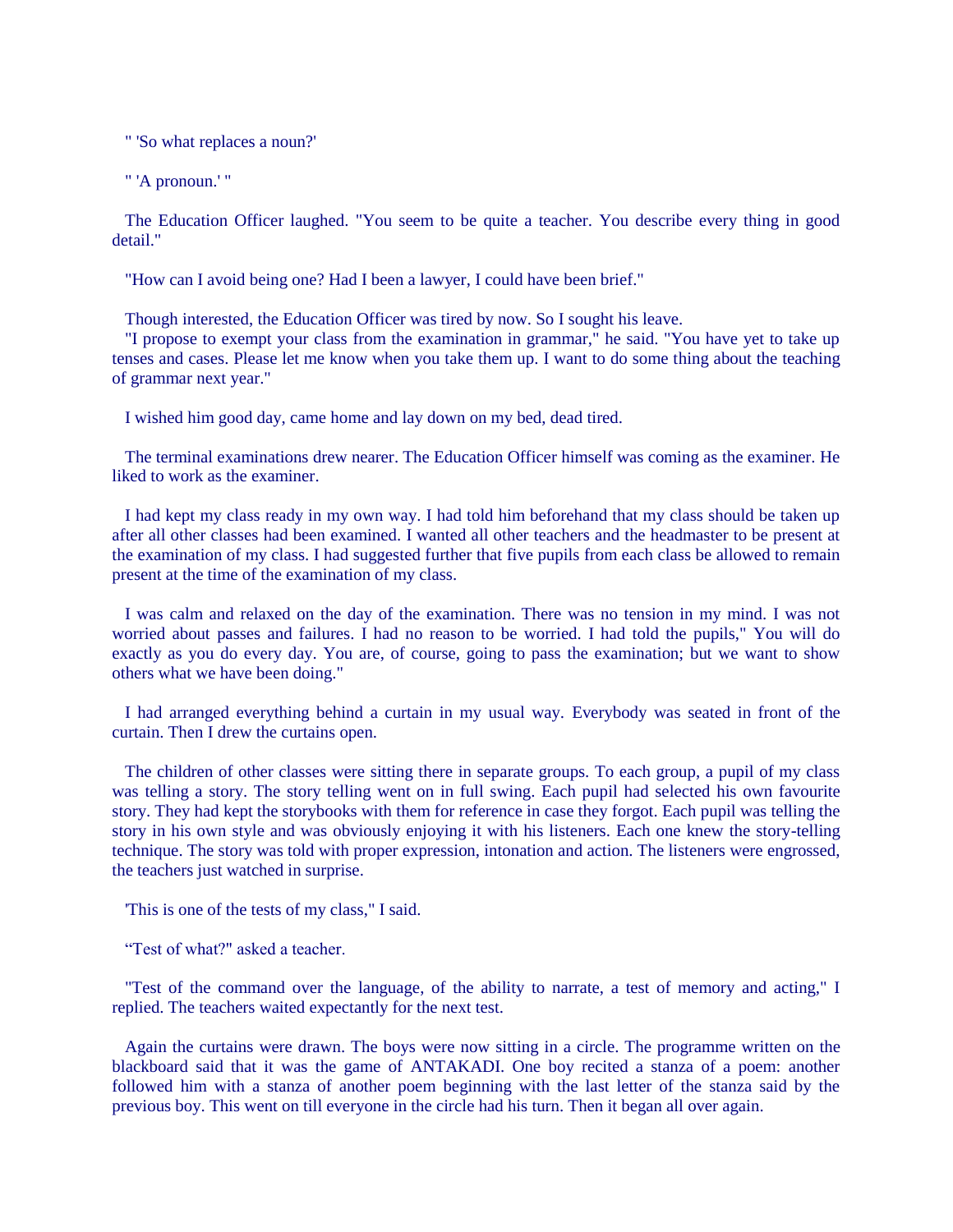"Why haven't you divided the boys into two teams? There must be two teams."

 "No, Sir I" I said. "I have not done so on purpose. A match between teams ends with victory and defeat. That gives rise to competition and jealousy. In my arrangement if one boy does not know, the next boy takes over and the game goes on. A boy may be unable to say his piece once, but he has another chance and may be able to do so in the next round."

The Education Officer blinked and stroked his chin.

 The boys were to play for a short while only. But they enjoyed the game so much that they did not stop even when the bell rang. I gave them some more time and then dropped the curtain. I came out and told the audience, "You must have noticed how many lines of poems in the text-book are on the tips of their tongues. I have been making them play this game every day during the poetry period."

When the curtains were again drawn apart, the boys were sitting in a circle and were asking each other riddles. There was great excitement.

 "O, riddles and puzzles!" said the Education Officer. "I have heard them in my childhood. But are they in the syllabus?"

 "The syllabus provides for the teaching of language. The objectives are to encourage their curiosity and develop and increase their knowledge. The boys love this game. They know an endless number of riddles! And each riddle has its own value from the point of view of language. They may not be there in the syllabus explicitly. All the same, I have taken them and I hope you will have them included specifically in the syllabus next year."

 Then we had a word-building game. Each boy was to say a new word beginning with the last letter of the word said by the boy preceding him. The game was easy. But when it became known that each boy had selected a specific subject restricting his words related to that subject only, the game became interesting. Some boys restricted themselves to the names of rivers and others of mountains: some gave the names of Hindus and others gave Muslim names.

 I told my teacher friends, "I advise my boys to use dictionaries, maps, etc. for new words. That way they get many new words. I find them often collecting words of different groups instead of just whiling away their time. They help one another in this search for new words and prepare the notes."

 "This game has quite a potential," approved the Education Officer. "Not only would the game help students to acquire information and general knowledge, it would also encourage an intelligent study of sources." Then, looking at me intently he said, "You seem to be inventing new things!"

 One teacher made a remark that the Education Officer didn't hear. "He has come here specifically to do this kind of work. He doesn't have to teach. He can have all the fun! We break our backs trying to teach and he does nothing but have fun!"

 Another said, "Times have changed now. It is the new educationist's turn now. Gone are the days when wealth meant cash in hand and learning meant what was on the tip of the tongue. Now one has to play to learn. God knows how they will fare in future! Nobody seems to be interested in studies. One who takes the boys to play becomes popular."

I was preoccupied with talking to the pupils. So I hadn't heard these remarks. I heard about them later.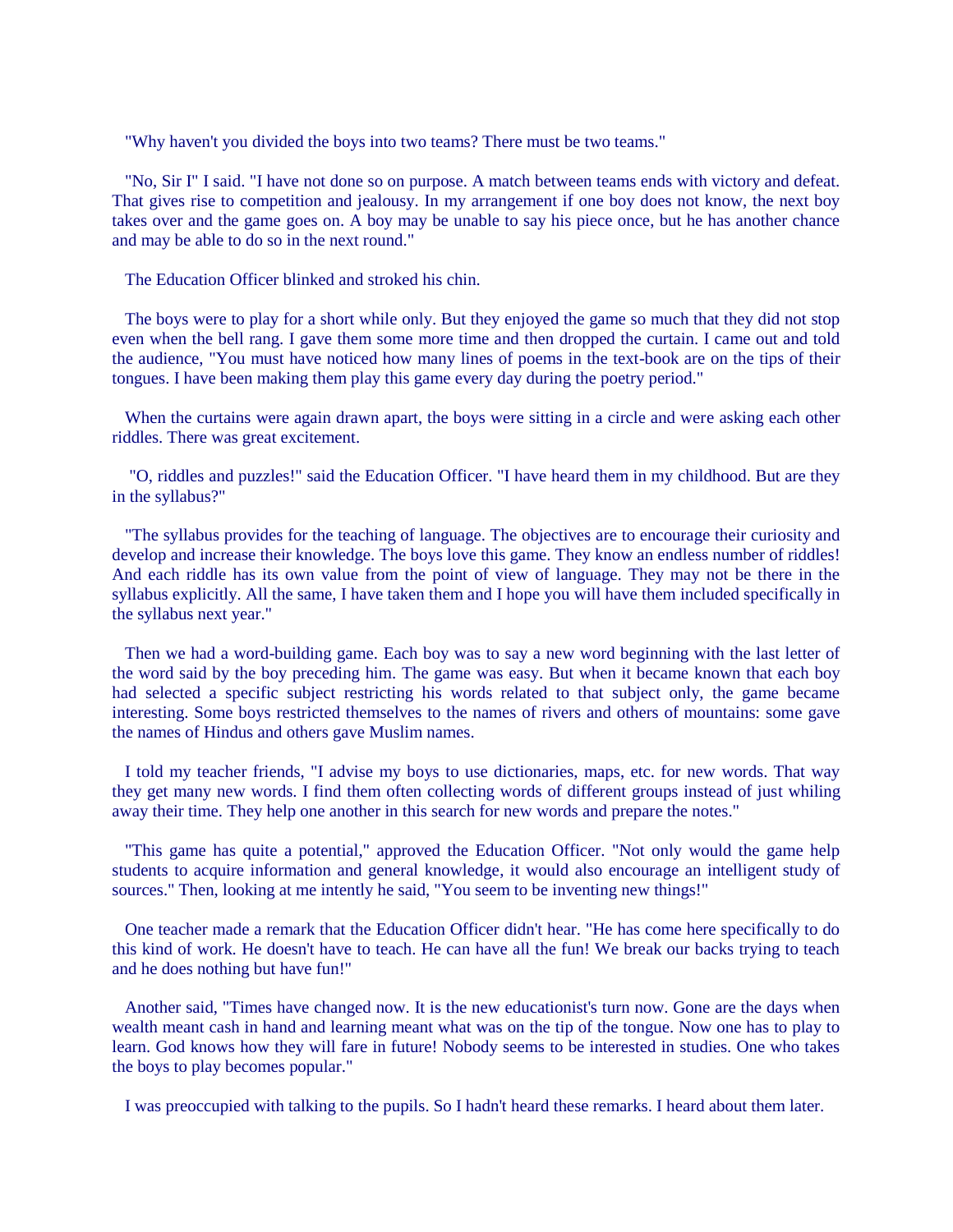As I blew the whistle, all the boys fell in line with brooms in hand. I led their drill with brooms. Then I made them clean the premises. They went round the entire building and cleaned up every nook and corner. They collected all the refuse and bi-ought it to us in a basket.

The Education Officer and other teachers watched.

 This was a part of the examination of our class. The Education Officer said, "I don't see the propriety of having a drill with the brooms."

 "Squalor is the biggest problem of this country," I said. "So long as squalor and dirt reign I see no way that our country can progress. That is why my first task has been to declare a war on squalor. We shall have to fight to eliminate filth. The drill with brooms is only symbolic. My first lesson to the boys is this broom drill. We don't do anything till the room is quite clean. Now the boys have learnt to dislike dirt and filth."

While we were talking, the boys had washed their hands and feet and were back for further orders. I blew the whistle again.

 "Your experiment seems to be a strange one!" said the Education Officer. "How much of this kind of work have you done while teaching standard four?"

 "My experiment provides for such activities. I must teach them to standard one before I teach them to standard four,"

While we were talking the boys had all gone out into the compound. They had climbed the trees. On my next whistle call, they jumped down on the ground and at a third whistle call, they again climbed up and came down when I gave the fourth call.

"Dear me! This is a queer sort of education!" said the headmaster. "This can be learnt without any teaching. What kind of education is this?"

 I told the headmaster, "Nowadays one does not learn these things without being taught. We do not allow such things to be learnt or taught. We do not even seem to want them taught."

"No, that is not true," said the headmaster.

"All right then," I said, "ask the boys of our school. How many of them can climb a tree?"

 The Education Officer asked the boys of other classes who were sitting there to go and climb the trees. But there were hardly two or three who could.

 "Sir," I said, "I have trained my boys in so many activities. All this forms a part of my experiment in education." I then added in a lighter vein, "Sir, their names are in the list of examinees. You should give them marks."

The Education Officer also took it lightly and said, "And you! Do you also want marks?"

 At one more call of the whistle, the boys took out their spinning tops and strings from the cupboard and started playing with the spinning tops. It was not, however, a purposeless game that boys play normally in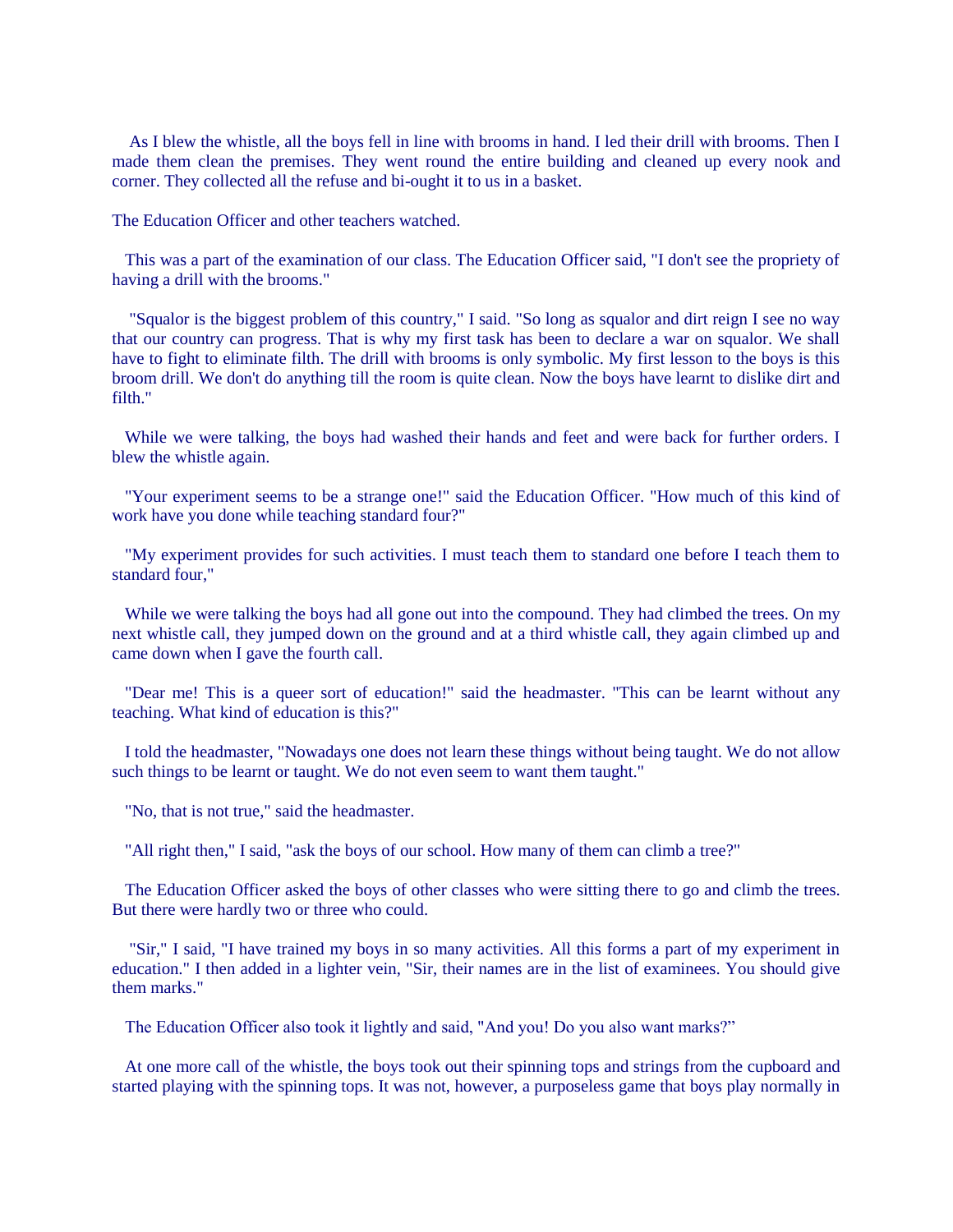the streets. Here the boys played without noise or disorder. Nobody cheated. A definite place was assigned to each and they followed the instructions of their leader.

All those present had played spinning tops in their childhood. So they enjoyed the game.

 "Who taught them to play with spinning tops?" asked the Education officer. "These boys seem to be playing according to rules and in an orderly manner!"

 "Sir," I said, "our practicing ground is the river bank. We go there for our outings and there we have many activities of this kind. They learn many things just through play."

 "You are right," said the Education Officer. "Recently I read that children learn through play." Then he looked at the headmaster and said, "When are you going to introduce these things in our school?"

 "How can we complete the syllabus if we are to take up such things?" the headmaster asked. "This gentleman is not a regular teacher. H6 does whatever he can and gets away with it saying, 'It was an experiment. I did what I could! The rest I couldn't. The boys couldn't do it.' And you too would agree and say that the results of the experiment must be accepted whatever they be. We on the other hand are bound by the syllabus.

You, yourself, send out memos inquiring why the syllabus has not been completed, why the results are bad and why the wore has not been completed in time."

 The Education officer smiled a little. He said nothing. I could see that he was annoyed but he restrained himself from making any comment.

 I gave a call on the whistle. The boys took off their shirts and fell in a line. Everyone stood erect. They were well-built and clean -their hands, feet, hair -were all clean. Brahmin boys had clean sacred threads. There were no dirty fingernails and their hair was nicely cut. Their eyes were clear, their caps clean.

 The Education Officer smiled and said, "How long have you been preparing for this? You must have put in a lot of effort to get them to learn personal hygiene."

 "Preparations have been going on for the last six months: I have been working at this for six months and you know that."

I blew the whistle once more. The boys put on their shirts, fell in a line again, saluted and broke off.

The headmaster said a little sarcastically, "So the examination is over!"

"Not yet," I said. "Would you all please come to the neighbouring classroom?"

 "Oh sure. You have taken up that room for the last several days and have not allowed any one of us to enter it," said the headmaster.' "You were collecting something. Weren't you?"

"See it for yourself," I said.

We entered the room.

"Oh, this seems to be a small museum," said the Education Officer.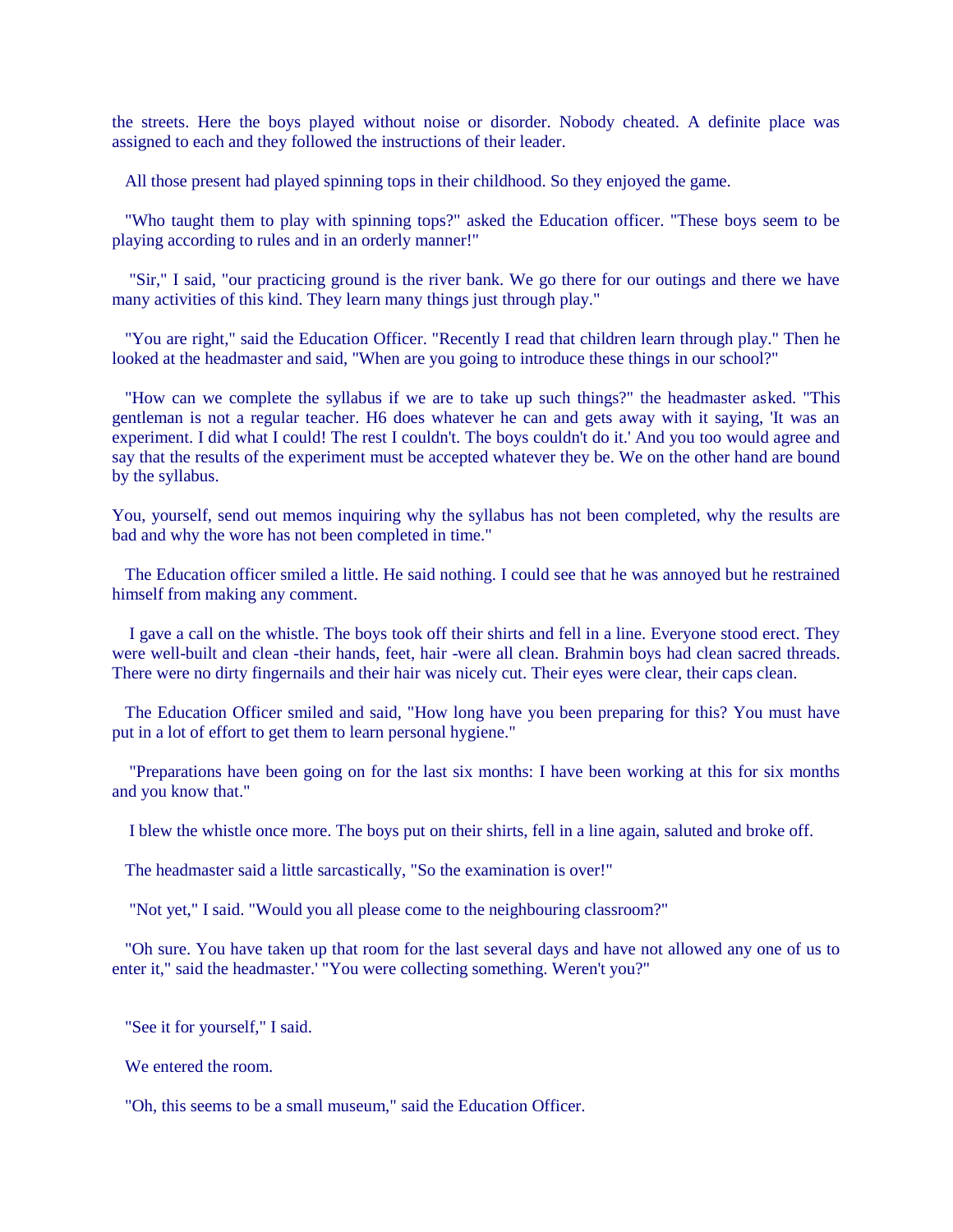"I had guessed it," said the headmaster. "The students have been running about bringing and arranging things.

 " 'They were all very enthusiastic about this work," I said. "I had told them that they could arrange the exhibits in any way they liked. I would not guide them in any way."

"Have the boys arranged all these things on their own?" asked the Education Officer.

"Yes Sir,"

"I can't believe it! It's not possible! Every thing has been arranged in such good taste."

I did not answer. My work was speaking for itself.

 "Where did you collect all this from?" asked the Education Officer. "All this is very important for nature study."

"From nature itself," I answered. "We collected these things during our outings for nature-study."

"Perhaps from the place where they went hiking," said the headmaster.

 "Splendid work!" said the Education Officer. "Don't disband this museum now. It will be useful to the whole school. We shall ask other teachers to add to this collection."

"When will the teachers teach then?" murmured the headmaster.

 The boys had prepared a catalogue of their collection. The Education Officer read it and was pleased. 'These boys deserve a prize," he said.

 "Sir, collecting for the museum was in itself a matter of joy. That was their prize. This museum itself is their prize."

"Even then…," the Education officer left the sentence unfinished. Again I remained silent.

There were toys in one corner of the room.

"Who made these toys?" asked the Education Officer.

"The boys of course. I have no hand in anything that you find here."

"But when did they make and bake all these terracotta toys?"

"The toys were prepared on river bank and were baked there on weekends," I said.

 "You seem to have considerable grey matter? Your experiment is wonderful? You do not have any equipment; and you go to the riverbank and improvise with field clay. Well done!" he exclaimed. He was very pleased.

 I did not allow him to say anything more and interrupted him. "Would you mind sitting in the verandah for a while? I would like to show you something else."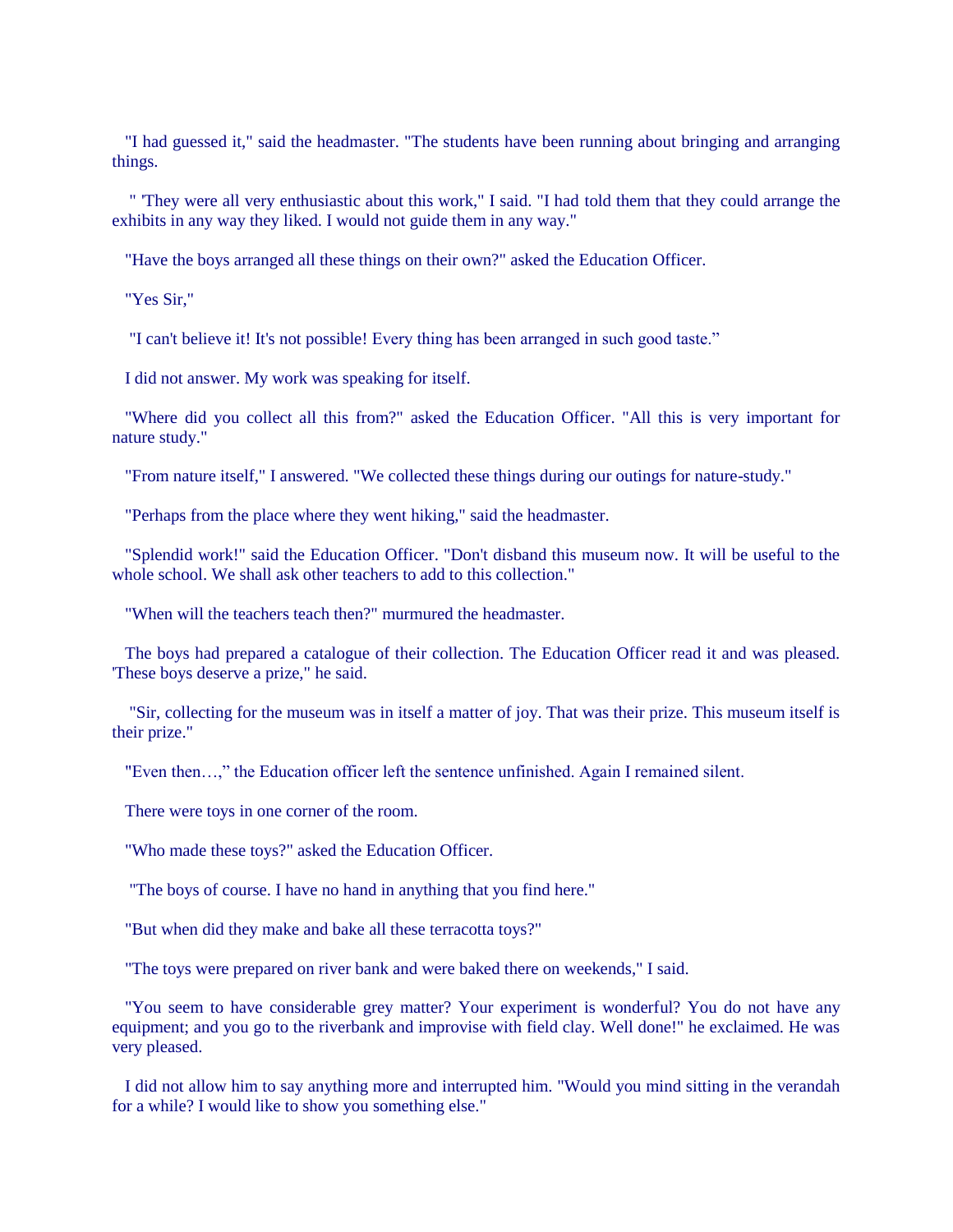As they took their seats, the headmaster seemed pensive. He said, "Sir, we may perhaps do all these things; but then when do we teach?"

 I brought some cardboards. On one there were specimens of the students' handwriting as it was when I took charge of the class. Another card had the specimen of their handwriting the day before. The cardboards had a heading: Progress Cards for Handwriting.

 Everybody appreciated the progress made in improving the handwriting of the boys except for one teacher who whispered to another, "This must be a demonstration specially written by a boy with good handwriting."

 I resented the insinuation, but I disregarded it. It was too mean to be taken seriously. The Education Officer asked, "How did you bring about this change?"

"By various methods."

"Suppose we introduce those methods in our schools; how about that?"

"It can be done," I said. " I will be able to get you the results."

 I brought another book. It contained information as to how many books had been read by each pupil of my class during the past six months. Each page had the name of the pupil at the top and, blow it, the pupil had entered in his own handwriting, the names of books read by him. Towards the end of the notebook, I had worked out some figures namely the total number of books read by the pupils and the total number of pupils; the average number of books read by a pupil; names of pupils who had read the highest and the lowest number of books, etc. I had also noted which books were most popular and which were least popular. Books read by pupils had been classified subject wise indicating preferences of the boys for subjects.

 The Education Officer saw all this and he was surprised. "So many books have been read by the boys! And on so many subjects! When did they read?"

"It is a fact. Sir, that they have read these books. They read under my supervision," I said.

 The Education Officer asked the headmaster, "How many books have been read by the pupils of the seventh standard of your school during the past six months?"

 "How can they read so many books of this kind? If they read such books, where would they find the time for regular study of history, geography, geometry, etc.?"

 The Education Officer 4id not speak. He appeared to be thinking. Then he told me, "Your boys pass the examination in language without any formal test. Now what is left?"

 I brought the manuscript magazine prepared by the pupils. The Education Officer asked, "Are all these articles written by pupils?"

"Yes Sir,"

"There seem to be two or three poems therein. Are they also by the boys?"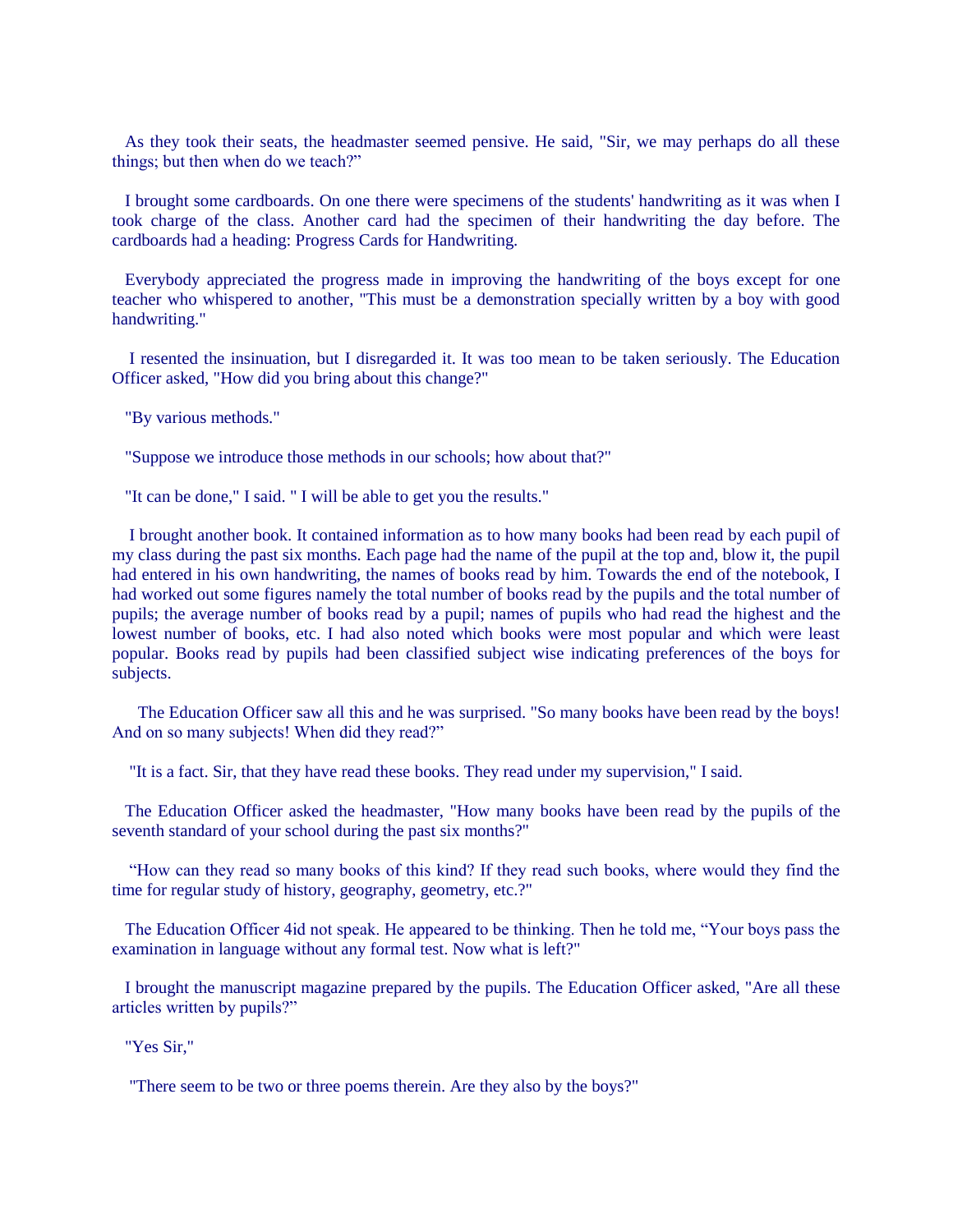"Yes Sir. Two boys have been trying their hand at writing poems of late."

 "Do you make any changes or corrections in what they write?" "No, Sir? Not so far. They are published in the same form they were written in."

"Are these original works of pupils or borrowings? Do you give them ideas for writing?"

 'What is the point in copying out others' writings? I tell them simply to write what occurs to them and publish what they write. They like their writings and I publish them all."

"Is this something special for the terminal examination?"

 "No Sir; we have published this magazine every month for the past three months. It has been submitted now for the terminal examination, but it was not specially prepared for it."

 The Education Officer was pleased and nodded with approval. "Quite a difficult job!" he said. "You are doing exceedingly well. What a fine achievement in six months I"

 The headmaster intervened; "When will the examination in arithmetic, geography and history take place? Are we supposed to remain present in the afternoon?"

 Perhaps he wanted to taunt me. He must have known that I had done very little in arithmetic and geography.

 I said, "I have not been able to do any thing in geography and arithmetic. But I will take up these subjects before the annual examinations. In history also, whatever has been done is note up to the mark."

"Oh," said the headmaster. "The main things have been left out then!"

 "That is your point of view, not his," said the Education Officer. "In your opinion the teaching of history, geography and arithmetic is the most difficult part of education." The Education Officer was in a good mood. So the headmaster retorted. "Sir? It is so from your point of view also. You also want results in these subjects."

 The light talk eased the atmosphere. Everyone prepared to leave. The Education Officer asked, "Where is your Result Sheet?"

"I have not prepared it at all," I said.

"Then your class is exempted from the examination."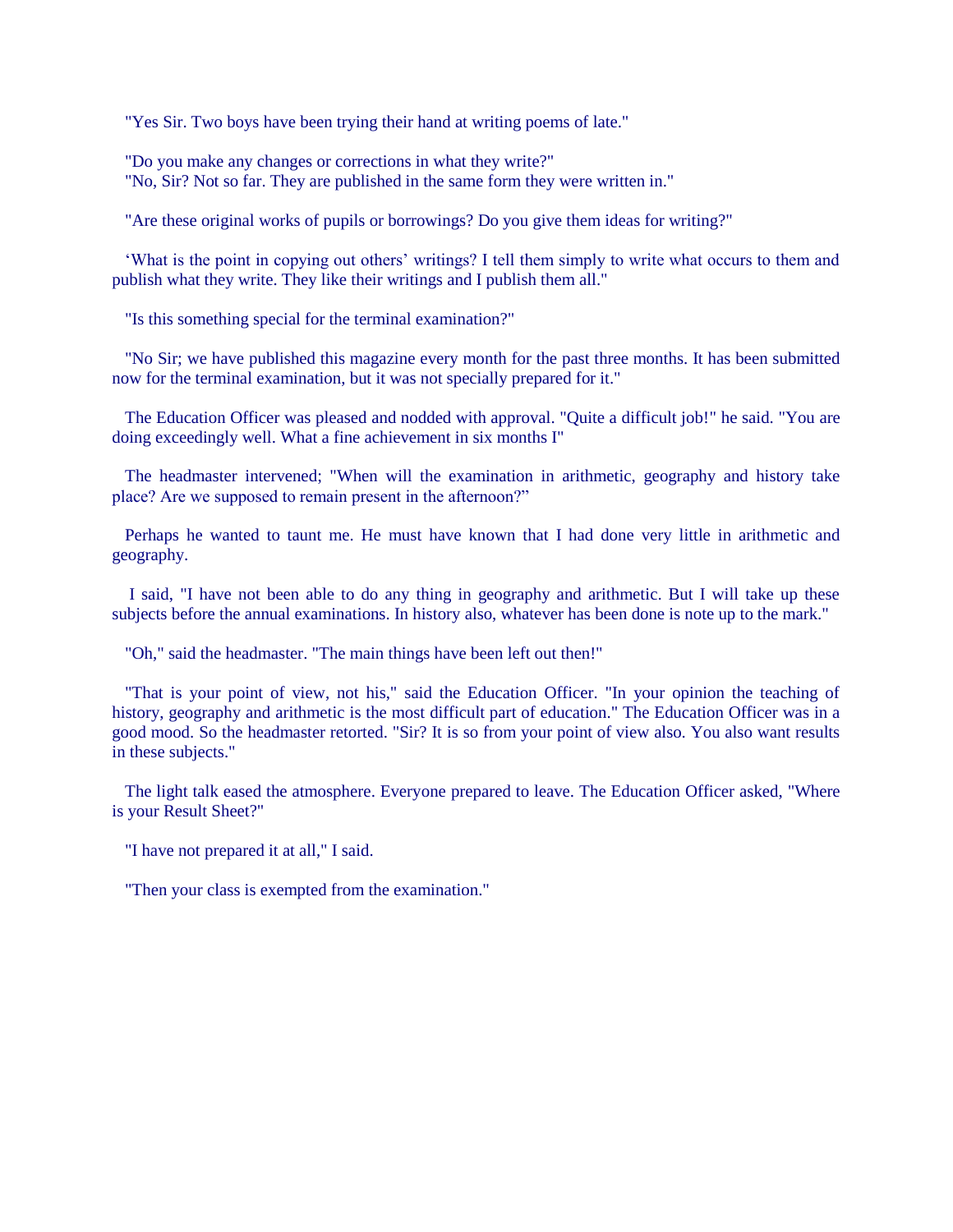## <span id="page-48-0"></span>**THE LAST GATHERING**

A few days after the terminal examination, I was chatting with my colleagues in the school.

 Chandrashankar said, "You are a wonderful person! I must admit that your experiment has succeeded. We did not believe that anything like this was possible in a primary school."

 Bhadrashankar countered him, "He knows English. So he reads English books and gets new ideas for experiments from those books."

 Champaklal said, "Perhaps so; but he can afford it. He doesn't have to worry about money and isn't bothered about the results. He doesn't lose anything if the experiment fails."

 "How can we undertake such experiments? Experiments need time," said Venkilal. "And who has the time to think and prepare for all this? We have private tuitions to mind, we have to report at the Education Officer's every evening, look after our children, keep up social relations and so on. How many things can we look after? He's a free bird; he can afford to do these things."

 I said at last, "Look here; we can do much more in primary education than we actually do. The entire system of primary education can be transformed. What it needs is a person determined to change it. The world today, physically and socially, is different from what it was. People have changed it. One must have enthusiasm, self-confidence and unswerving dedication to the cause. Experiments do not succeed merely because one knows English. That is a lame excuse one resorts to when one doesn't want to work. The main thing is the intuition to innovate. And that comes from the yearning of one's soul for a cause. Mr. Champaklal, nobody is more concerned about the result than the one who has undertaken the experiment. You seek better results for pecuniary gains. For me, a failure would mean loss forever of any opportunity to undertake an experiment. Not only that; but my failure would close the doors for others also in future. I must tell Venibhai that we have enough time to keep up social relations and for idle talk. And who asks you to call at the Education Officer's house every day? We would not have to flatter him if we do our work well. Only those who do not work, have to resort to such servility. Why should the boys need private tuitions? If we teach well in the class, who would need private tuitions at home? The need for private tuitions arises only when we do not teach well in the school."

 Shivashankar intervened, "But my dear friend, why do you forget our low salaries? You get a fat salary; we don't. What are we to do?"

"Ask for a higher salary. You will get it."

"Indeed!" said Vishvanath. "Instead of a raise in the salary we would get the sack!"

 "Let all the teachers write and put up a demand. Let us see how many get sacked. I say, why not kick the job ourselves before they kick us out? Be a bit bolder. I am bold. So I can have my way." Bhadrashankar said, "What about our maintenance then I"

 "Maintenance? God helps only those who help themselves. There is no shortage of jobs. I would work even as a sweeper for my livelihood. I would not stay half-starved like you. Your present salaries are niggardly."

 "You do not seem to realise that there are any number of persons ready to take up our jobs," said Vishvanath.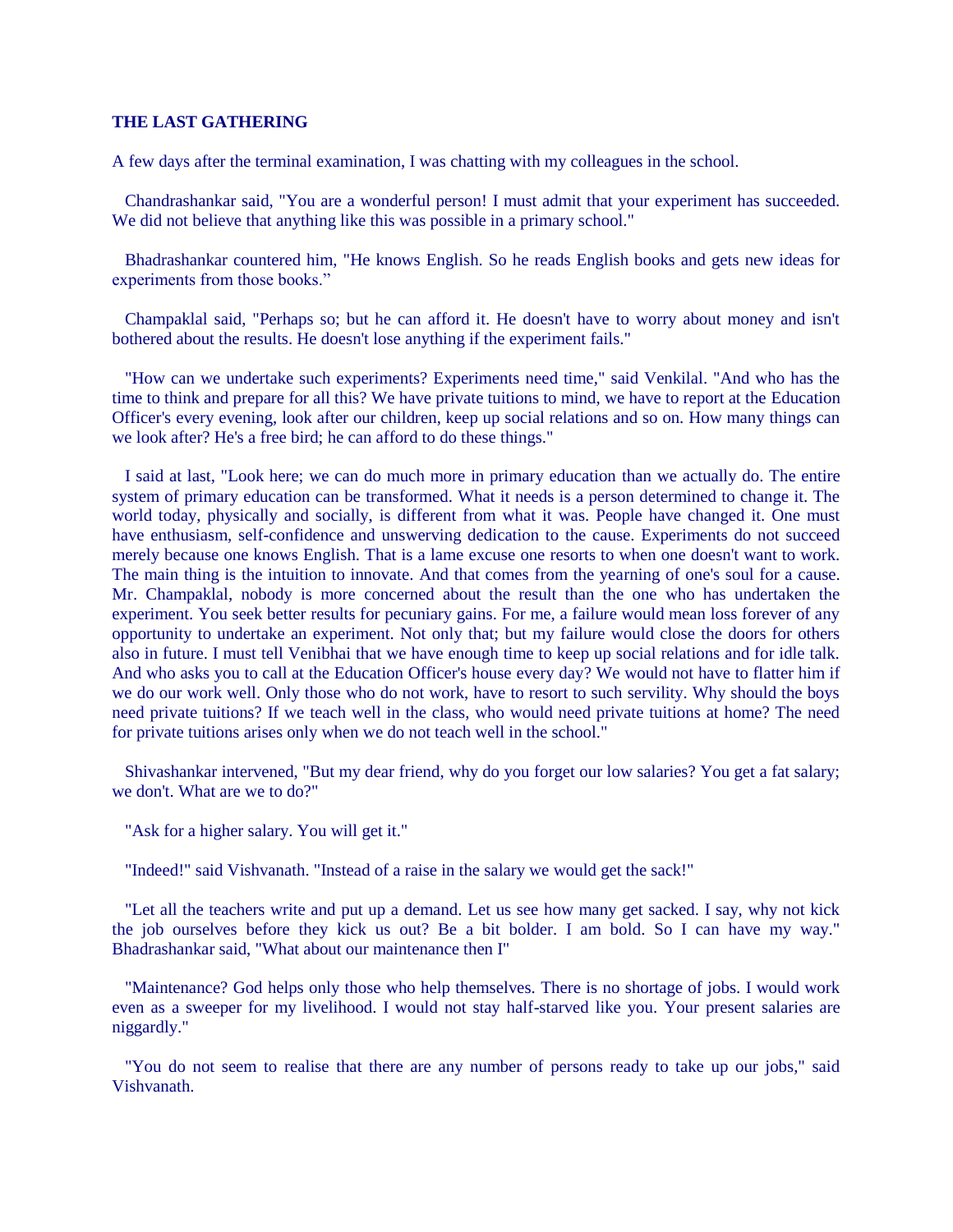"We should picket. We must not give the charge to ihe new incumbents. We must not allow them to take over our places. We must have picketing round-the-clock at the school. We should not allow them to fall into the pit into which we have fallen. We would beseech them to find other trades or professions, rather than fall into this rut of starvation, flattery and laziness."

 We talked and talked. I found the teachers responding enthusiastically. I felt that a spark had been ignited at the core of the old servile system.

 I began to think of teaching geography. I went through the geography textbooks and put them aside in disappointment. I felt rather annoyed when I read the syllabus. Why should boys memorise the names of rivers and mountains? I thought I do not remember them myself. Yesterday even the Education Officer was trying to find the route to Australia with the help of a map. Who remembers geography crammed in childhood? Why teach such geography to young children? I was able to understand geography only when I went to Africa. It was only then that I developed an insight into geography. Today I am greatly interested in geography. I find the subject quite useful. But why teach and explain all this to children at this stage? I do not think it would be wise to follow this syllabus. The textbook amused me. Should I see the Education Officer? I think I had better seek his permission to deal with geography in my own way so that the pupils may develop an aptitude for and an orientation towards geography.

I went to the Education Officer.

"Well," he said.

"Suppose we drop geography as a subject from the curriculum. May we?" I said.

 "Oh no", he said. "That's not possible," he said. "Geography is a very important subject. It is more useful than history nowadays. Our experiment does not provide for dropping any subject. The aim is to teach the subject in a better way. You may use any method yon like to teach. But you must be able to show other teachers that geography can be an interesting subject and can be taught well. That is a test of your experiment."

 The Education Officer silenced me very cleverly. I pleaded, "But I do not want this syllabus and the prescribed text-book. I will teach geography in my own way. I am sure you will have no cause for disappointment!"

"I also expect the same thing," said the Education Officer. After a little pause he raised another point.

 "What do you think about the examinations that we hold? Protagonists of new education are opposed to examinations in toto. And it is an evil, no doubt. But we have to run the department. So we cannot dispense with examinations. We have to have results. If we abolish the examinations, the teachers may not teach. Even if an honest teacher does teach, there would be no means to test whether he has taught properly. We must have a tool to find out whether the pupils have benefited. What do you say?"

 "Yours is a genuine problem. So long as every student goes to school and any kind of teacher is entrusted with teaching, examinations will have to be there. They can be abolished only when pupils come to school with an inner urge to learn and are taught by teachers who know the art of teaching and are enthusiastic about it. The mercenary system of the kind that we have at present will always have place for examinations."

"Of course; but I should like to consider if some improve32ments could be made in that system."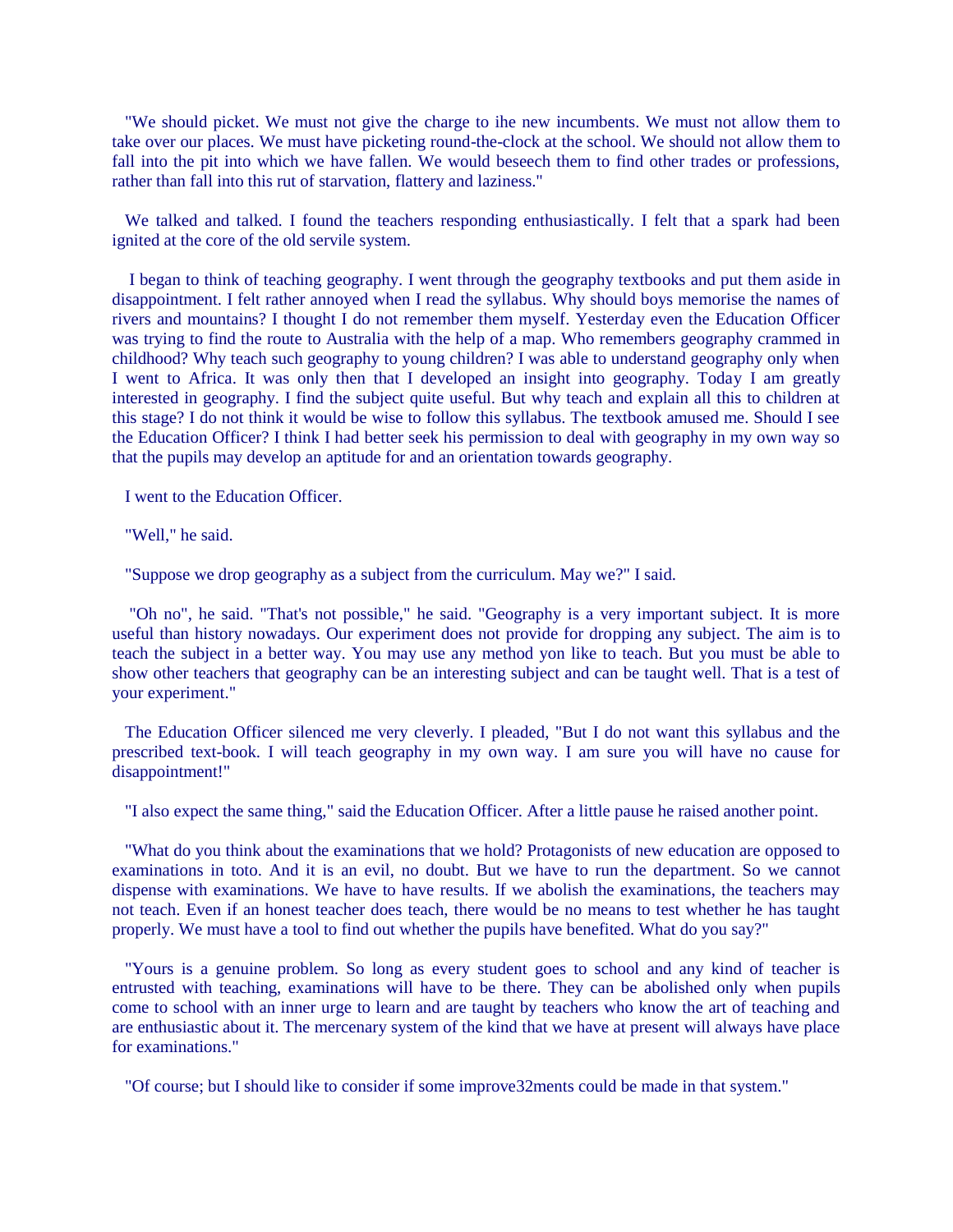I said, "At present you hold only two examinations in a year, viz. the terminal examination and the annual examination. You can have monthly examinations instead, lf a student has to face examinations, it is better he gets more acquainted with them. Familiarity lessens apprehension and makes the burden bearable. Secondly, the examination must be regarded not as a test of achievement but as a means to diagnose the pupil's weak points and to alert the weak students. This is the big difference. Thirdly, those students who are confident that they know the subject well, may be exempted from appearing at the examination. Pupils may appear at the examinations voluntarily to find out their weaknesses. Those who do not appear at the examinations will not have the opportunity to find out their weaknesses. Examinations may be held in respect of such subjects only for which valid tests are possible. There should be no examination in other subjects. Further, we should allow pupils to, se textbooks during examinations to answer the questions. The way a pupil uses the textbook will itself be his test. Then again, we should classify results under three categories only, viz. unfit for promotion to the higher class, may be promoted subject to improvement in weak subjects, and, fit for promotion to the higher class. We should abolish the ranking system wherein a pupil is declared to have obtained the first rank or the second rank and so on,"

"I should appoint you as my deputy next year," said the Education Officer.

 I smiled and continued, "Teachers should themselves be the examiners. They know, more than any one else, the abilities of their pupils and reasons for their weak performance. They can best judge whether a pupil is fit for promotion or not. Sure, the Deputy Education Officer is needed to advise how the examination should be held, to see whether the teacher knows how to examine."

"Quite a new idea," said the Education Officer.

"Yes," I said.

 I wanted to say more about, the examinations. But by now it was his dinnertime. He rose to go and told me with a smile, "Well, well, we shall talk about this again. By the way, why not give a talk on this topic to the teachers?"

 I got up to take his leave. I said to myself, "Teachers are not going to be any wiser by my talk. It is very difficult to take them out of the 'rut of the present examination system. Only an order from the Education Officer would make the change possible. But the poor fellow … !"

 Boys of standard four are expected to be familiar with geographical terms to some extent as also with the subject matter. So I called for maps. I hung up on the wall the maps of Kathiawar, Gujarat and the Bombay Presidency. The boys were surprised. I had not taught geography so far.

 They tore off pages from their notebooks and began to prepare paper cones to wear them on their little fingers.

"Why these paper cones?" I asked

"To memorise the map," they said.

 I was taken aback! Memorise a map? Such teaching of geography was ridiculous! Just for the fun of it I asked a boy to point out Bhavnagar in the map.

 The boy ran his eyes over the map of the Bombay Presidency. He read Bombay, Ahmedabad and Hyderabad. He looked downward and read Poona! Looked sideways and read Porbunder. Two or three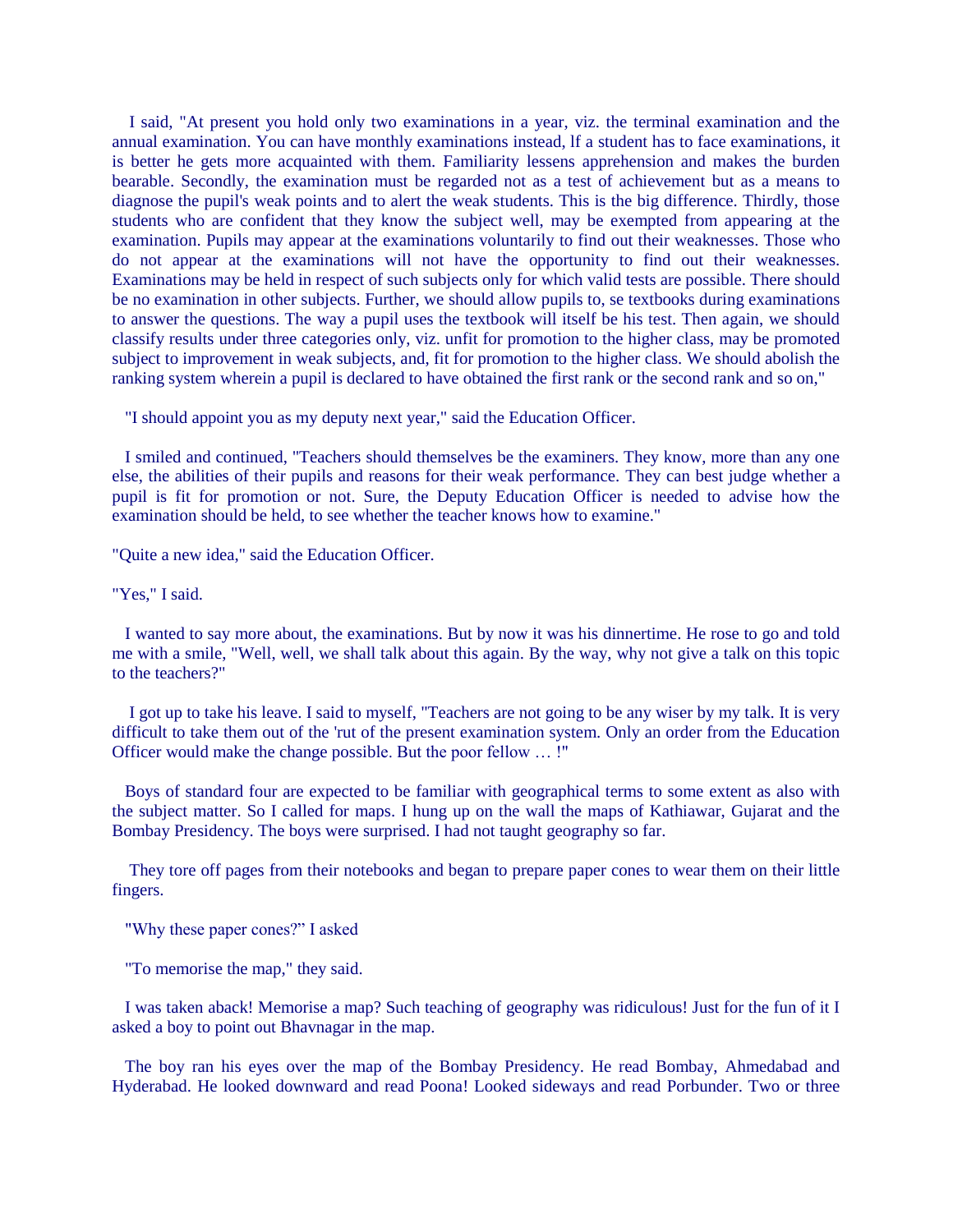boys after him had already located Bhavnagar and were eager to give the answer. At last one boy pointed out Bhavnagar on the map without being asked to do so.

"Which side of Kathiawar is Bhavnagar situated on? Give me the direction."

 The boys looked up and down, right and left, did some mental work according to some rule and then said. "In the north, Sir."

"North is up there," another boy said. "This side is called the east."

I could not help laughing. "Up there it is the sky: how can the north be up there?"

"No, Sir, high up is the north and down there is the south," said other boys.

One boy said, "Lengthwise it is north-south and breadth wise it is east-west."

Another boy said, "It is the east where the sun rises."

"Where is the sun in this map? Show me." I said.

The boys were puzzled. I asked them further, "Show me the river Shetrunji."

Boys pointed out Shetrunji with their paper cones.

"Whom does it meet?"

"To the Gulf of Khambhat."

"Why does it not meet the Arabian Sea on this side?" I asked.

A boy said, "Maybe, it is the river's choice. It chose to meet the Gulf of Khambhat."

"But why does the river go down this way?"

"Naturally, Sir, water would flow downward only. The south is downwards."

 I was surprised. They had not forgotten the geography that they had learnt last year. Cramming had been successful! This year also I could teach them likewise. But that would not be teaching geography. I told the boys, "Roll up the maps. We shall take geography next month. Right now we shall have drawing."

 The boys stared at me. Drawing was a new subject in the school. It was not included in the curriculum. The school should introduce at least one such activity.

 Next day I told my class, "Draw anything that you like; draw whatever you can. Copy it out or trace it out if you like, or go by your memory and draw. Draw any way you like. Draw a man or an animal or a bird, butterflies, trees, flowers, sky, a house, or other objects, maps, anything."

 The children began to draw on their slates. They drew all kinds of things. They drew all morning, the whole of the morning. We realised it only when the bell rang. The time was up.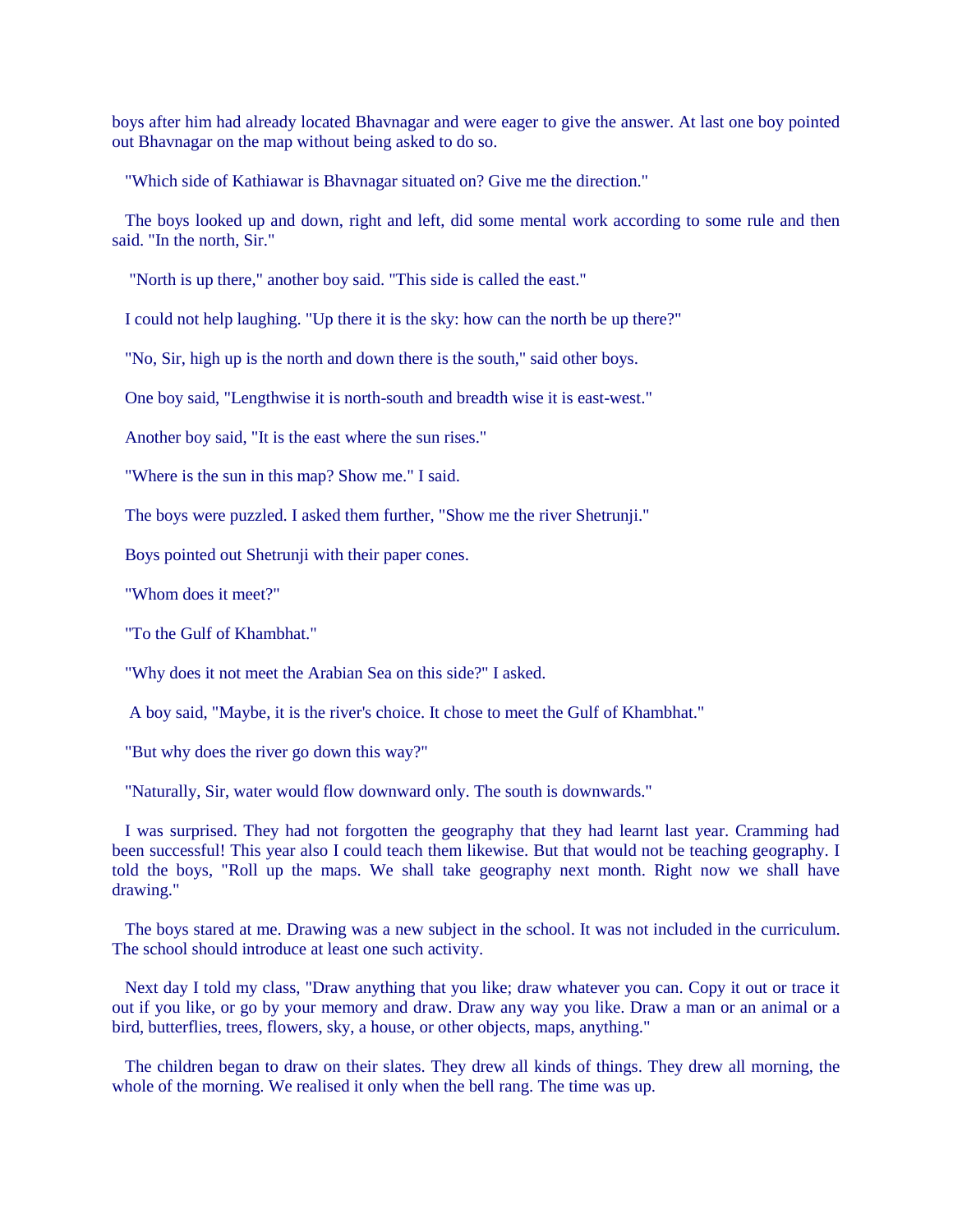I told my classy If your parents give you paper and pencil, you may draw in your notebooks; or else, draw on your slates."

 Two or three days passed. Many drawings had been prepared. Drawings of the kind an artist would throw away. However, they were children's drawings drawn according to their imagination and ability. I thought it would be worthwhile preserving them. I saw the Education Officer and got from him, with some difficulty, used papers, which were blank on one side. I got from him a couple of dozens of coloured pencils also. The Education Officer smiled and remarked, "It seems you have discontinued teaching and taken to drawing?"

 I got notebooks prepared according to different topics of drawings and asked the pupils to draw in their notebooks. For a suitable decoration I put up some small branches of neem trees, leaves of peepal trees, crest of the basil plant, common flowers. From a cloth merchant, I obtained specimens of different prints on cloth and hung them up. I obtained, on loan from my friends, some good paintings and hung them up for pupils to see. For object drawing, I put up articles of daily use — an inkstand, a holder, a box, a matchbox, etc. I wrote on the blackboard:

Draw Draw Draw

Do it yourself.

You know how to draw.

Your drawings get better every day.

 The boys took this up in right earnest. Some drew exactly like the prints of the embroidery. Some painted flowers exactly as the real flowers. Some boys did no drawings. They just sat and observed others.

 After a fortnight, I invited the drawing teacher of the high school. I told him, "I don\*t want you to teach boys how to draw. You just go on drawing on the blackboard whatever you like. Do it a bit slowly and step by step. You may draw a chair or tree, anything."

 The drawing teacher did so. The boys observed him keenly. Next day the drawing activity picked up a good tempo. The students seemed to have picked up a thing or two about the technique. Then I asked them to begin writing their names and dates on their drawings.

 After a few more days, I invited the drawing teacher again and requested him to demonstrate the technique of colouring a drawing. Using coloured pencils, he coloured about five drawings for a demonstration. A new vista opened up for the boys.

 Next, I invited a surveyor friend of mine and requested him to prepare the plan of the school after taking the measurements of rooms, etc. He and I began to take measurements. The students moved along observing us. We demonstrated how a plan of a building could be drawn on paper. I took the boys to the surveyor's office for a few days to show them how draftsmen drew maps of streets, villages, forest areas, etc. Once or twice, I took the boys with the surveyor to the place where an actual survey of the land was being made.

 The boys now began to draw the school building, their houses, classrooms, a well or a lake, etc. I took the boys to visit natural surroundings and made them play games of observation so that they could at a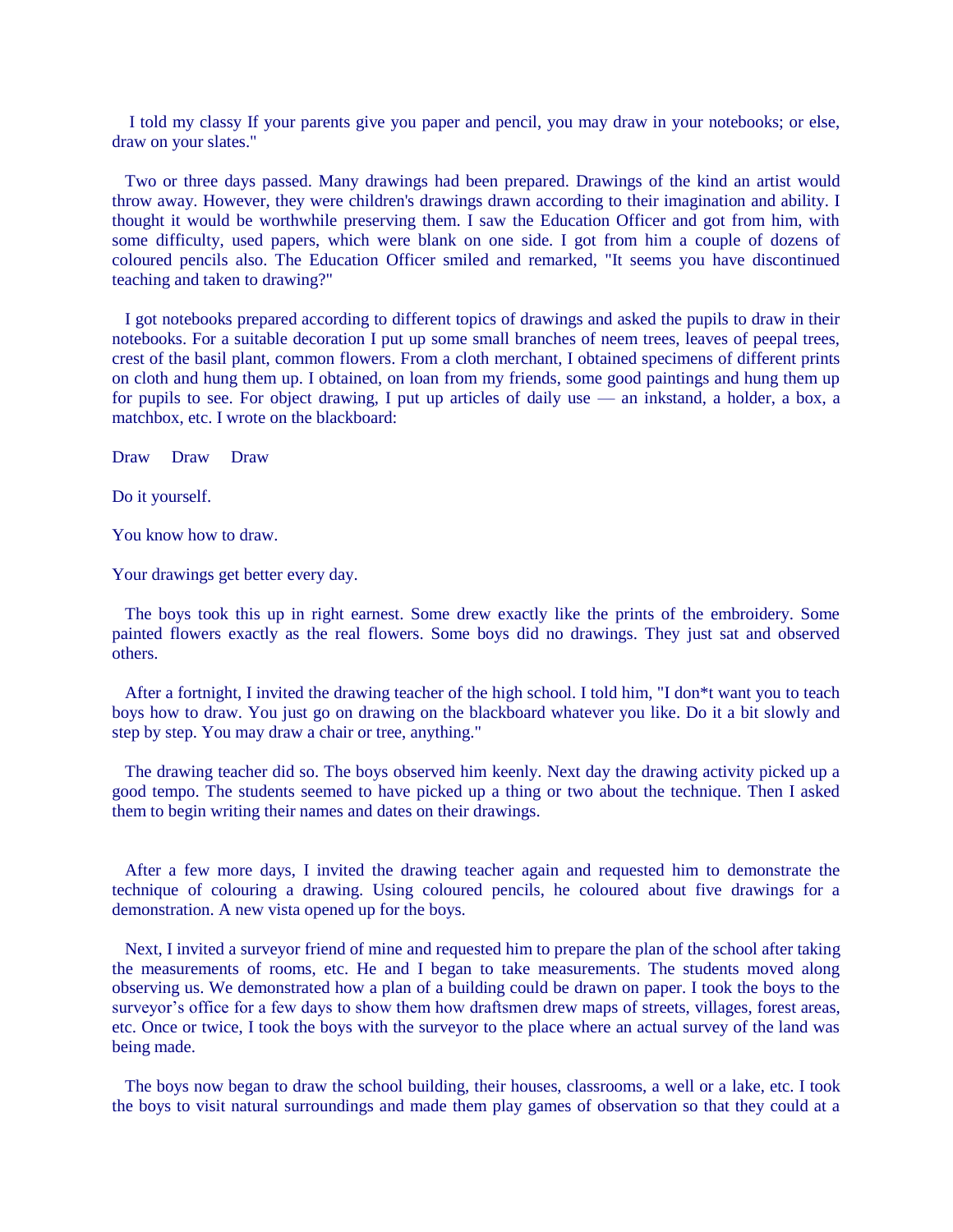glance get the image of what they saw and would then be able to draw it. I made them observe the colours in the sky at sunrise and sunset. I let them have a distant view and a close one of objects like trees, etc. so as to give them an understanding of perspective. I made them observe light and shade on trees, hills, human beings and other objects.

Our drawing activity was in full swing.

 One day I brought binoculars from the high school. I showed the boys how one could see through the binoculars the objects, which were far away. The boys were surprised. They spent the whole day taking turns to look through the binoculars. I brought a telescope one night to observe planets and stars. My friends commented: "You are such a busybody!"

 My teacher colleagues generally remained with me on such occasions. They had given up slandering me and were inclined to learn from me. The Director of Education had permitted them to attend my class for one hour a week to see how I conducted my class.

 At night, I showed the pupils the moon and the planets and the stars through the telescope. It was a revelation for them.

 I showed them the moon and said, "You have heard about an old woman spinning on the moon and of her goat there. Actually they are the craters of the moon. It is so cold on the moon that no human life is possible there."

The boys stared at me as I continued.

"The earth that we live upon and the moon are sisters in a way. The sun is their father."

The boys were more surprised.

"Which story-book says this?" a boy asked.

"This is not an imaginary story. It is a fact."

"Oh no!"

"It is really so."

 I began to tell them how the earth was formed. They were interested. I continued the story day after day. I told them how the crust of the earth was formed with the cooling of the earth; how mountains and valleys were formed; how moss, amoeba, fish, frogs, amphibian animals, jungles and the early anthropoids gradually evolved into present day mankind. The story was so exciting and interesting that the boys listened very attentively. The headmaster sent the pupils of seventh standard also to attend my classes for these talks.

One day I brought a globe of the earth and said, "All this happened on this earth of ours."

 Then I told them how much of the earth consisted of land and how much of it was water; where different races of mankind -the whites, the browns, the blacks and the yellows, were to be found. I told them about the natural regions of the earth and named them. I told them that we were in Asia. I showed them India in Asia and also showed them Kathiawar, the land of Kathis, in India. I showed them where Bhavnagar was situated in Kathiawar.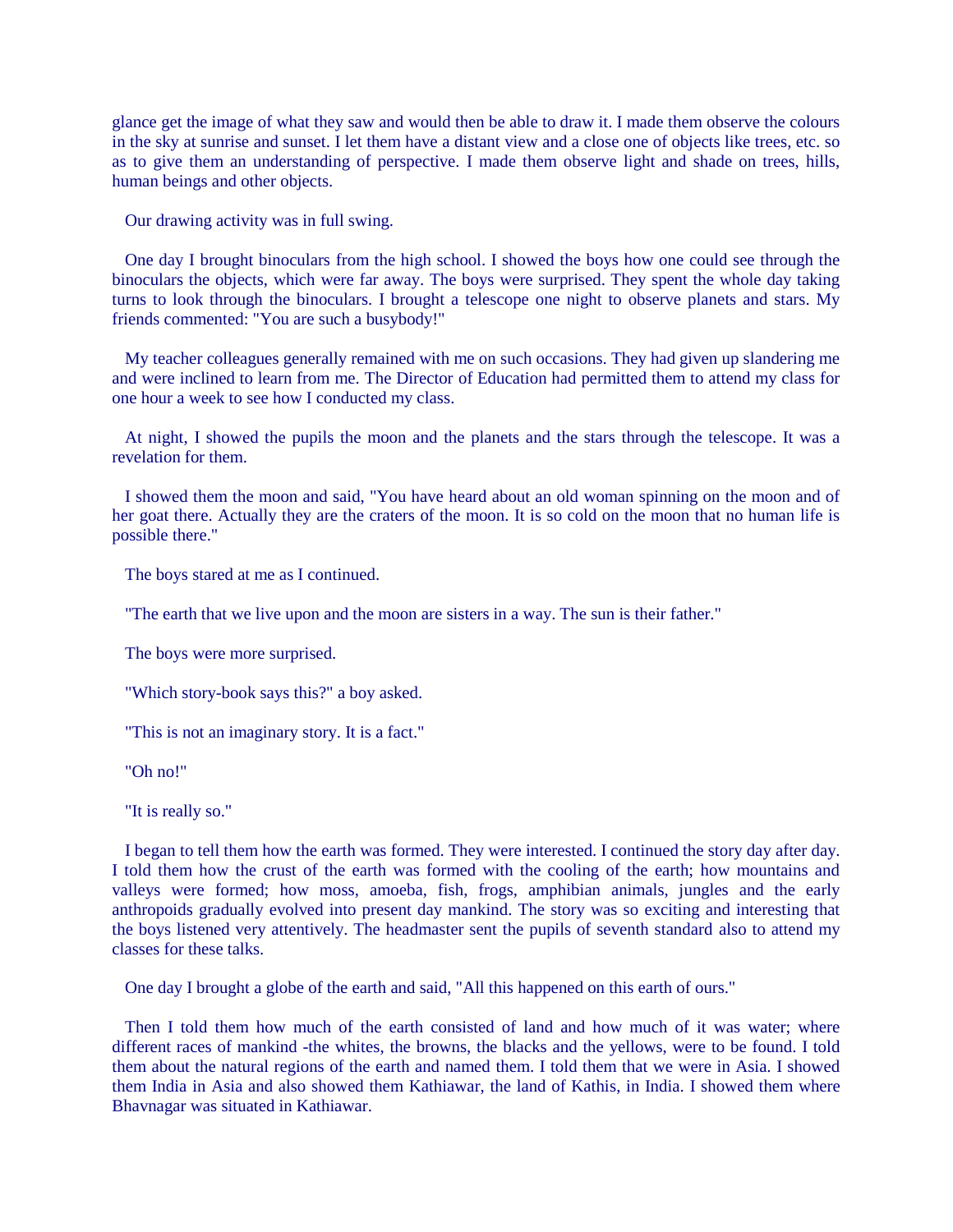Then I told the boys, "Take this globe and take out those maps from the map-stand. Now find out which map shows which part of the globe."

 Everyday I gave them some new activity to find something or the other front the globe or the maps. I asked them to find out from the maps the villages which they had visited and the route to those villages; to find out from the maps which rivers they would have to cross and which towns they would pass by while going along that route to reach the destination.

 That was one approach. There was another. I had been to Africa. So I began to tell them of Africa with the help of a map of Africa on the board. I told them of Victoria Nyasa, of Tanganyika, the rivers and the Zambesi, Nile, etc. I told them of the African animals, of lions and elephants, I spoke of African peoplesthe Masais and Kovirondos. Then one day, I said, "Why not go and meet the people around us, the Kolis, the Rabaris, the potters, the shepherds and others?"

 I arranged for some trips to villages, to rivers, to hills, to the outskirts of the villages and let them inquire into past history of those places. Then I thought of having a library for geography, but I could not get good travel books in Gujarati. I got whatever material I could. I gave it to them to read and said, "Read this and keep an eye on the map while you read. Keep track of where the traveller goes and thus keep moving with him."

 Children like reading travelogues. A couple of them were interested in the encyclopaedia of Kathiawar. They would select a village from the map and then read all about that village from the encyclopaedia. They learnt a good deal about Ahmedabad from the drawings and paintings of Ravibhai Raval. It would have been good if we had such picture albums of every important place. One day Ravibhai came to our class. He had a film showing scenes of Madras. I showed the film to the boys. Cinema can be a valuable instrument for education. Showing actual scenes of places, far away, enhances interest in geography. I chanced upon a pack of playing cards prepared by the Scissors cigarette company. It had pictures of people of different lands. I showed them those pictures. I did not intend to teach them about the whole world. I did not expect the boys to memorise every thing. I just wanted the boys to know that the earth is very large, that there are many interesting things about it and there are various means to learn about it. That was all I wanted.

 I had improvised another game called "Let us Travel". We imagined journeys' from Bhavnagar to Ahmedabad, Dwarka, Bombay, the Himalayas and even England. Then we would plan how to go; which trains to take; where to change; what was worth seeing on route and where; what would be the probable duration of the journey; whom to meet and what to buy and so on. We also estimated the expenses for all this. We noted down the important places to visit from guidebooks. From the geographical information, we considered what was worth buying at each place. We studied everything as if we were really going on a tour. This was my project for the study of geography. I left the rest to the pupils. Sometimes they would try to trace where, say, a matchbox had come from. Sometimes they would try to find out how cotton grown here goes to England. Sometimes they would visit shops in the market and try to find out the names of the countries, from which the goods in the shop had come. Sometimes they played *Antakadi* with names of rivers, towns, mountains, countries, etc. The children also drew maps with the details of the villages, rivers, hills and other natural features, which they had seen or read about. For additional information, they referred to geography books.

 So the study of geography proceeded. However, several of my teacher friends seemed not too happy. "Only you can do this," they said. "From where do you think we are going to collect all this information? We cannot talk about geography in this way."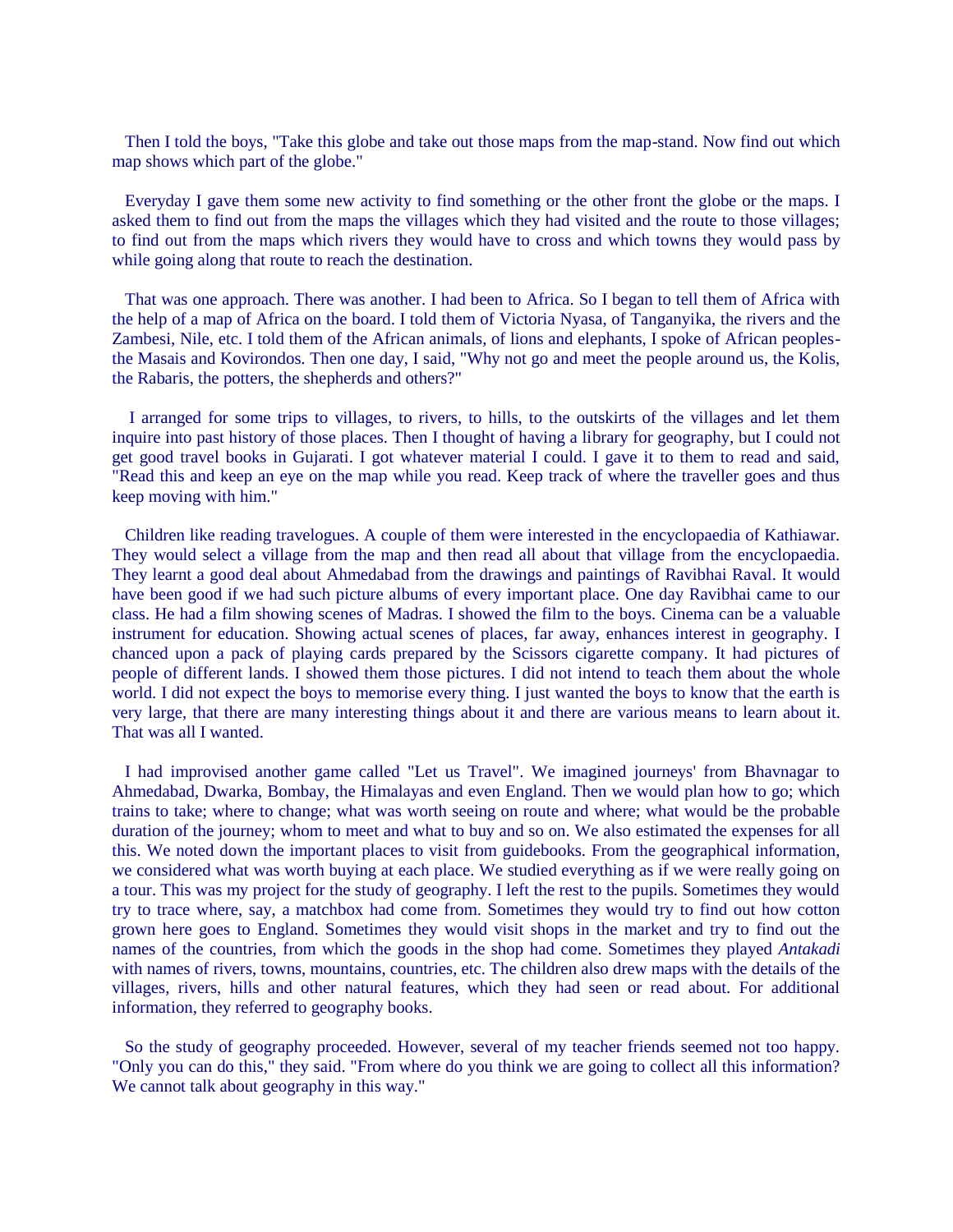But I felt that they too could do it, all that was needed was industry and enthusiasm.

 The annual examination was drawing nearer. I began to take stock of the work done. I thought of arithmetic. It was not true that I had not even touched upon arithmetic up till now. It was only that I have not so far referred to it. I had tried to test the previous knowledge of the boys by giving sums of the kind done in the lower class. They were able to work them out. At first I thought the boys were well up in the subject. It was good in a way, I thought, because I would no $\sim$  have been able to do anything new in the subject. But when I asked the boys about the rationale of their computation and method, they were unable to say anything. I realised that though the boys knew additions and subtractions, etc. their knowledge was by rote. I was then worried as to what I could do about it. In the first place, arithmetic was not a subject I liked I could understand that the present method of teaching arithmetic was faulty. But I had not given a thought to what needed to be done to rectify it. I had a difficult problem before me. I went straight to the Education Officer and told him, "Sir, I would not be able to do anything new in arithmetic. I will explain things well and complete the course. That is all I can do."

"Why? Isn't any change needed in the teaching of arithmetic?"

 "It is needed surely. But the change needed is fundamental. Proper methods should be followed right from the stage the child begins to learn counting. Arithmetic is such a subject that if the concepts are not clearly understood, the student remains weak throughout."

"Then' teach *arithmetic ab initio*," said the Education Officer.

 "Where is the time for it? And even if we had time, these boys are now used to rote work and they never bother about the whys and wherefores of doing their sums. It is very difficult to reorient them."

"But then their arithmetic . . ."

 "I will try to do whatever I can. The point that I want to make is that whatever experiments that can be made in the teaching of arithmetic cannot all be tried at this stage."

"Suppose we give you a class right from the initial stage. Would you then try out the new methods?"

 "I do intend to try new methods right from the stage we teach them numbers. Only then will I be able to tell others that a particular method is good. I know some of my teacher friends are interested in introducing new methods in the teaching of arithmetic. If I have the good fortune to continue experimentation next year, Mr. Chandrashankar and I would try out an experiment. I believe the Montessori method of teaching arithmetic is good. It is natural. I have read about it and given some thought to it. Of course I have not tried it in actual practice."

 "Would you then, next year, accept the post of the Deputy Education Officer and work in the Teachers' Training Institute doing experiments in the teaching of arithmetic?"

 "I would leave it to Providence. Presently the only thing that I have to say is that I will not be able to do anything new in arithmetic this year."

 The annual examinations drew closer. I began to prepay the pupils in my own way. They were working very enthusiastically. I was confident about the success of my boys at the examinations.

 The examinations began. The Education Officer got the other classes examined first and then it was the turn of my class to be examined! It had been agreed from the start that the Education Officer was to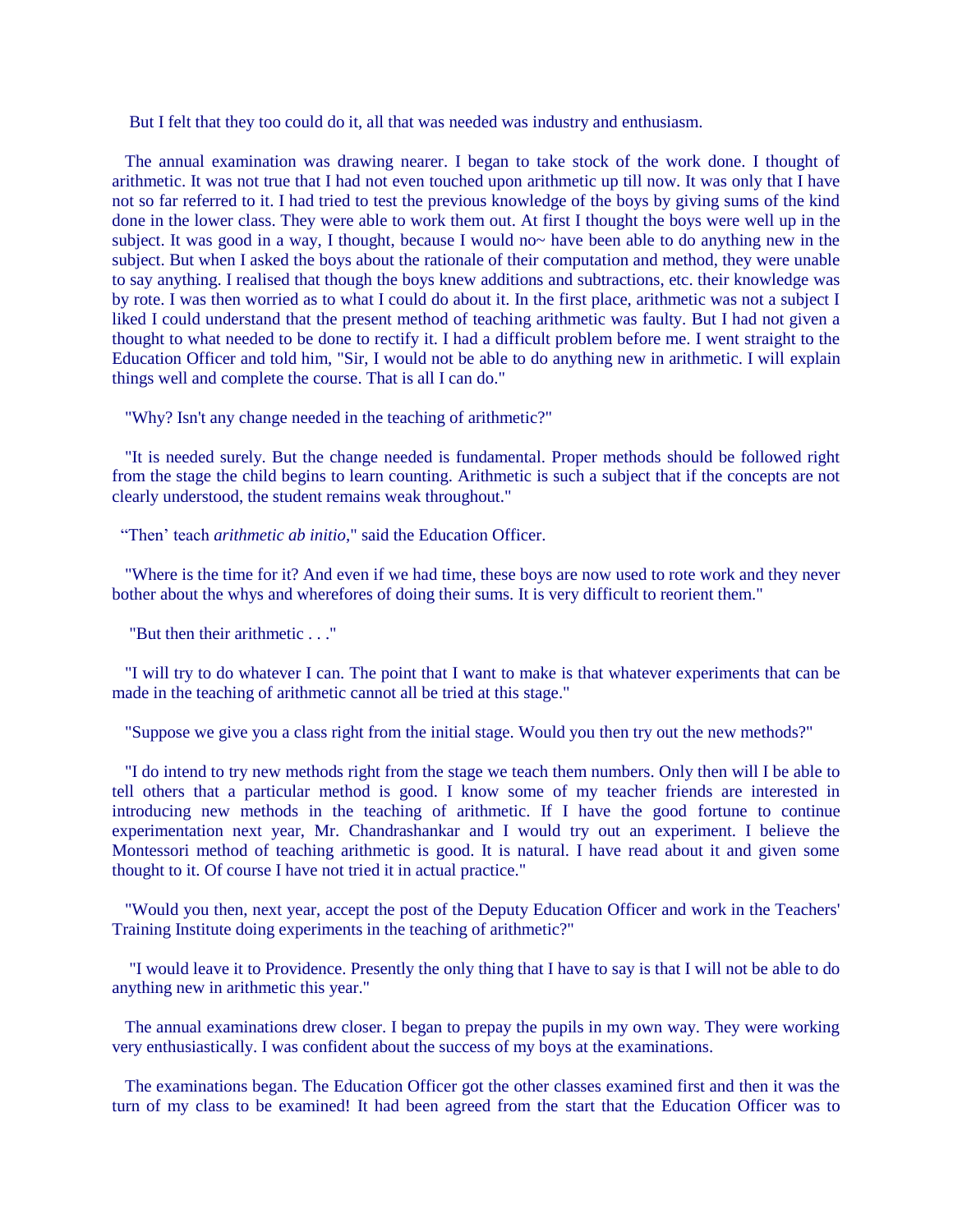personally examine my class. 1: smiled and said, "I don't want to examine your class. I promote all the boys of your class to the higher standard."

"No, that won't do," I said. "It would be unfair to some students."

"How can that be unfair to pupils?

"Those who do not deserve promotion cannot be promoted I said.

"But I am sure you have taught the whole class very well accept the worth of your teaching."

 "Maybe I have. But has everyone learnt equally well Frankly, some have not learnt anything. They are as blank as ever."

"Then what do you think we should do about them?"

 "Some will have to be asked to leave the school. The son of Raghu, the barber, finds no interest in history, geography or arithmetic. He stagnates here in this school. But he is quite clever and is capable of heading a team of assistants and running a big barbershop quite well. He should be sent to Bombay to learn hair cutting and the management of haircutting saloons."

"All right; who else are unfit for the school?"

 "It is not that they are unfit for the school. Rather, this school is unfit for them. The school is unable to teach them what they have the aptitude for."

"Well, perhaps; but who are they?"

 "Name of Jeevan Sheth is fit for the Police Department. We should get him enrolled in a gymnasium. His father should be advised to arrange for him to travel too. He should be apprenticed with some good police officer and he should learn a little bit of law. Within five years he will make a good *havaldar*. Even today he behaves like one in the school."

"Agreed; now who else is weak?"

 "Three of them are weak in studies. During the ensuing vacation I shall prepare them for promotion to the higher class. But, Sir, is there no remedy for the rigours of the syllabus and the standards in our school?"

 "Leave it," said the Education Officer. "My hands are tied in that respect. I have told you so, a number of times. Now the examination of your class is over. And you seem to have arranged something as was done last term. I know your ways now."

 Prize distribution day followed the examination. Every year those students who secured high ranks were given prizes. Important people of the town and the government officers were present. The Education Officer had asked me to arrange for the entire programme for the day. I had entrusted the work to the students of my class. Everything was arranged by them in consultation with me.

 First we had the *Dandia Ras*. For about half an hour the *Ras* enthralled the audience. Then came the races; the hop-step-and jump race, the three-legged race, the pecking-the-guava race, musical chairs. People watched with interest. After the races a mimic show and skits - revolving around a shopkeeper, the